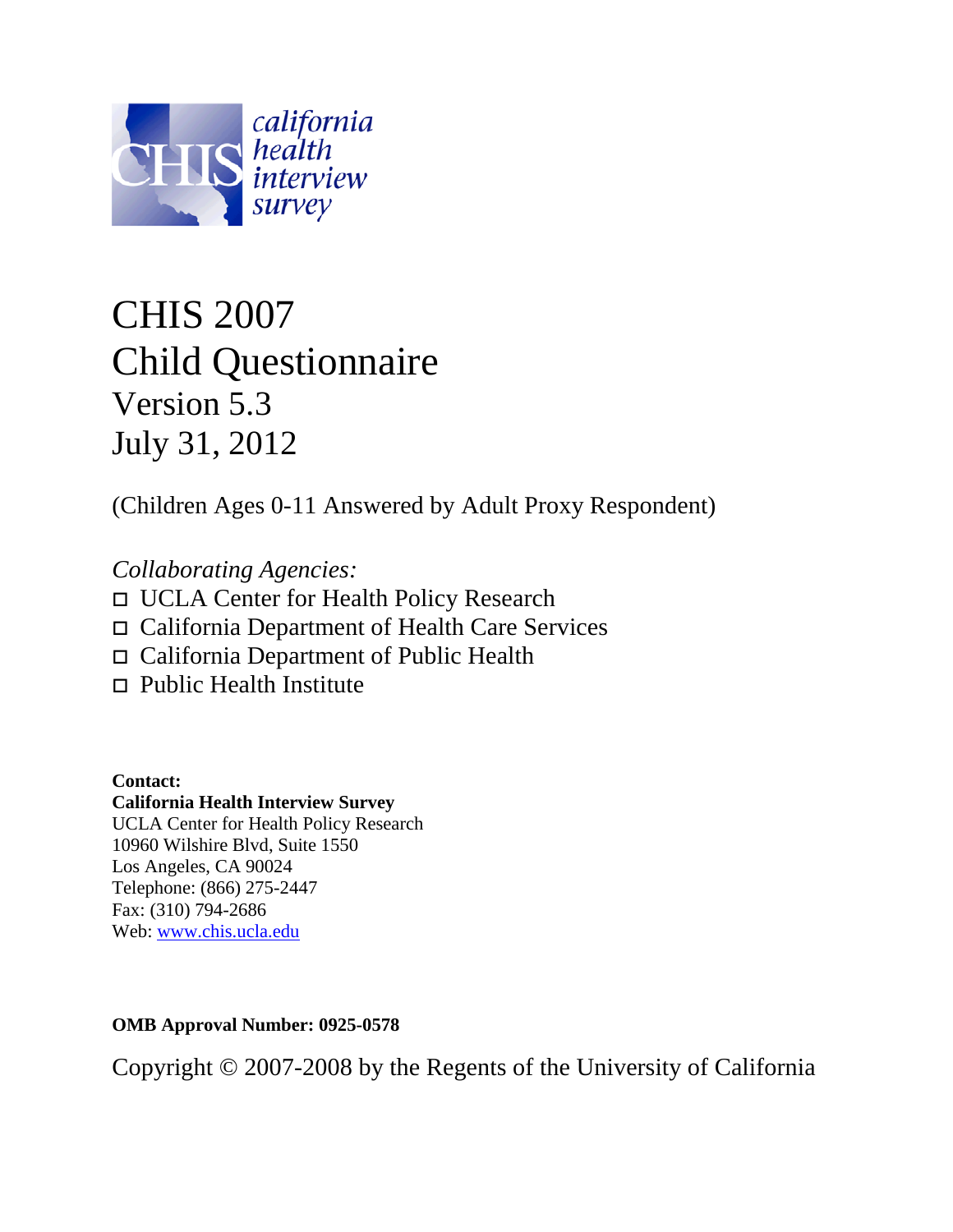# Table of Contents for 2007 Child Questionnaire

| Section F - Parental Involvement, Concerns, Mental Health  26          |    |
|------------------------------------------------------------------------|----|
|                                                                        |    |
|                                                                        |    |
|                                                                        |    |
|                                                                        |    |
|                                                                        |    |
|                                                                        | 34 |
|                                                                        |    |
|                                                                        |    |
|                                                                        |    |
|                                                                        |    |
|                                                                        |    |
|                                                                        |    |
| MOTHER/FATHER COUNTRY OF BIRTH, IMMIGRATION STATUS, YEARS IN THE US 44 |    |
|                                                                        |    |
|                                                                        |    |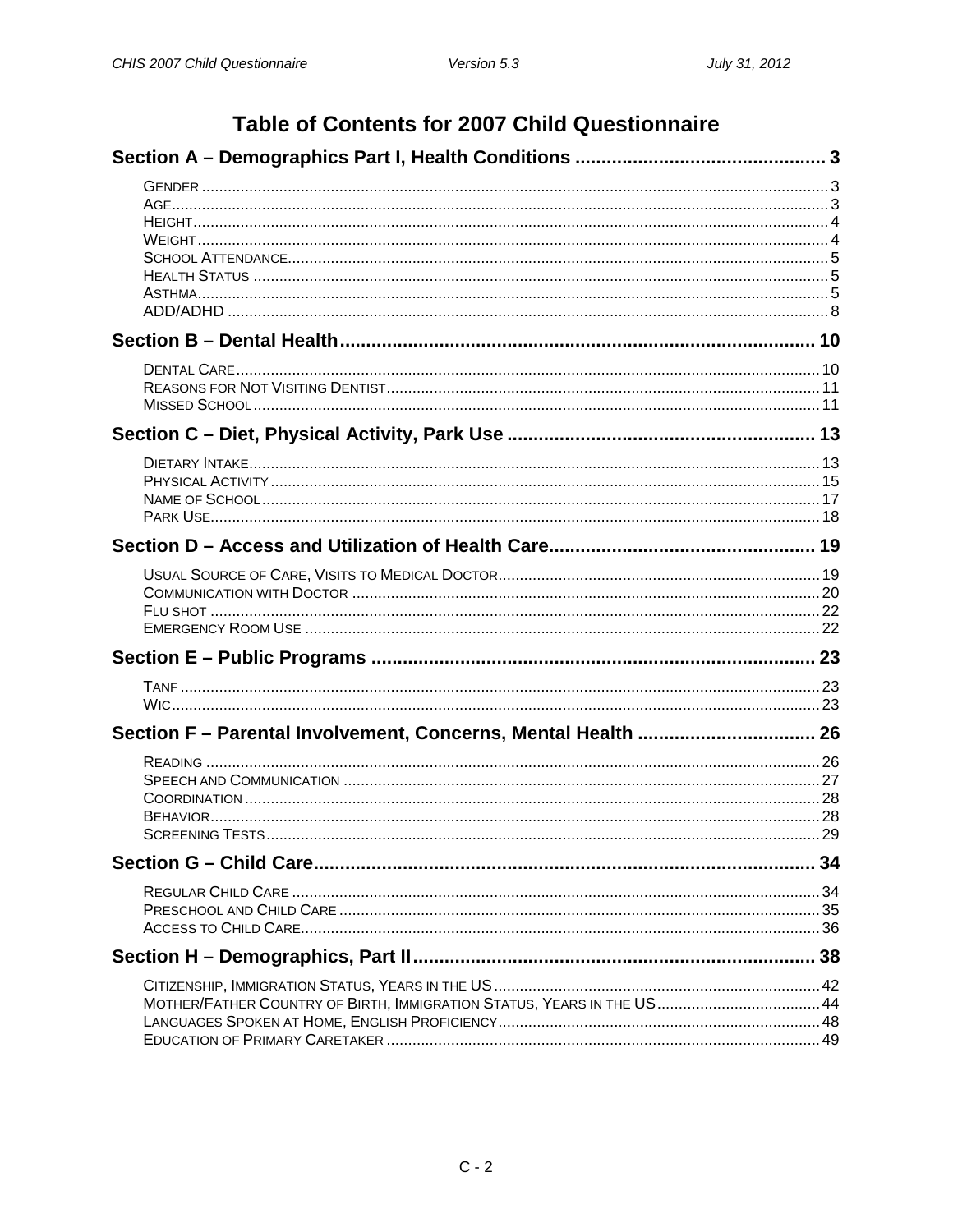<span id="page-2-2"></span><span id="page-2-1"></span><span id="page-2-0"></span>

|                          | PROGRAMMING NOTE QC07_A1:<br>IF AR = MKA AND GENDER OF CHILD IS KNOWN, SKIP TO QC07_A2;<br>ELSE CONTINUE WITH QC07_A1; |                                                                                         |
|--------------------------|------------------------------------------------------------------------------------------------------------------------|-----------------------------------------------------------------------------------------|
| QC07_A1                  | will first ask you a few brief background questions.                                                                   | Some of the questions are based on (CHILD's) personal traits, like his or her age. So I |
| CA <sub>1</sub>          | Is (CHILD) male or female?                                                                                             |                                                                                         |
|                          |                                                                                                                        |                                                                                         |
| QC07_A2<br><b>CA2MON</b> | What is {his/her} date of birth?                                                                                       |                                                                                         |
| <b>CA2DAY</b><br>CA2YR   | <b>MONTH</b><br>1. JANUARY<br>2. FEBRUARY<br>3. MARCH<br>4. APRIL<br>5. MAY<br>6. JUNE<br><b>DAY</b>                   | 7. JULY<br>8. AUGUST<br>9. SEPTEMBER<br>10. OCTOBER<br>11. NOVEMBER<br>12. DECEMBER     |
|                          | <b>YEAR</b>                                                                                                            |                                                                                         |
| ELSE SKIP TO QC07_A4;    | PROGRAMMING NOTE QC07 A3:<br>IF QC07_A2 = -7 or -8 (REFUSED/DON'T KNOW) CONTINUE WITH QC07_A3;                         |                                                                                         |
| QC07_A3                  | How old is {he/she}?                                                                                                   |                                                                                         |
| CA <sub>3</sub>          | <b>MONTHS OR PARTIAL YRSI</b>                                                                                          | [INTERVIEWER NOTE: FOR AGES ABOVE 4 YRS OR 48 MO, DO NOT RECORD                         |

## **Section A – Demographics Part I, Health Conditions**

| YEARS         |
|---------------|
| <b>MONTHS</b> |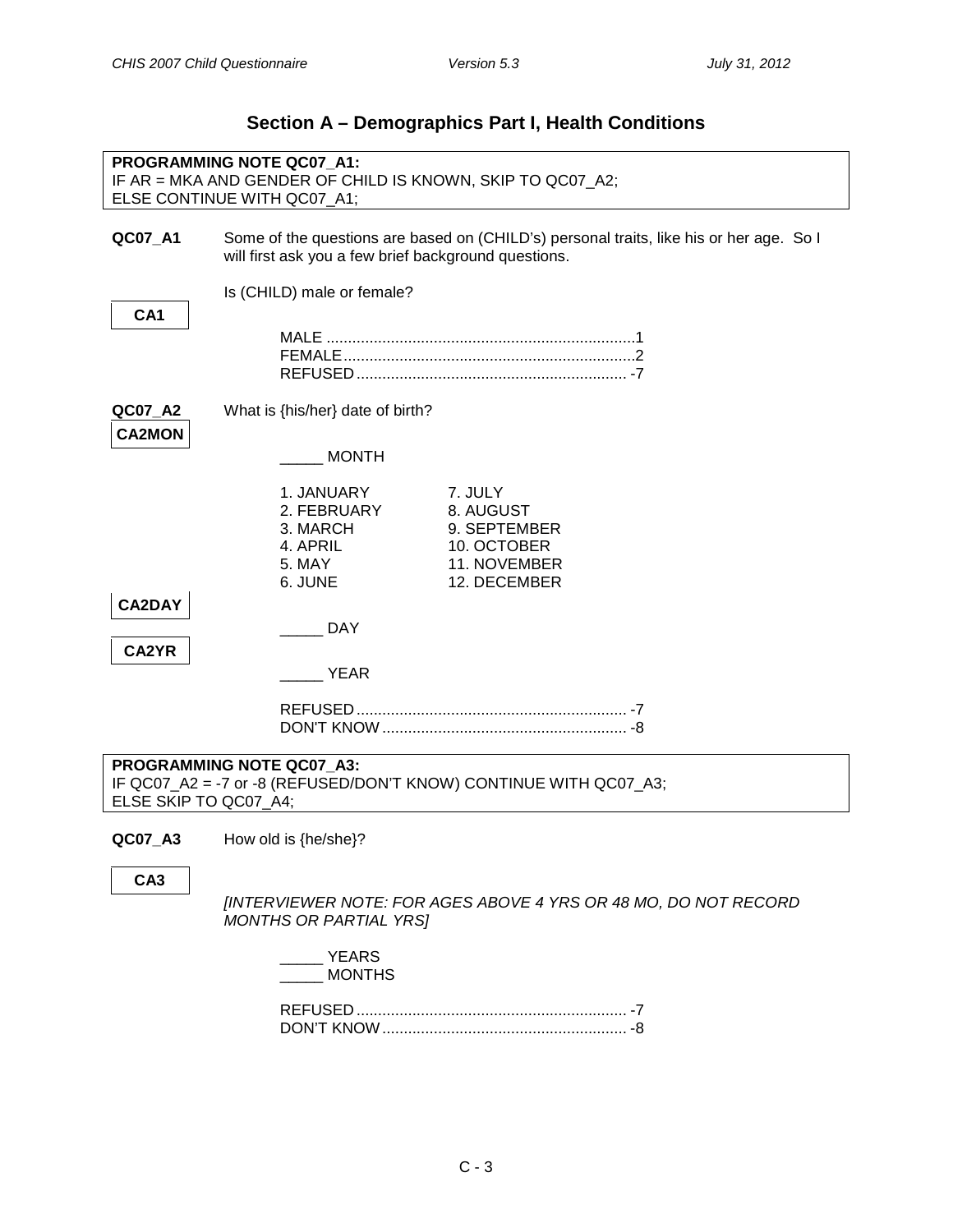| QC07 A4 | How much did {he/she} weigh at birth? |
|---------|---------------------------------------|
|---------|---------------------------------------|

<span id="page-3-1"></span><span id="page-3-0"></span>

| CA13P/CA13O        |                                                                |
|--------------------|----------------------------------------------------------------|
|                    | <b>POUNDS</b><br><b>OUNCES</b>                                 |
| <b>CA13K/CA13G</b> |                                                                |
|                    | KILOGRAMS<br><b>GRAMS</b>                                      |
| <b>CAFMT</b>       |                                                                |
|                    |                                                                |
|                    |                                                                |
|                    |                                                                |
| QC07_A5            | About how tall is (CHILD) now without shoes?                   |
| CA4F/CA4I          |                                                                |
|                    | [INTERVIEWER NOTE: IF NEEDED, SAY: "Your best guess is fine."] |
|                    |                                                                |
|                    | <b>INCHES</b><br><b>FEET</b>                                   |
| CA4M/CA4C          |                                                                |
|                    | <b>METERS</b><br>_____CENTIMETERS                              |
| <b>CA4FMT</b>      |                                                                |
|                    |                                                                |
|                    |                                                                |
|                    |                                                                |
| QC07 A6            | About how much does (CHILD) weigh now without shoes?           |
|                    |                                                                |
| CA5P               |                                                                |
|                    | [INTERVIEWER NOTE: IF NEEDED, SAY: "Your best guess is fine."] |
|                    | <b>POUNDS</b>                                                  |
| CA5K               |                                                                |
|                    | KILOGRAMS                                                      |
| <b>CA5FMT</b>      |                                                                |
|                    |                                                                |
|                    |                                                                |
|                    |                                                                |
|                    |                                                                |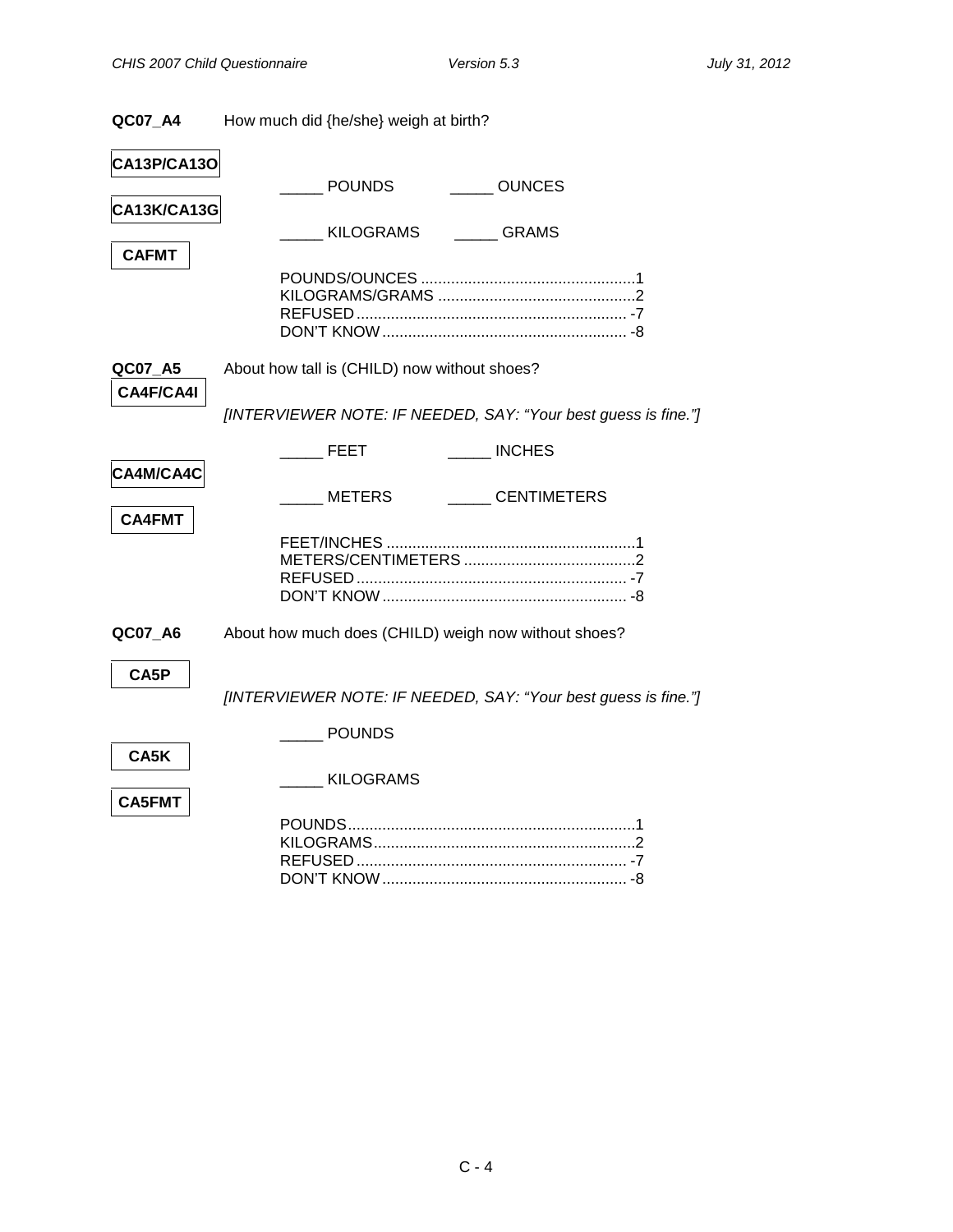<span id="page-4-2"></span><span id="page-4-1"></span><span id="page-4-0"></span>

| PROGRAMMING NOTE QC07_A6A:                                                                          |                                                                                                                                                            |  |  |
|-----------------------------------------------------------------------------------------------------|------------------------------------------------------------------------------------------------------------------------------------------------------------|--|--|
|                                                                                                     | IF CAGE < 5 YEARS GO TO PROGRAMMING NOTE QC07_A7; ELSE CONTINUE WITH QC07_A6A<br>AND IF CAGE = 5 YRS DISPLAY "NOT INCLUDING PRE-SCHOOL OR NURSERY SCHOOL". |  |  |
|                                                                                                     |                                                                                                                                                            |  |  |
| QC07_A6A                                                                                            | {Not including pre-school or nursery school} Did (CHILD) attend school last week?                                                                          |  |  |
| <b>CA42</b>                                                                                         |                                                                                                                                                            |  |  |
|                                                                                                     | [GO TO QC07_A7]                                                                                                                                            |  |  |
|                                                                                                     |                                                                                                                                                            |  |  |
|                                                                                                     |                                                                                                                                                            |  |  |
|                                                                                                     |                                                                                                                                                            |  |  |
|                                                                                                     |                                                                                                                                                            |  |  |
|                                                                                                     |                                                                                                                                                            |  |  |
| PROGRAMMING NOTE QC07_A6B:<br>IF CAGE = 5 YRS DISPLAY "NOT INCLUDING PRE-SCHOOL OR NURSERY SCHOOL". |                                                                                                                                                            |  |  |
|                                                                                                     |                                                                                                                                                            |  |  |
| QC07_A6B                                                                                            | {Not including pre-school or nursery school} Did (CHILD) attend school during the last<br>school year?                                                     |  |  |
|                                                                                                     |                                                                                                                                                            |  |  |
| <b>CA43</b>                                                                                         |                                                                                                                                                            |  |  |
|                                                                                                     |                                                                                                                                                            |  |  |
|                                                                                                     |                                                                                                                                                            |  |  |
|                                                                                                     |                                                                                                                                                            |  |  |
|                                                                                                     |                                                                                                                                                            |  |  |
|                                                                                                     |                                                                                                                                                            |  |  |
|                                                                                                     |                                                                                                                                                            |  |  |
| QC07_A7                                                                                             | In general, would you say (CHILD)'s health is excellent, very good, good, fair or poor?                                                                    |  |  |
| CA <sub>6</sub>                                                                                     |                                                                                                                                                            |  |  |
|                                                                                                     |                                                                                                                                                            |  |  |
|                                                                                                     |                                                                                                                                                            |  |  |
|                                                                                                     |                                                                                                                                                            |  |  |
|                                                                                                     |                                                                                                                                                            |  |  |
|                                                                                                     |                                                                                                                                                            |  |  |
|                                                                                                     |                                                                                                                                                            |  |  |
|                                                                                                     |                                                                                                                                                            |  |  |
| QC07_A8                                                                                             | Has a doctor ever told you that (CHILD) has asthma?                                                                                                        |  |  |
|                                                                                                     |                                                                                                                                                            |  |  |
| <b>CA12</b>                                                                                         |                                                                                                                                                            |  |  |
|                                                                                                     |                                                                                                                                                            |  |  |
|                                                                                                     | [GO TO QC07_A20]                                                                                                                                           |  |  |
|                                                                                                     | [GO TO QC07_A20]                                                                                                                                           |  |  |
|                                                                                                     | [GO TO QC07_A20]                                                                                                                                           |  |  |
| QC07_A9                                                                                             | Does {he/she} still have asthma?                                                                                                                           |  |  |
| <b>CA31</b>                                                                                         |                                                                                                                                                            |  |  |
|                                                                                                     |                                                                                                                                                            |  |  |
|                                                                                                     |                                                                                                                                                            |  |  |
|                                                                                                     |                                                                                                                                                            |  |  |
|                                                                                                     |                                                                                                                                                            |  |  |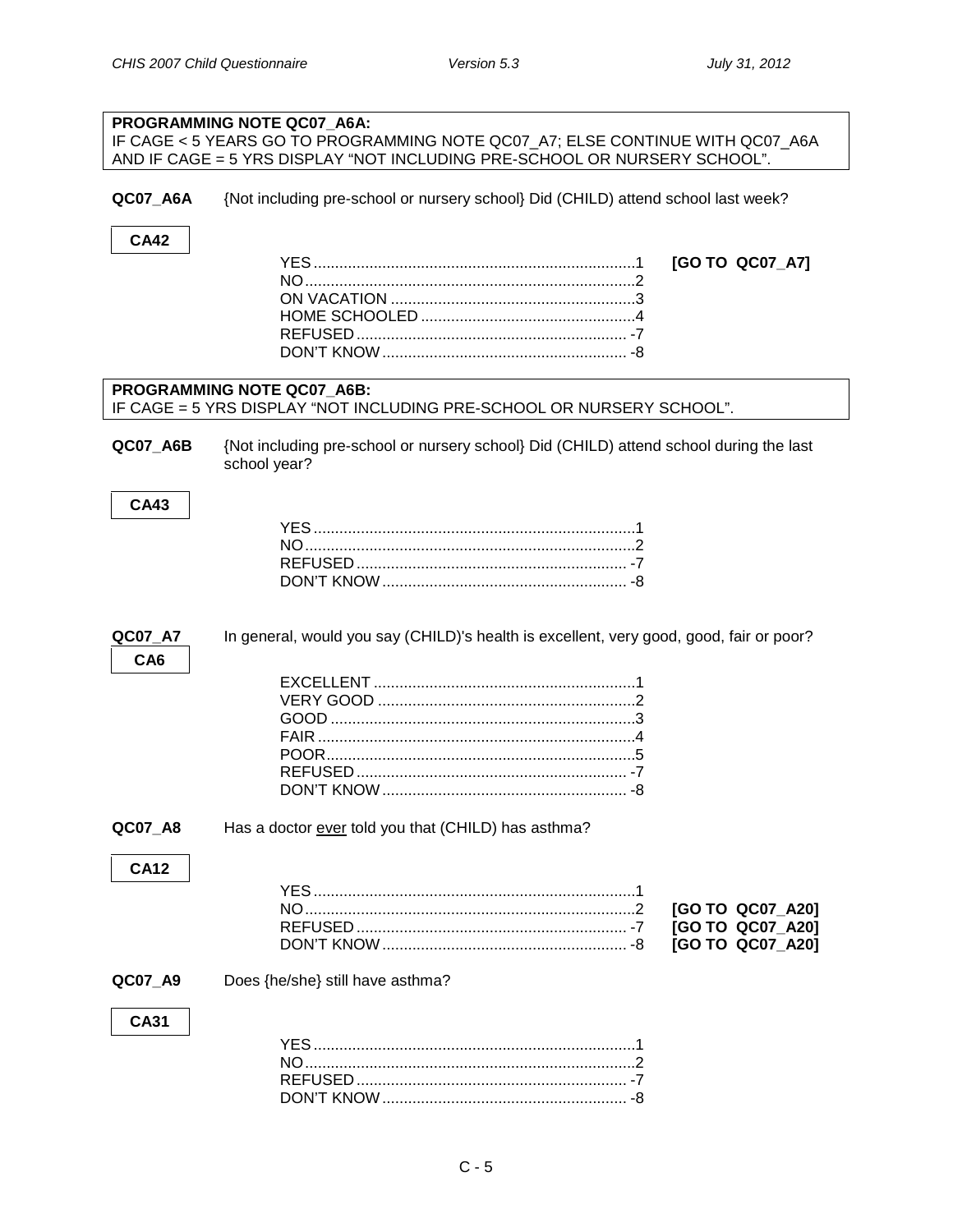**QC07\_A10** During the past 12 months, has {he/she} had an episode of asthma or an asthma attack?

## **CA32**

|              | PROGRAMMING NOTE QC07 A11:                                                                                |
|--------------|-----------------------------------------------------------------------------------------------------------|
|              | IF QC07_A9 = 2, -7 or -8 (NO, REFUSED, DON'T KNOW) $\underline{AND}$ QC07_A10 = 2, -7 or -8 (NO, REFUSED, |
|              | DON'T KNOW) GO TO QC07_A14;                                                                               |
|              | ELSE CONTINUE WITH QC07_A11;                                                                              |
|              |                                                                                                           |
| QC07_A11     | During the past 12 months, how often has (CHILD) had asthma symptoms such as                              |
|              | coughing, wheezing, shortness of breath, chest tightness, or phlegm? Would you say:                       |
| CA12B        |                                                                                                           |
|              |                                                                                                           |
|              |                                                                                                           |
|              |                                                                                                           |
|              |                                                                                                           |
|              |                                                                                                           |
|              |                                                                                                           |
|              |                                                                                                           |
|              |                                                                                                           |
|              |                                                                                                           |
| QC07_A12     | During the past 12 months, has (CHILD) had to visit a hospital emergency room or urgent                   |
|              | care clinic because of {his/her} asthma?                                                                  |
|              |                                                                                                           |
| <b>CA33</b>  |                                                                                                           |
|              |                                                                                                           |
|              |                                                                                                           |
|              |                                                                                                           |
|              |                                                                                                           |
|              |                                                                                                           |
| QC07_A13     | During the past 12 months, was {he/she} admitted to a hospital overnight or longer for                    |
|              | {his/her} asthma?                                                                                         |
| <b>CA44</b>  |                                                                                                           |
|              |                                                                                                           |
|              |                                                                                                           |
|              |                                                                                                           |
|              |                                                                                                           |
|              |                                                                                                           |
|              |                                                                                                           |
| QC07_A14     | Is (CHILD) now taking a daily medication to control {his/her} asthma that was prescribed                  |
|              | or given to you by a doctor?                                                                              |
| <b>CA12A</b> |                                                                                                           |
|              | [INTERVIEWER NOTE: IF NEEDED SAY, "This includes both oral medicine and                                   |
|              |                                                                                                           |
|              | inhalers. This is different from inhalers used for quick relief."]                                        |
|              |                                                                                                           |
|              |                                                                                                           |
|              |                                                                                                           |
|              |                                                                                                           |

DON'T KNOW......................................................... -8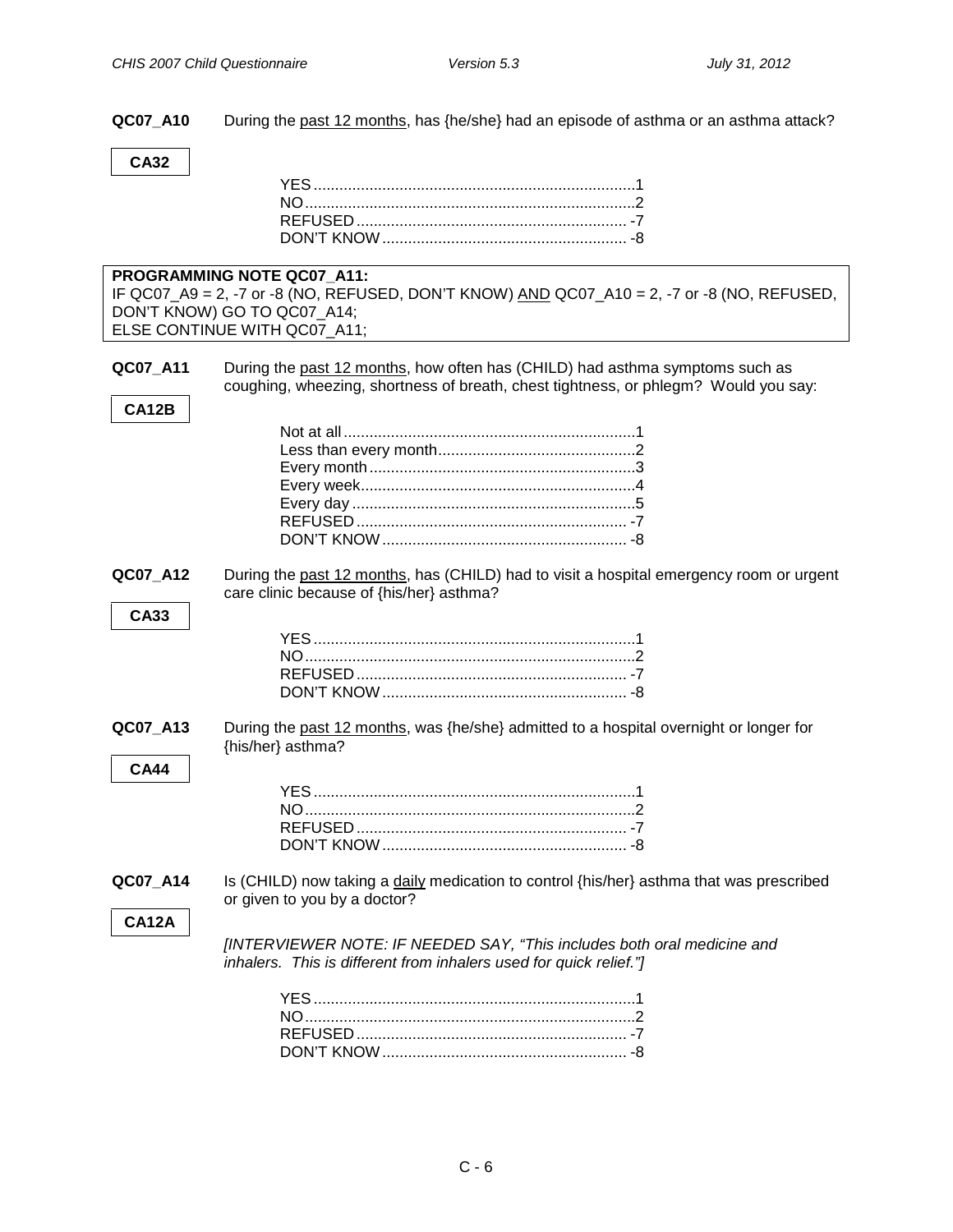| PROGRAMMING NOTE QC07_A15:<br>IF QC07_A9 = 1 (YES, STILL HAS ASTHMA) OR QC07_A10 = 1 (YES, EPISODE IN LAST 12 MOS), |                                                                                                                                                                                                                            |  |  |
|---------------------------------------------------------------------------------------------------------------------|----------------------------------------------------------------------------------------------------------------------------------------------------------------------------------------------------------------------------|--|--|
| GO TO QC07_A18 ELSE CONTINUE WITH QC07_A15                                                                          |                                                                                                                                                                                                                            |  |  |
| QC07_A15                                                                                                            | During the past 12 months, how often has (CHILD) had asthma symptoms such as<br>coughing, wheezing, shortness of breath, chest tightness, or phlegm? Would you say:                                                        |  |  |
| <b>CA40</b>                                                                                                         |                                                                                                                                                                                                                            |  |  |
|                                                                                                                     |                                                                                                                                                                                                                            |  |  |
|                                                                                                                     |                                                                                                                                                                                                                            |  |  |
|                                                                                                                     |                                                                                                                                                                                                                            |  |  |
|                                                                                                                     |                                                                                                                                                                                                                            |  |  |
|                                                                                                                     |                                                                                                                                                                                                                            |  |  |
|                                                                                                                     |                                                                                                                                                                                                                            |  |  |
| QC07_A16                                                                                                            | During the past 12 months, has (CHILD) had to visit a hospital emergency room or urgent<br>care clinic because of asthma?                                                                                                  |  |  |
| <b>CA41</b>                                                                                                         |                                                                                                                                                                                                                            |  |  |
|                                                                                                                     |                                                                                                                                                                                                                            |  |  |
|                                                                                                                     |                                                                                                                                                                                                                            |  |  |
|                                                                                                                     |                                                                                                                                                                                                                            |  |  |
| QC07_A17                                                                                                            | During the past 12 months, was {he/she} admitted to a hospital overnight or longer for<br>{his/her} asthma?                                                                                                                |  |  |
| <b>CA45</b>                                                                                                         |                                                                                                                                                                                                                            |  |  |
|                                                                                                                     |                                                                                                                                                                                                                            |  |  |
|                                                                                                                     |                                                                                                                                                                                                                            |  |  |
|                                                                                                                     |                                                                                                                                                                                                                            |  |  |
|                                                                                                                     |                                                                                                                                                                                                                            |  |  |
| QC07_A18                                                                                                            | During the past 12 months, how many days of day care or school did (CHILD) miss due<br>to asthma?                                                                                                                          |  |  |
| <b>CA34</b>                                                                                                         |                                                                                                                                                                                                                            |  |  |
|                                                                                                                     | <b>NUMBER OF DAYS</b>                                                                                                                                                                                                      |  |  |
|                                                                                                                     | CHILD NOT IN DAYCARE OR SCHOOL 93                                                                                                                                                                                          |  |  |
|                                                                                                                     |                                                                                                                                                                                                                            |  |  |
|                                                                                                                     |                                                                                                                                                                                                                            |  |  |
| QC07_A19                                                                                                            | Has a doctor or other health professional ever given you an asthma management plan for<br>(CHILD)?                                                                                                                         |  |  |
| <b>CA35</b>                                                                                                         |                                                                                                                                                                                                                            |  |  |
|                                                                                                                     | [INTERVIEWER NOTE: IF NEEDED SAY, "An asthma management plan is a printed<br>form that tells when to change the amount or type of medicine, when to call the doctor for<br>advice, and when to go to the emergency room."] |  |  |
|                                                                                                                     |                                                                                                                                                                                                                            |  |  |
|                                                                                                                     |                                                                                                                                                                                                                            |  |  |
|                                                                                                                     |                                                                                                                                                                                                                            |  |  |
|                                                                                                                     |                                                                                                                                                                                                                            |  |  |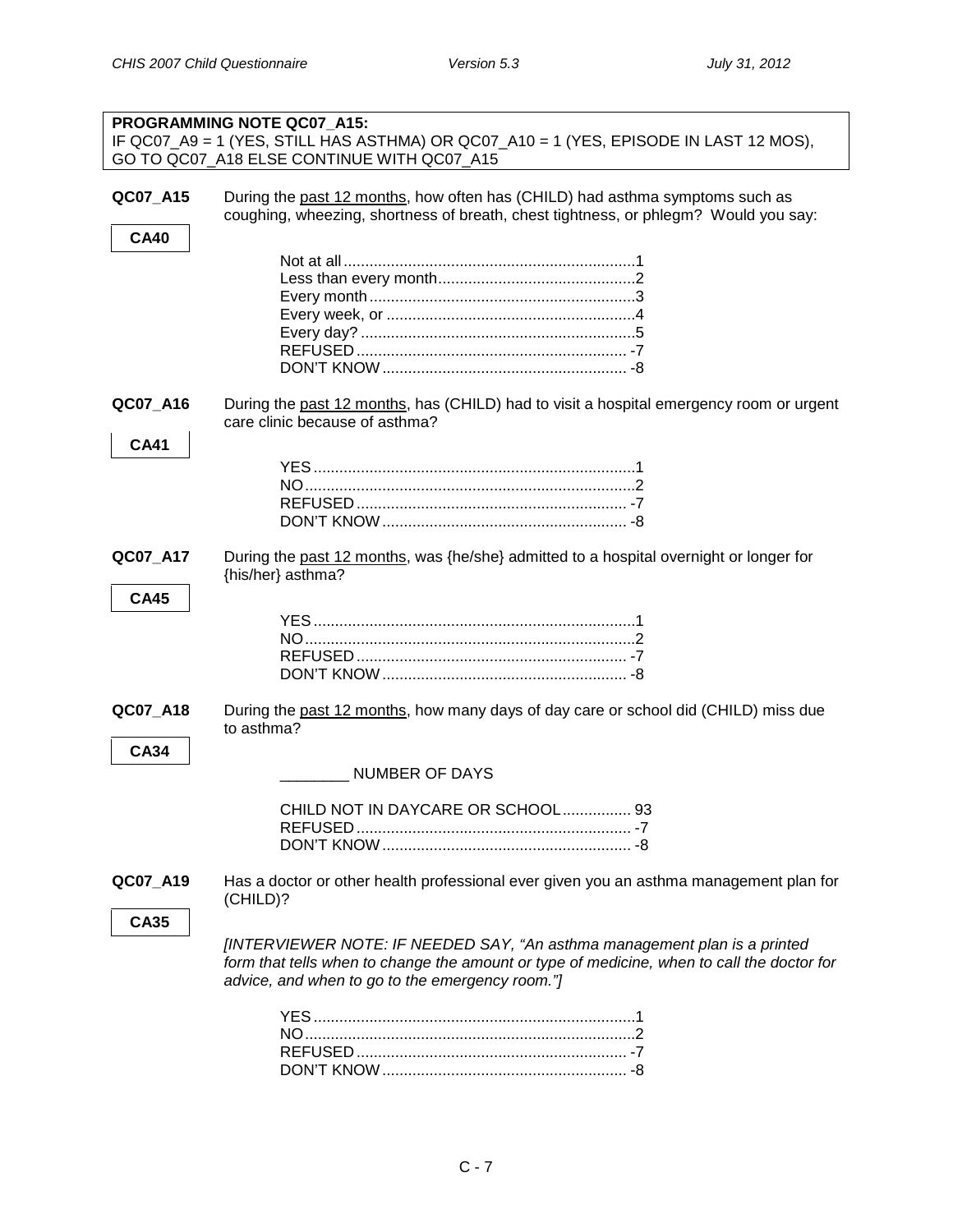<span id="page-7-0"></span>

| PROGRAMMING NOTE QC07_A20:<br>IF CAGE < 1, SKIP TO QC07_A22;<br>ELSE CONTINUE WITH QC07_A20;<br>Did a doctor or psychologist ever tell you that (CHILD) has ADD or ADHD?<br>QC07_A20<br><b>CA11</b><br>[INTERVIEWER NOTE: IF NEEDED SAY, "ADD is attention deficit disorder; ADHD is |  |  |
|--------------------------------------------------------------------------------------------------------------------------------------------------------------------------------------------------------------------------------------------------------------------------------------|--|--|
|                                                                                                                                                                                                                                                                                      |  |  |
|                                                                                                                                                                                                                                                                                      |  |  |
|                                                                                                                                                                                                                                                                                      |  |  |
|                                                                                                                                                                                                                                                                                      |  |  |
|                                                                                                                                                                                                                                                                                      |  |  |
|                                                                                                                                                                                                                                                                                      |  |  |
|                                                                                                                                                                                                                                                                                      |  |  |
|                                                                                                                                                                                                                                                                                      |  |  |
|                                                                                                                                                                                                                                                                                      |  |  |
|                                                                                                                                                                                                                                                                                      |  |  |
| attention deficit hyperactivity disorder."]                                                                                                                                                                                                                                          |  |  |
|                                                                                                                                                                                                                                                                                      |  |  |
|                                                                                                                                                                                                                                                                                      |  |  |
|                                                                                                                                                                                                                                                                                      |  |  |
|                                                                                                                                                                                                                                                                                      |  |  |
|                                                                                                                                                                                                                                                                                      |  |  |
|                                                                                                                                                                                                                                                                                      |  |  |
|                                                                                                                                                                                                                                                                                      |  |  |
| Has a doctor ever told you that (CHILD) has Asperger's syndrome or autism?<br>QC07_A21                                                                                                                                                                                               |  |  |
|                                                                                                                                                                                                                                                                                      |  |  |
|                                                                                                                                                                                                                                                                                      |  |  |
| <b>CA46</b>                                                                                                                                                                                                                                                                          |  |  |
|                                                                                                                                                                                                                                                                                      |  |  |
|                                                                                                                                                                                                                                                                                      |  |  |
|                                                                                                                                                                                                                                                                                      |  |  |
|                                                                                                                                                                                                                                                                                      |  |  |
|                                                                                                                                                                                                                                                                                      |  |  |
|                                                                                                                                                                                                                                                                                      |  |  |
|                                                                                                                                                                                                                                                                                      |  |  |
|                                                                                                                                                                                                                                                                                      |  |  |
|                                                                                                                                                                                                                                                                                      |  |  |
| PROGRAMMING NOTE QC07_A22:                                                                                                                                                                                                                                                           |  |  |
| IF CAGE > 1 AND [QC07_A20 = 1 OR QC07_A21 = 1 (ASPERGER'S) OR 2 (AUTISM)] DISPLAY                                                                                                                                                                                                    |  |  |
| "ANOTHER"; ELSE CATI HIGHLIGHT "A";                                                                                                                                                                                                                                                  |  |  |
|                                                                                                                                                                                                                                                                                      |  |  |
|                                                                                                                                                                                                                                                                                      |  |  |
| QC07_A22<br>Has a doctor ever told you that (CHILD) has {a/another} developmental disorder?                                                                                                                                                                                          |  |  |
|                                                                                                                                                                                                                                                                                      |  |  |
| <b>CA47</b>                                                                                                                                                                                                                                                                          |  |  |
|                                                                                                                                                                                                                                                                                      |  |  |
|                                                                                                                                                                                                                                                                                      |  |  |
|                                                                                                                                                                                                                                                                                      |  |  |
|                                                                                                                                                                                                                                                                                      |  |  |
|                                                                                                                                                                                                                                                                                      |  |  |
|                                                                                                                                                                                                                                                                                      |  |  |
|                                                                                                                                                                                                                                                                                      |  |  |
|                                                                                                                                                                                                                                                                                      |  |  |
| PROGRAMMING NOTE QC07_A23:                                                                                                                                                                                                                                                           |  |  |
| IF CAGE > 1 AND [QC07_A20 = 1 (YES, ADD OR ADHD) OR QC07_A21 = 1 (ASPERGER'S) OR 2                                                                                                                                                                                                   |  |  |
| (AUTISM) OR QC07_A22 = 1 (OTHER DEVELOPMENTAL DISORDER)] DISPLAY "OTHER";                                                                                                                                                                                                            |  |  |
|                                                                                                                                                                                                                                                                                      |  |  |
| QC07 A23<br>Does (CHILD) currently have any {other} physical, behavioral or mental conditions that                                                                                                                                                                                   |  |  |
|                                                                                                                                                                                                                                                                                      |  |  |
| limit or prevent [him/her] from doing childhood activities usual for {his/her} age?                                                                                                                                                                                                  |  |  |
| CA7                                                                                                                                                                                                                                                                                  |  |  |
|                                                                                                                                                                                                                                                                                      |  |  |
|                                                                                                                                                                                                                                                                                      |  |  |
| [GO TO QC07_B1]                                                                                                                                                                                                                                                                      |  |  |
| [GO TO QC07_B1]<br>[GO TO QC07_B1]                                                                                                                                                                                                                                                   |  |  |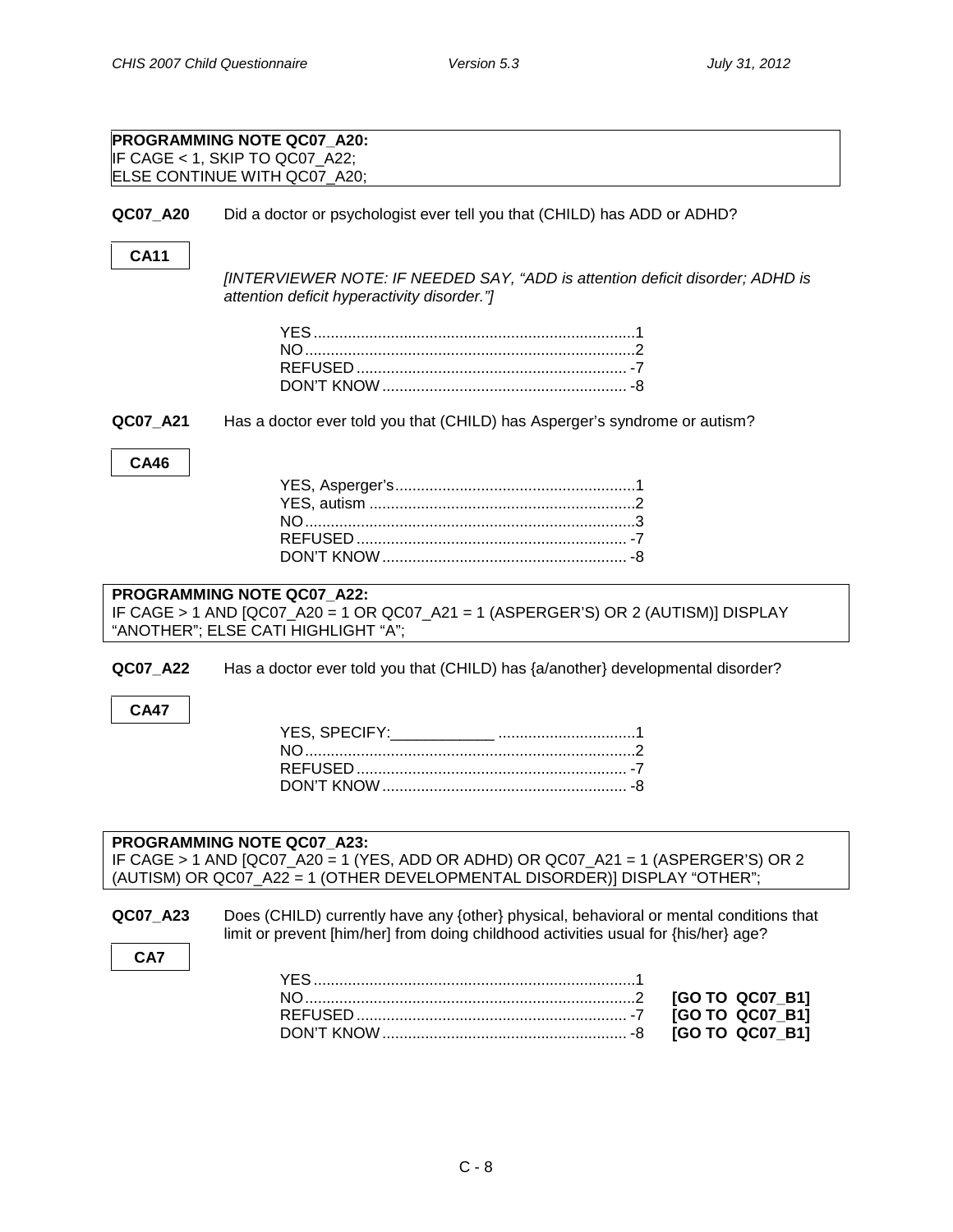#### **QC07\_A24** What condition does (CHILD) have?

#### **CA10A**

*[INTERVIEWER NOTE: CODE ALL THAT APPLY. CTRL-P TO EXIT. PROBE: "Any others?"]*

| DEAFNESS OR OTHER HEARING PROBLEM 10     |  |
|------------------------------------------|--|
| MENTAL RETARDATION, OTHER THAN DOWN'S 11 |  |
|                                          |  |
|                                          |  |
| ORTHOPEDIC PROBLEM (BONES OR JOINTS) 14  |  |
|                                          |  |
| BLINDNESS OR OTHER VISION PROBLEM 16     |  |
|                                          |  |
|                                          |  |
|                                          |  |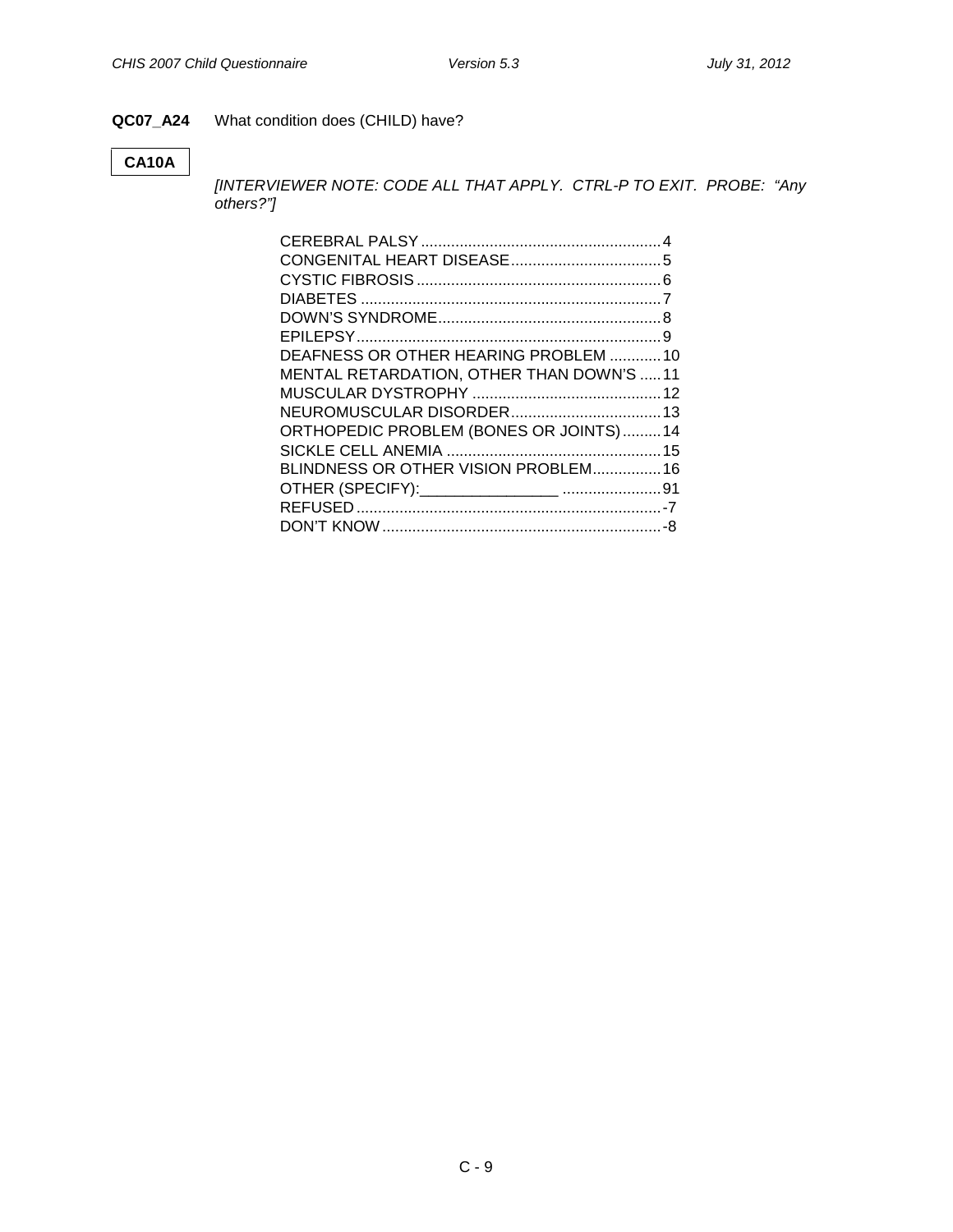## **Section B – Dental Health**

<span id="page-9-1"></span><span id="page-9-0"></span>

|                            | PROGRAMMING NOTE QC07_B1:<br>IF CAGE < 1 YEAR, GO TO SECTION C;<br>IF CAGE > 2 YEARS, GO TO QC07_B2;                                                   |                   |
|----------------------------|--------------------------------------------------------------------------------------------------------------------------------------------------------|-------------------|
|                            | ELSE CONTINUE WITH QC07_B1;                                                                                                                            |                   |
| QC07_B1<br>CC <sub>1</sub> | These questions are about (CHILD)'s dental health. Does (CHILD) have any teeth yet?                                                                    |                   |
|                            |                                                                                                                                                        |                   |
|                            |                                                                                                                                                        |                   |
|                            |                                                                                                                                                        | [GO TO SECTION C] |
|                            |                                                                                                                                                        | [GO TO SECTION C] |
|                            |                                                                                                                                                        | [GO TO SECTION C] |
|                            |                                                                                                                                                        |                   |
| QC07_B2                    | {These questions are about (CHILD)'s dental health.}                                                                                                   |                   |
|                            | About how long has it been since your child last visited a dentist or dental clinic? Include<br>dental hygienists and all types of dental specialists. |                   |
| CC <sub>5</sub>            |                                                                                                                                                        |                   |
|                            |                                                                                                                                                        |                   |
|                            |                                                                                                                                                        | [GO TO QC07_B5]   |
|                            |                                                                                                                                                        |                   |
|                            |                                                                                                                                                        |                   |
|                            |                                                                                                                                                        |                   |
|                            | 1 YEAR UP TO 2 YEARS AGO3                                                                                                                              |                   |
|                            |                                                                                                                                                        |                   |
|                            |                                                                                                                                                        |                   |
|                            |                                                                                                                                                        |                   |
|                            |                                                                                                                                                        |                   |
|                            |                                                                                                                                                        |                   |
| QC07_B3                    | Was it for a routine checkup or cleaning, or was it for a specific problem?                                                                            |                   |
|                            |                                                                                                                                                        |                   |
| CC <sub>6</sub>            |                                                                                                                                                        |                   |
|                            |                                                                                                                                                        |                   |
|                            | ROUTINE CHECKUP OR CLEANING 1                                                                                                                          |                   |
|                            |                                                                                                                                                        |                   |
|                            |                                                                                                                                                        |                   |
|                            |                                                                                                                                                        |                   |
|                            |                                                                                                                                                        |                   |
|                            |                                                                                                                                                        |                   |
|                            |                                                                                                                                                        |                   |
| QC07 B4                    | Is there a particular dentist or place you USUALLY go to for (CHILD's) dental care?                                                                    |                   |
| <b>CC16</b>                |                                                                                                                                                        |                   |
|                            |                                                                                                                                                        |                   |
|                            |                                                                                                                                                        | [GO TO QC07_B6]   |
|                            |                                                                                                                                                        | [GO TO QC07_B6]   |
|                            |                                                                                                                                                        | [GO TO QC07_B6]   |
|                            |                                                                                                                                                        |                   |
|                            |                                                                                                                                                        | [GO TO QC07_B6]   |
|                            |                                                                                                                                                        | [GO TO QC07_B6]   |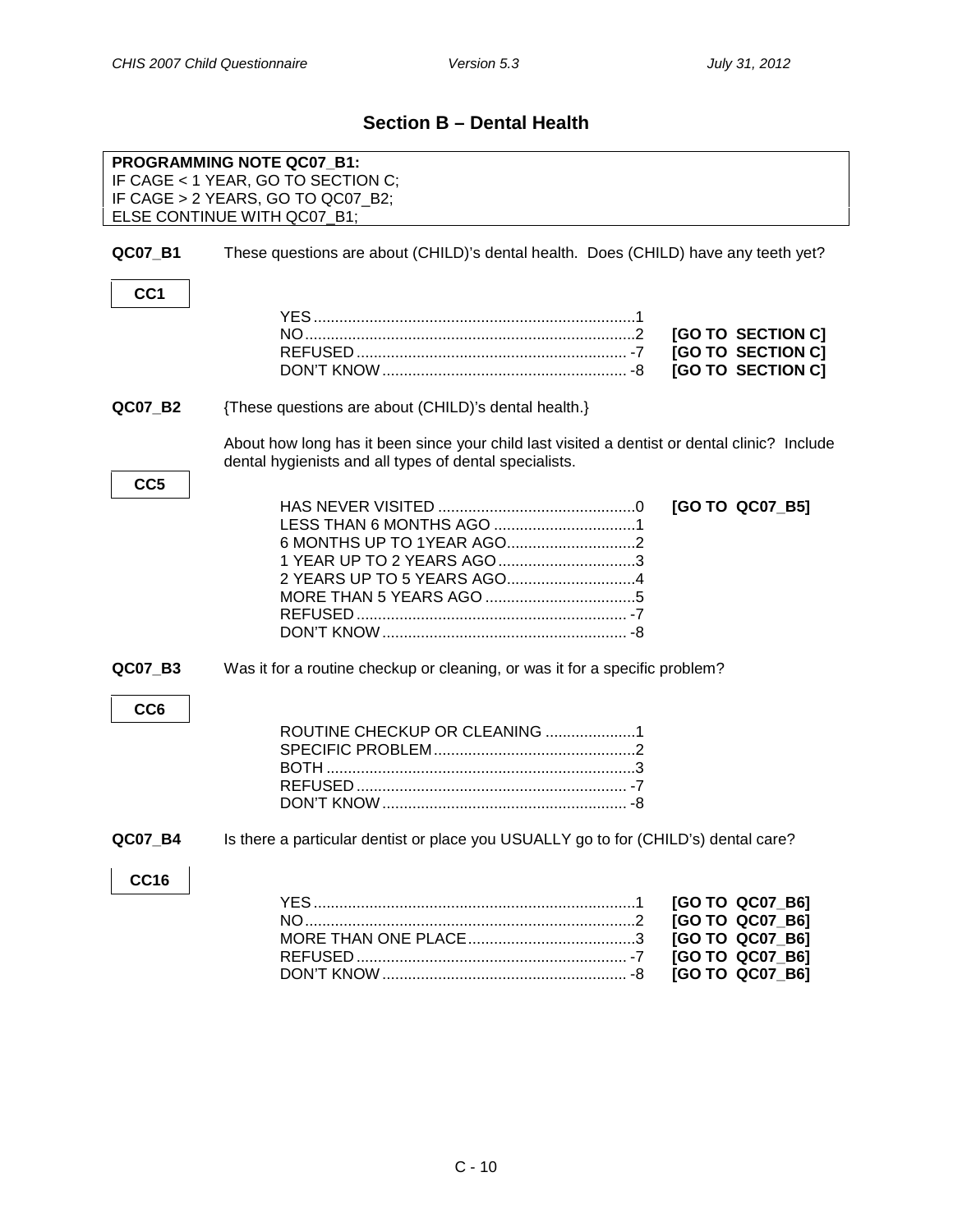<span id="page-10-1"></span><span id="page-10-0"></span>

|                | <b>PROGRAMMING NOTE QC07 B5:</b>                                                          |                 |
|----------------|-------------------------------------------------------------------------------------------|-----------------|
|                | IF QC07_B2 = 1 (HAS NEVER VISITED), DISPLAY "NEVER";                                      |                 |
|                | ELSE DISPLAY "NOT" AND "IN THE PAST YEAR";                                                |                 |
|                |                                                                                           |                 |
| QC07_B5        | What is the main reason your child has {never/not} visited a dentist {in the past year}?  |                 |
|                |                                                                                           |                 |
| <b>CB23</b>    |                                                                                           |                 |
|                | NO REASON TO GO/NO PROBLEMS 1                                                             |                 |
|                |                                                                                           |                 |
|                | COULD NOT AFFORD IT/TOO EXPENSIVE/                                                        |                 |
|                |                                                                                           | [GO TO QC07_B7] |
|                |                                                                                           |                 |
|                |                                                                                           |                 |
|                |                                                                                           |                 |
|                | NO DENTIST AVAILABLE/                                                                     |                 |
|                | NO APPOINTMENTS AVAILABLE7                                                                |                 |
|                |                                                                                           |                 |
|                |                                                                                           |                 |
|                | SPEAK A DIFFERENT LANGUAGE  10                                                            |                 |
|                |                                                                                           |                 |
|                |                                                                                           |                 |
|                |                                                                                           |                 |
|                |                                                                                           |                 |
| <b>QC07 B6</b> | During the past 12 months, was there any time when (CHILD) needed dental care but         |                 |
|                | you could not afford it?                                                                  |                 |
| <b>CB24</b>    |                                                                                           |                 |
|                |                                                                                           |                 |
|                |                                                                                           |                 |
|                |                                                                                           |                 |
|                |                                                                                           |                 |
|                |                                                                                           |                 |
| QC07_B7        | Do you currently have any type of insurance that pays for part or all of (CHILD's) dental |                 |
|                | care?                                                                                     |                 |
|                |                                                                                           |                 |
| CC7A           |                                                                                           |                 |
|                |                                                                                           |                 |
|                |                                                                                           |                 |
|                |                                                                                           |                 |
|                |                                                                                           |                 |
|                | <b>PROGRAMMING NOTE QC07 B8:</b>                                                          |                 |
|                | IF CAGE < 5 GO TO SECTION C; ELSE CONTINUE WITH QC07_B8;                                  |                 |
|                |                                                                                           |                 |
| QC07_B8        | During the past 12 months, did (he/she) miss any time from school because of a dental     |                 |
|                | problem? Do not count time missed for cleaning or a check-up.                             |                 |
| <b>CC18</b>    |                                                                                           |                 |
|                |                                                                                           |                 |
|                |                                                                                           |                 |
|                |                                                                                           | [GO TO QC07_C1] |
|                |                                                                                           | [GO TO QC07_C1] |
|                |                                                                                           | [GO TO QC07_C1] |
|                |                                                                                           |                 |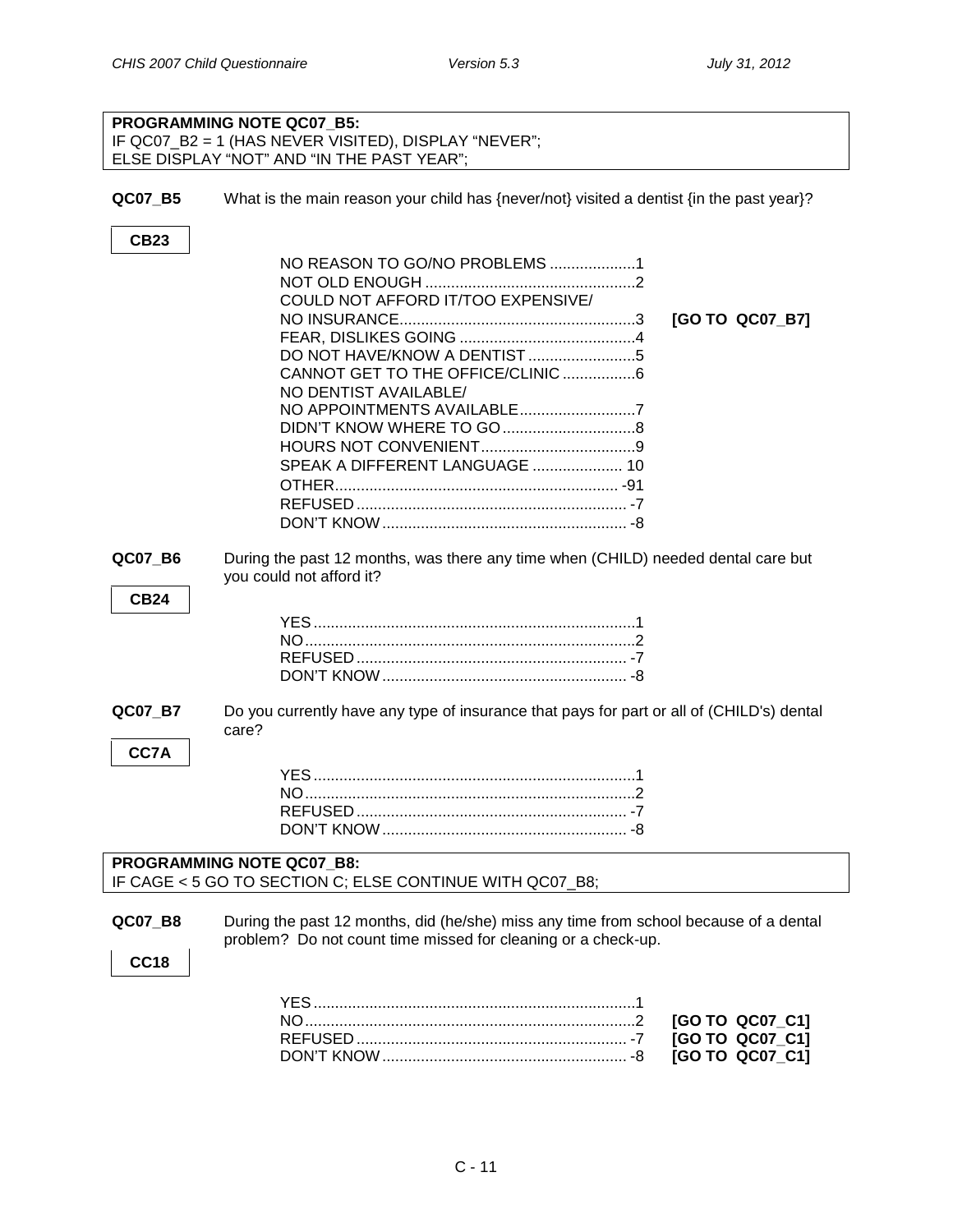**QC07\_B10** How many days of school did (he/she) miss because of dental problems?

**CC19**

 $\rule{1em}{0.15mm}$  DAYS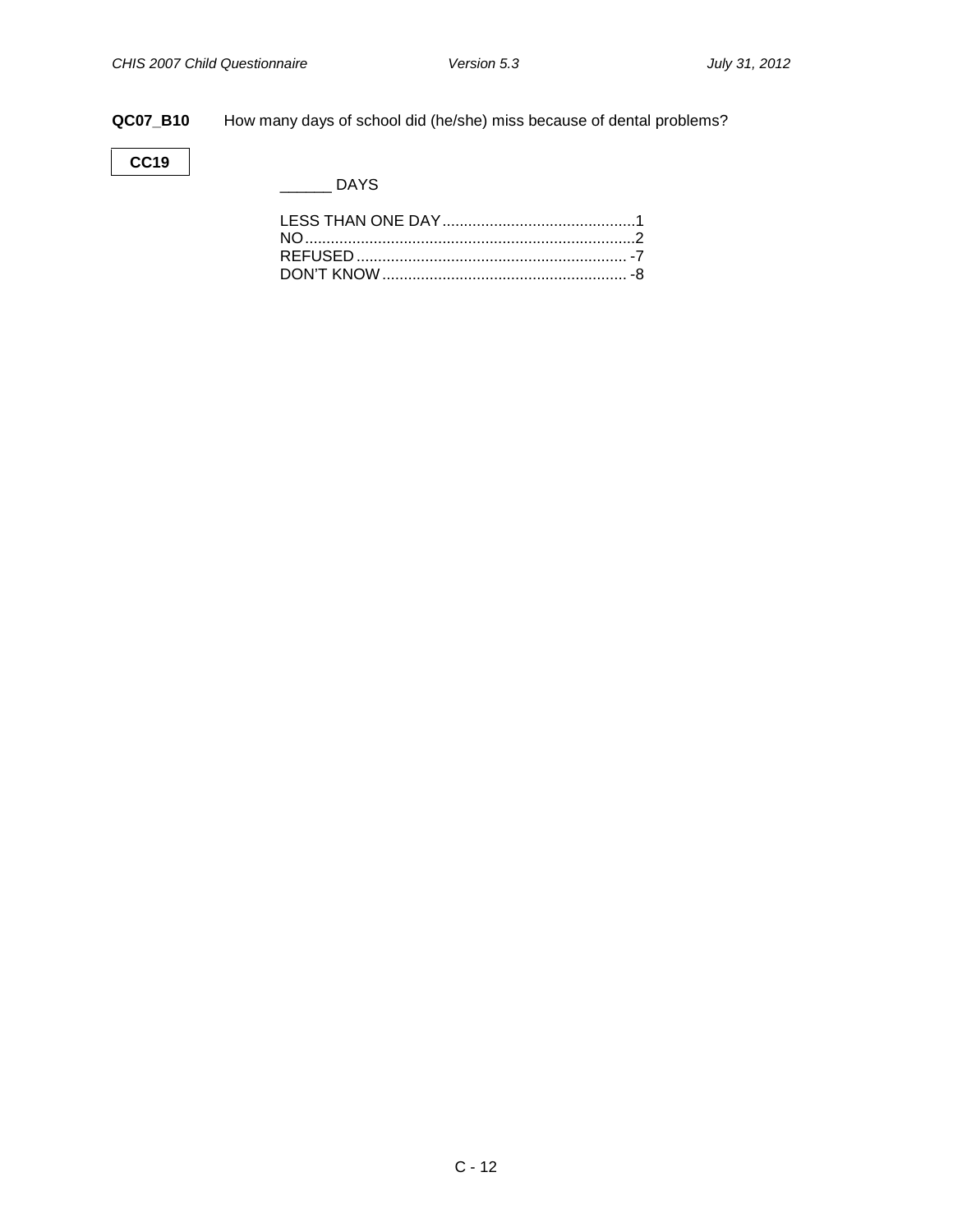<span id="page-12-1"></span><span id="page-12-0"></span>

| Section C – Diet, Physical Activity, Park Use |                                                                                                                                                                                                                       |  |
|-----------------------------------------------|-----------------------------------------------------------------------------------------------------------------------------------------------------------------------------------------------------------------------|--|
|                                               | PROGRAMMING NOTE QC07 C1:<br>IF CAGE < 2 YEARS, GO TO QC07_C17, ELSE CONTINUE WITH QC07_C1;                                                                                                                           |  |
| QC07_C1                                       | Now I'm going to ask you about the foods your child ate yesterday, including meals and<br>snacks. Yesterday, how many glasses or boxes of 100% fruit juice, such as orange or<br>apple juice, did {CHILD NAME} drink? |  |
| <b>CC10</b>                                   | [INTERVIEWER NOTE: IF NEEDED SAY, "Only include 100% fruit juices." PART OF A<br>GLASS COUNTS AS 1 GLASS, ASK R TO ESTIMATE NUMBER OF GLASSES IF<br>DRINKING FROM A BOTTLE, CAN, OR CARTON.]                          |  |
|                                               | GLASSES                                                                                                                                                                                                               |  |
| QC07_C2                                       | Yesterday, how many servings of fruit, such as an apple or a banana, did {he/she} eat?                                                                                                                                |  |
| <b>CC13</b>                                   | [INTERVIEWER NOTE: IF NEEDED SAY, "Servings" are self-defined. A serving is the<br>child's regular portion of this food.]                                                                                             |  |
|                                               | <b>SERVINGS</b>                                                                                                                                                                                                       |  |
|                                               |                                                                                                                                                                                                                       |  |
| QC07_C3<br><b>CC14</b>                        | Yesterday, how many servings of French fries, home fries, or hash browns did {CHILD<br>NAME} eat?                                                                                                                     |  |
|                                               | [INTERVIEWER NOTE: IF RESPONDENT ASKS, SAY: "Do not include potato chips."]                                                                                                                                           |  |
|                                               | <b>SERVINGS</b>                                                                                                                                                                                                       |  |
|                                               |                                                                                                                                                                                                                       |  |
| QC07_C4<br><b>CC31</b>                        | Yesterday, how many servings of other vegetables like green salad, green beans, or<br>potatoes did {he/she} have? Do not include fried potatoes.                                                                      |  |
|                                               | <b>SERVINGS</b>                                                                                                                                                                                                       |  |
|                                               |                                                                                                                                                                                                                       |  |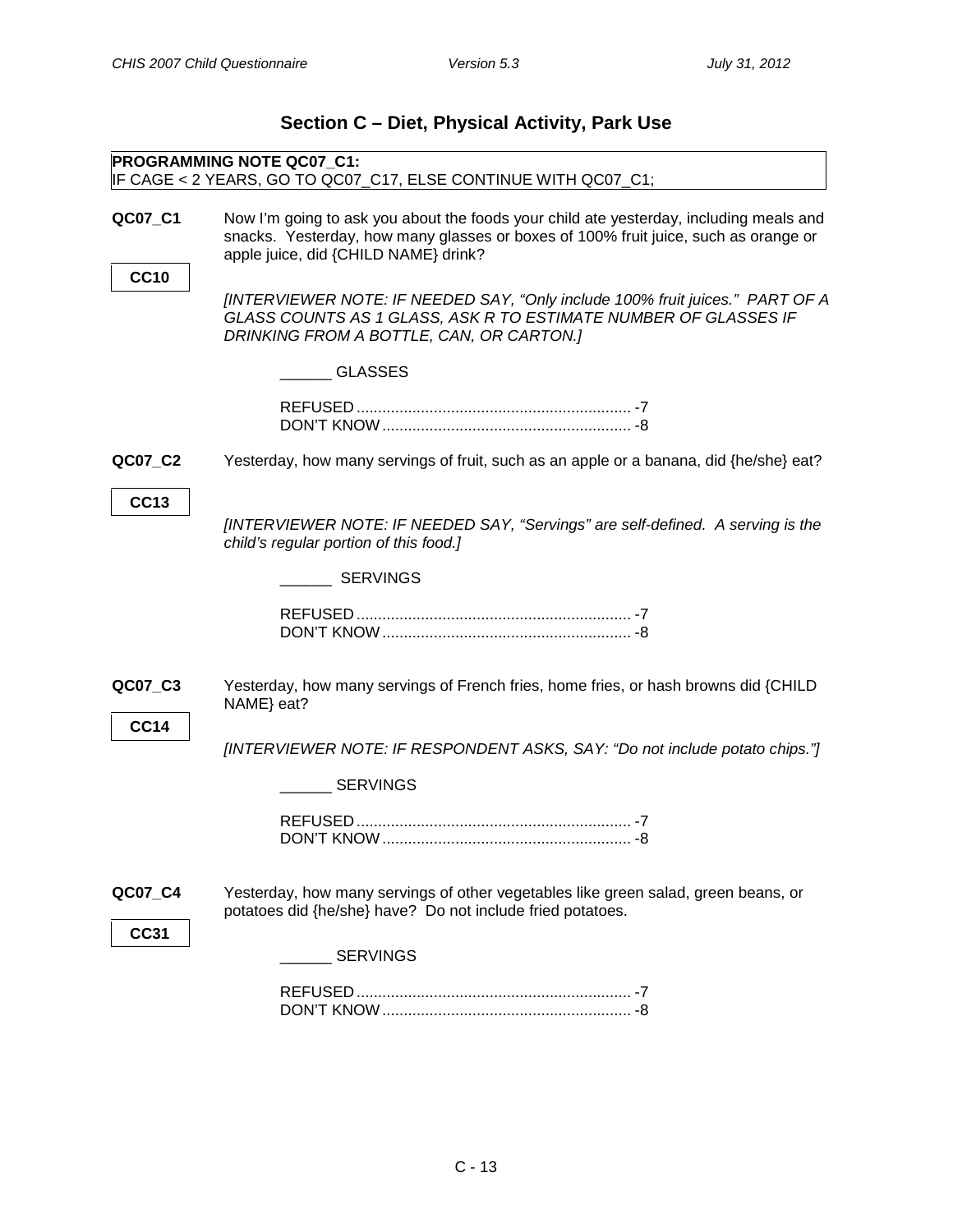**QC07\_C5** Yesterday, how many glasses or small cartons of milk did {he/she} drink?

**CC11**

*[INTERVIEWER NOTE: IF NEEDED SAY, "Include milk on cereal."]*

#### \_\_\_\_\_\_ GLASSES

REFUSED ................................................................ -7 DON'T KNOW.......................................................... -8

**PROGRAMMING NOTE QC07\_C6:** IF QC07  $C5 = 0$  (DID NOT DRINK MILK), GO TO QC07 C7; ELSE IF QC07\_C5 > 0, CONTINUE WITH QC07\_C6;

**QC07 C6** What type of milk was it? Was it…

#### **CB16**

*[INTERVIEWER NOTE: IF RESPONDENT CANNOT CHOOSE ONE, CODE ALL THAT APPLY. NONFAT MILK CAN BE LIQUID OR DRY MILK. SOY MILK, RICE MILK, AND CHOCOLATE MILK SHOULD BE CODED AS "ANOTHER TYPE".]*

**QC07\_C7** Yesterday, how many glasses or cans of soda, such as Coke, or other sweetened drinks, such as fruit punch or sports drinks did {he/she} drink? Do not count diet drinks.

**CC12**

*[INTERVIEWER NOTE: THIS ALSO INCLUDES ANY DRINKS WITH ADDED SUGAR, SUCH AS SUNNY DELIGHT, ICED TEA DRINKS, TAMPICO, HAWAIIAN PUNCH, CRANBERRY COCKTAIL, HI-C, SNAPPLE, SUGAR CANE JUICE, GATORADE, SWEETENED WATER DRINKS, AND ENERGY DRINKS. CHINESE TRANSLATORS MAY WISH TO INCLUDE CHINESE-NAMED FRUIT-FLAVORED]*

\_\_\_\_\_\_ GLASSES, CANS OR BOTTLES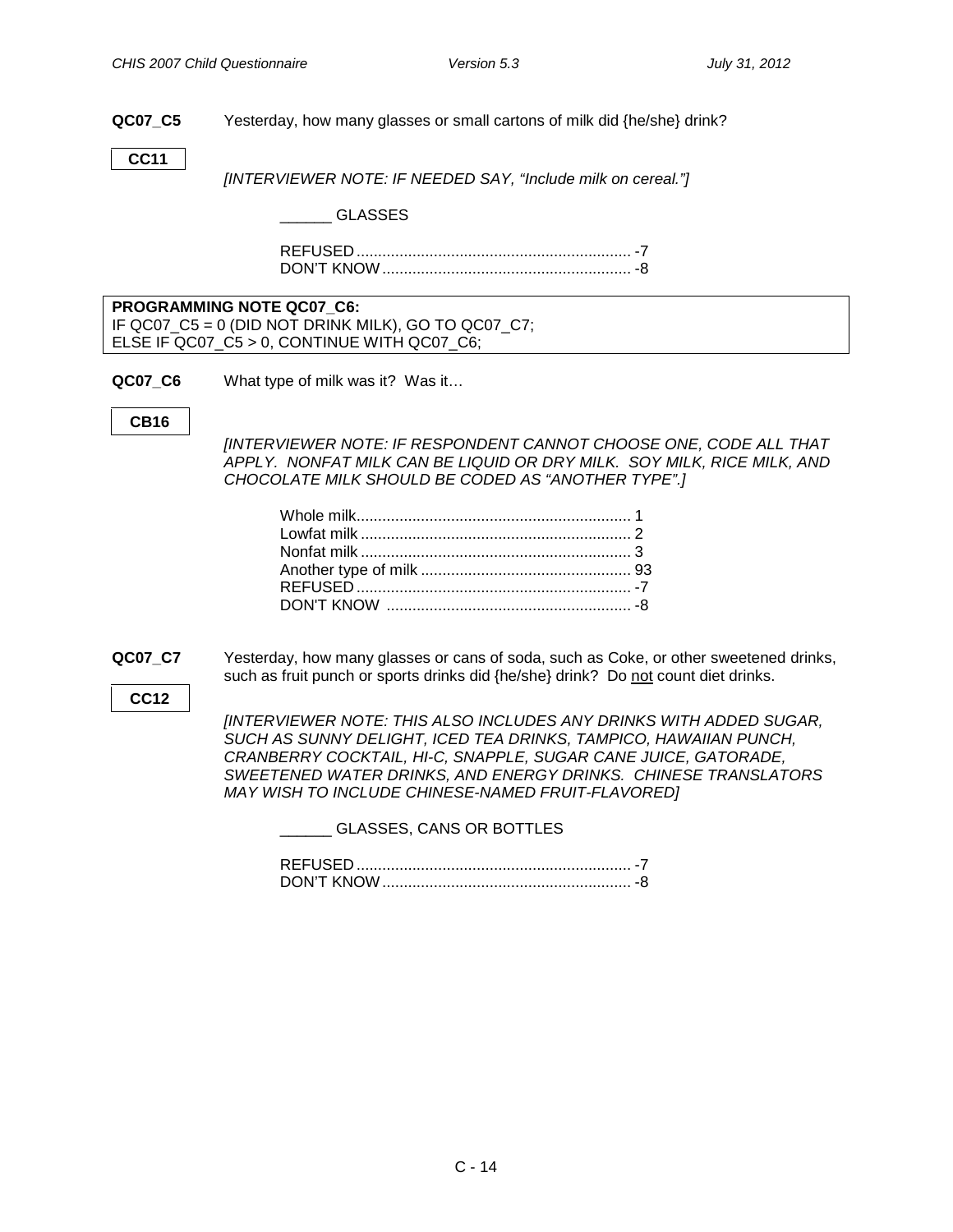<span id="page-14-0"></span>**QC07\_C8** Yesterday, how many servings of sweets such as cookies, candy, doughnuts, pastries, cake, or popsicles did {he/she} have? **CC24** *[INTERVIEWER NOTE: IF NEEDED SAY, "Include pies and ice cream. Do not include sugar-free kinds but include low-fat kinds."]* SERVINGS REFUSED ................................................................ -7 DON'T KNOW.......................................................... -8 **QC07\_C9** Now think about the *past week.* In the past 7 days, how many times did {he/she} eat fast food? Include fast food meals eaten at school or at home, or at fast food restaurants, carryout or drive thru. **CC32** *[INTERVIEWER NOTE: IF NEEDED SAY, "Such as food you get at McDonald's, KFC, Panda Express, or Taco Bell."]* SERVINGS REFUSED ................................................................ -7 DON'T KNOW.......................................................... -8 **PROGRAMMING NOTE QC07\_C10:** IF QC07\_A6A = 1 (ATTENDED SCHOOL LAST WEEK), CONTINUE WITH QC07\_C10 AND DISPLAY "HOW MANY DAYS IN THE PAST WEEK"; IF QC07\_A6B = 1 (ATTENDED SCHOOL LAST YEAR), CONTINUE WITH QC07\_C10 AND DISPLAY "DURING THE SCHOOL YEAR, ON HOW MANY DAYS DURING A TYPICAL WEEK"; ELSE GO TO QC07\_C14; **QC07\_C10** Now I'm going to ask you about physical activity. {How many days in the past week/During the school year, on how many days during a typical week} did (CHILD) walk, bicycle, or skateboard to school? **CC27** *[INTERVIEWER NOTE: THIS INCLUDES KIDS WHO RIDE ROLLERBLADES, ROLLERSHOES, OR NON-MOTORIZED SCOOTERS TO SCHOOL]* \_\_\_\_\_\_ DAYS REFUSED ................................................................ -7 DON'T KNOW.......................................................... -8 **PROGRAMMING NOTE QC07\_C11:** IF QC07\_C10 = 0 (DAYS), -7, OR -8, GO TO QC07\_C12; ELSE IF QC07 C10 > 0 (DAYS) CONTINUE WITH QC07 C11; **QC07 C11** About how many minutes {did/does} it take {him/her} without any stops? **CC28** \_\_\_\_\_\_ MINUTES REFUSED ................................................................ -7 DON'T KNOW.......................................................... -8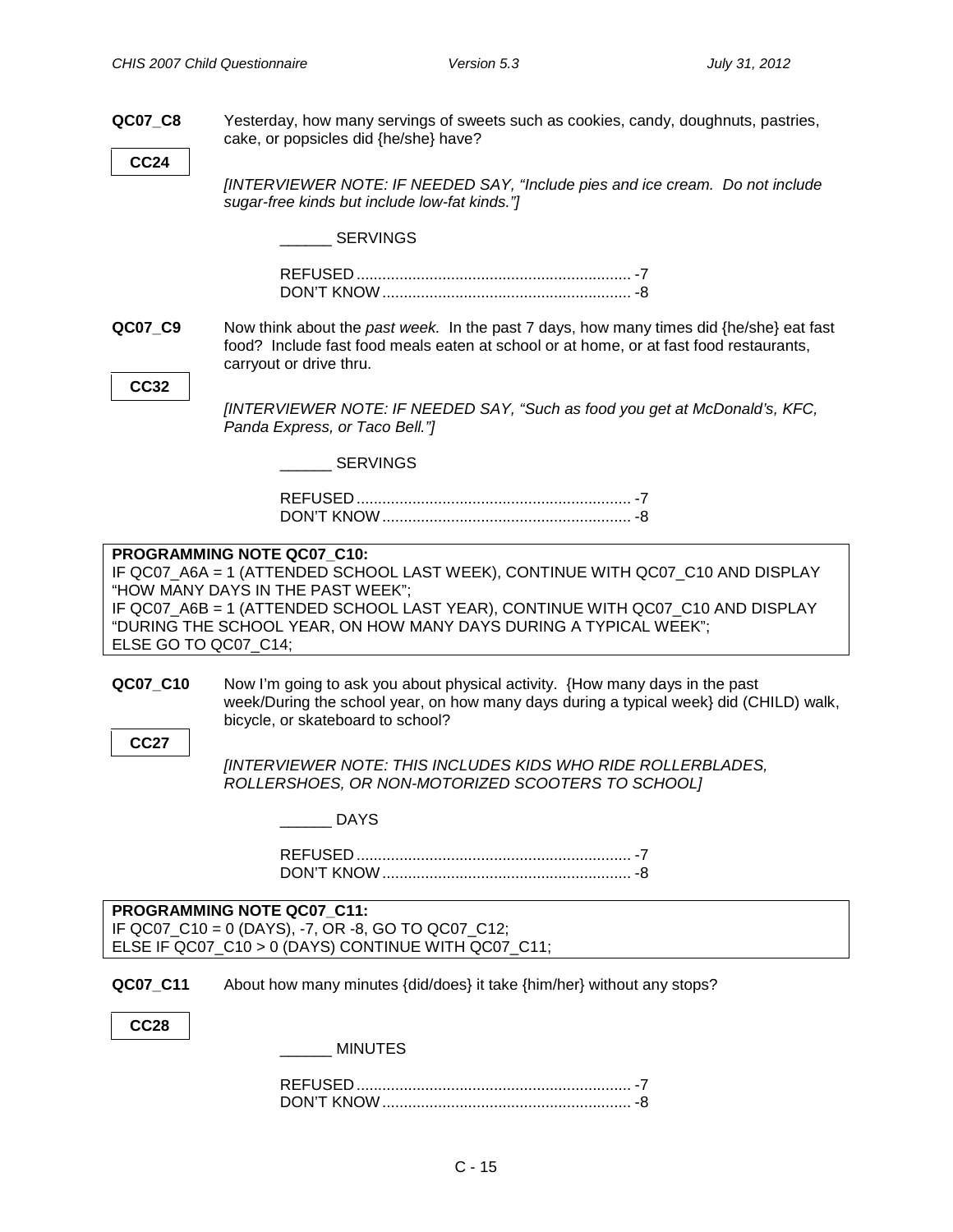| PROGRAMMING NOTE QC07_C12<br>IF QC07_A6A = 1 (ATTENDED SCHOOL LAST WEEK), CONTINUE WITH QC07_C10 AND DISPLAY<br>"HOW MANY DAYS IN THE PAST WEEK";<br>IF QC07_A6B = 1 (ATTENDED SCHOOL LAST YEAR), CONTINUE WITH QC07_C10 AND DISPLAY<br>"DURING THE SCHOOL YEAR, ON HOW MANY DAYS DURING A TYPICAL WEEK"; |                                                                                                                                                                                                                                                                                                                                                                                                                                                                    |  |  |
|-----------------------------------------------------------------------------------------------------------------------------------------------------------------------------------------------------------------------------------------------------------------------------------------------------------|--------------------------------------------------------------------------------------------------------------------------------------------------------------------------------------------------------------------------------------------------------------------------------------------------------------------------------------------------------------------------------------------------------------------------------------------------------------------|--|--|
| QC07_C12<br><b>CC29</b>                                                                                                                                                                                                                                                                                   | {How many days in the past week/During the school year, on how many days during a<br>typical week} did (CHILD) walk, bicycle, or skateboard home from school?<br><b>IINTERVIEWER NOTE: THIS INCLUDES KIDS WHO RIDE ROLLERBLADES,</b><br>ROLLERSHOES, OR NON-MOTORIZED SCOOTERS HOME FROM SCHOOL. IF<br>CHILD DOES NOT GO DIRECTLY HOME FROM SCHOOL, INCLUDE # OF DAYS<br>WALKED, ETC. TO CHILDCARE, RELATIVE'S HOME, AFTER-SCHOOL PROGRAM,<br>ETC.]<br><b>DAYS</b> |  |  |
| PROGRAMMING NOTE QC07 C13:<br>IF QC07_C12 = 0 (DAYS), -7, OR -8, GO TO QC07_C14;<br>ELSE IF QC07_C12 > 0 (DAYS) CONTINUE WITH QC07_C13;                                                                                                                                                                   |                                                                                                                                                                                                                                                                                                                                                                                                                                                                    |  |  |
| QC07_C13<br><b>CC30</b>                                                                                                                                                                                                                                                                                   | About how many minutes {did/does} it take {him/her} without any stops?                                                                                                                                                                                                                                                                                                                                                                                             |  |  |
|                                                                                                                                                                                                                                                                                                           | [GO TO QC07_C15]                                                                                                                                                                                                                                                                                                                                                                                                                                                   |  |  |
|                                                                                                                                                                                                                                                                                                           | [GO TO QC07_C15]<br>[GO TO QC07_C15]                                                                                                                                                                                                                                                                                                                                                                                                                               |  |  |
| QC07_C14                                                                                                                                                                                                                                                                                                  | Could {he/she} walk or bike home from school in 30 minutes or less?                                                                                                                                                                                                                                                                                                                                                                                                |  |  |
| <b>CC33</b>                                                                                                                                                                                                                                                                                               |                                                                                                                                                                                                                                                                                                                                                                                                                                                                    |  |  |
|                                                                                                                                                                                                                                                                                                           |                                                                                                                                                                                                                                                                                                                                                                                                                                                                    |  |  |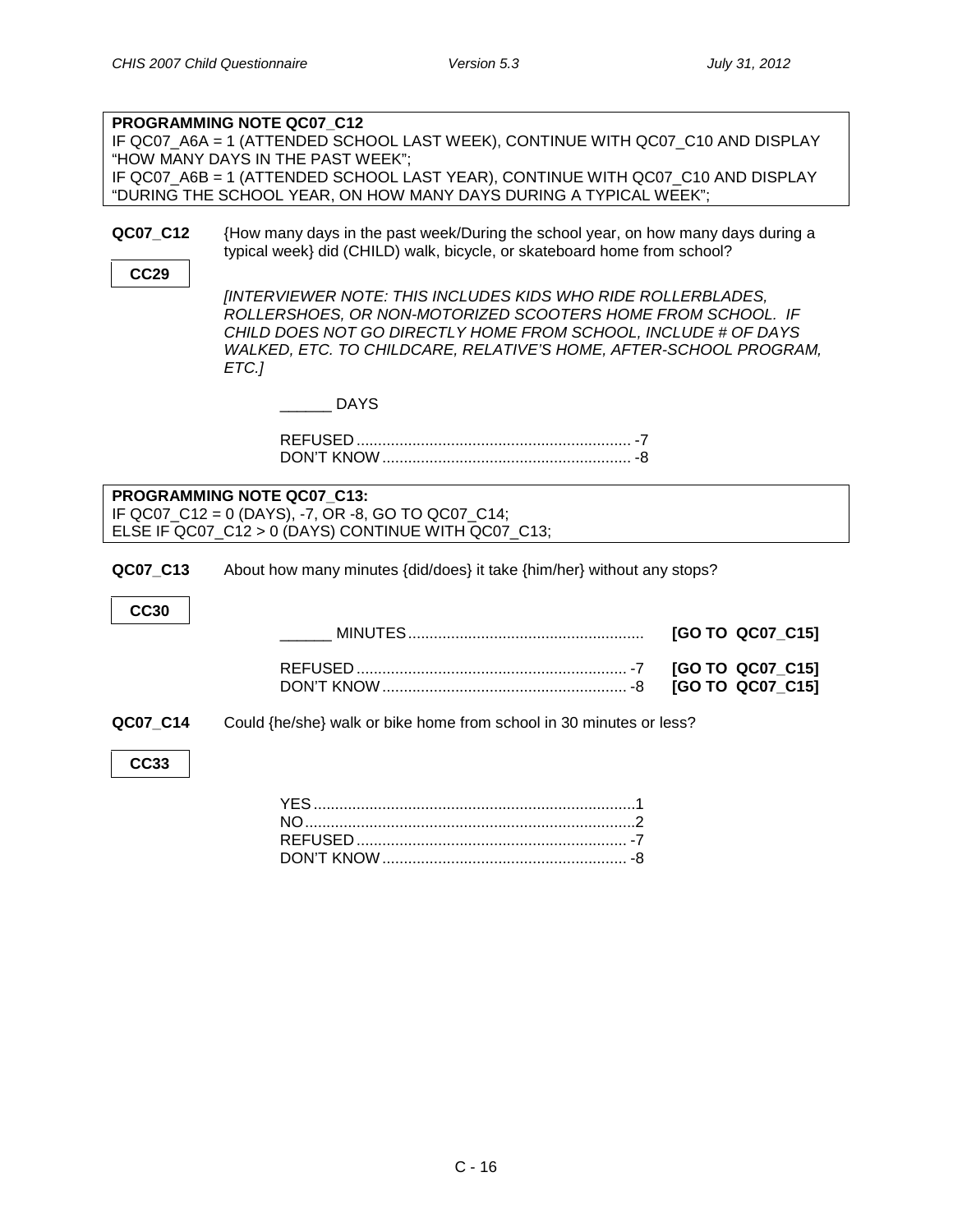<span id="page-16-0"></span>

| PROGRAMMING NOTE QC07 C15:<br>IF QC07_A6A = 1 (ATTENDED SCHOOL LAST WEEK) OR QC07_A6B = 1 (ATTENDED SCHOOL<br>LAST YEAR) THEN CONTINUE WITH QC07_C15;<br>ELSE SKIP TO QC07_C16;                                                                              |
|--------------------------------------------------------------------------------------------------------------------------------------------------------------------------------------------------------------------------------------------------------------|
| What is the name of the school (CHILD) goes to or last attended?<br>QC07_C15                                                                                                                                                                                 |
| <b>CB22</b><br>NAME OF SCHOOL                                                                                                                                                                                                                                |
|                                                                                                                                                                                                                                                              |
| NOTE FOR QC07_C16:<br>IF CAGE < 3, SKIP TO QC07_C19;<br>ELSE CONTINUE WITH QC07_C16;                                                                                                                                                                         |
| During the past 12 months, was he/she a member of any sports team such as soccer,<br>QC07_C16<br>baseball, or basketball?<br><b>CC34</b><br>[INTERVIEWER NOTE: IF RESPONDENT ASKS, OTHER TEAMS SUCH AS SWIM,<br>VOLLEYBALL, OR HOCKEY CAN ALSO BE INCLUDED.] |
|                                                                                                                                                                                                                                                              |
| PROGRAMMING NOTE FOR QC07 C17:<br>IF CAGE < 5, SKIP TO QC07_C19;<br>ELSE CONTINUE WITH QC07 C17;                                                                                                                                                             |
| Not including school PE, on how many days of the past 7 days was (CHILD) physically<br>QC07_C17<br>active for at least 60 minutes total?<br><b>CC35</b>                                                                                                      |
| <b>DAYS</b>                                                                                                                                                                                                                                                  |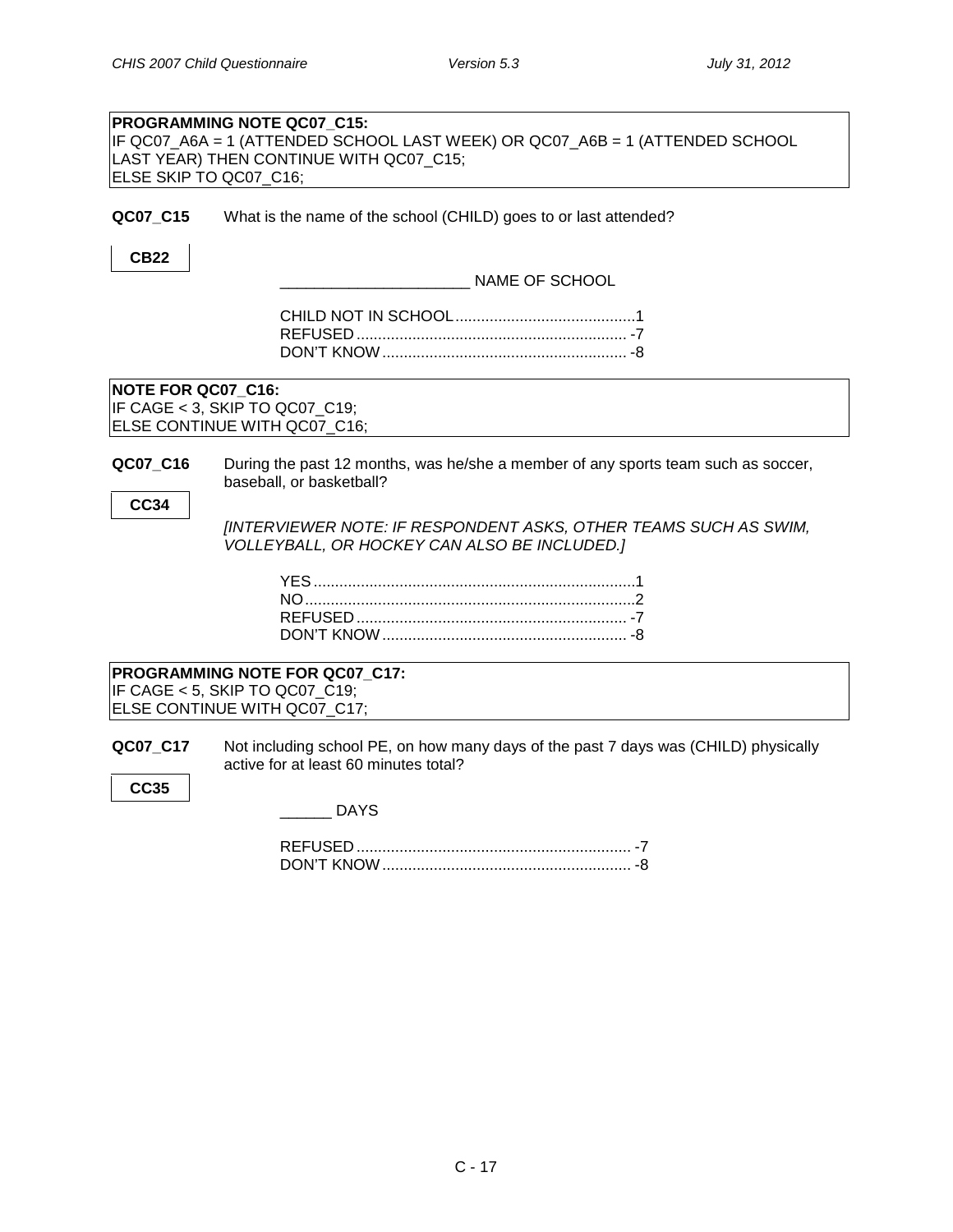<span id="page-17-0"></span>

|             | PROGRAMMING NOTE QC07 C19:<br>IF CAGE < 1 GO TO QC07_D1;                        |
|-------------|---------------------------------------------------------------------------------|
|             | ELSE CONTINUE WITH QC07 C19;                                                    |
| QC07_C19    | Has (CHILD) been to the park in the past 30 days?                               |
| <b>CC37</b> |                                                                                 |
|             |                                                                                 |
|             |                                                                                 |
|             |                                                                                 |
|             |                                                                                 |
| QC07_C20    | How many days in the past 30 days did (CHILD) go to the park?                   |
| <b>CC38</b> |                                                                                 |
|             | <b>DAYS</b>                                                                     |
|             |                                                                                 |
|             |                                                                                 |
| QC07_C18    | Is there a park, playground or open space within walking distance of your home? |
| <b>CC36</b> |                                                                                 |
|             |                                                                                 |
|             |                                                                                 |
|             |                                                                                 |
|             |                                                                                 |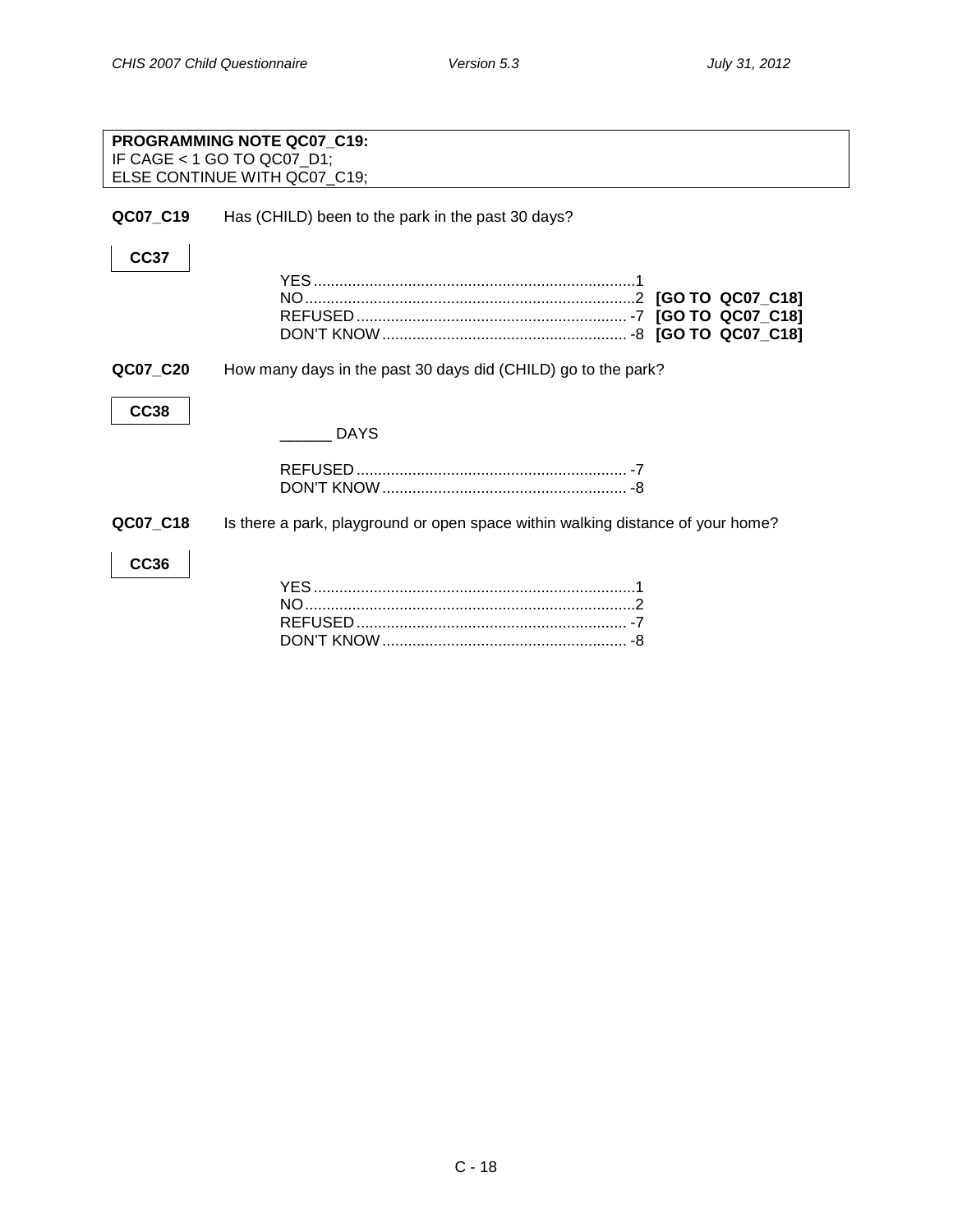#### **Section D – Access and Utilization of Health Care**

- <span id="page-18-1"></span><span id="page-18-0"></span>**QC07\_D1** The next questions are about where (CHILD) goes for health care. Is there a place you usually take {him/her} to when {he/she} is sick or you need advice about {his/her} health?
- **CD1**

| DOCTOR/(HIS/HER) DOCTOR3 |  |
|--------------------------|--|
|                          |  |
|                          |  |
|                          |  |
|                          |  |

#### **PROGRAMMING NOTE QC07\_D2**

IF QC07\_D1 = (1, 5, -7, or -8), DISPLAY "WHAT KIND OF PLACE DO YOU TAKE {HIM/HER} TO MOST OFTEN—A MEDICAL…"; ELSE IF QC07\_D1 = 3 DISPLAY "IS {HIS/HER} DOCTOR IN A PRIVATE…"; ELSE IF QC07\_D1 = 4, FILL QC07\_D2 = 1 AND TO QC07\_D3;

**QC07\_D2** {What kind of place do you take him/her to most often—a medical/Is his/her doctor a private} doctor's office, a clinic or hospital clinic, an emergency room, or some other place?

| I<br>.,<br>۰.<br>w<br>۰. |
|--------------------------|
|--------------------------|

| DOCTOR'S OFFICE/KAISER/OTHER HMO 1     |
|----------------------------------------|
| CLINIC/HEALTH CENTER/HOSPITAL CLINIC 2 |
|                                        |
| OTHER PLACE (SPECIFY): ___________ 91  |
|                                        |
|                                        |
|                                        |
|                                        |

**QC07\_D3** During the past 12 months, how many times has (CHILD) seen any kind of medical doctor?

**CD6**

\_\_\_\_\_\_\_ TIMES

| <b>PROGRAMMING NOTE QC07 D4</b>                          |
|----------------------------------------------------------|
| IF QC07 D3 > 0, GO TO PROGRAMMING NOTE QC07 D5;          |
| ELSE IF QC07_D3 = $(0, -7, -8)$ , CONTINUE WITH QC07_D4; |

#### **QC07\_D4** About how long has it been since {he/she} last saw a medical doctor?

#### **CD7**

| MORE THAN 1 YEAR UP TO 2 YEARS AGO 2 |  |
|--------------------------------------|--|
| MORE THAN 2 YEARS UP TO 3 YEARS AGO3 |  |
|                                      |  |
|                                      |  |
|                                      |  |
|                                      |  |
|                                      |  |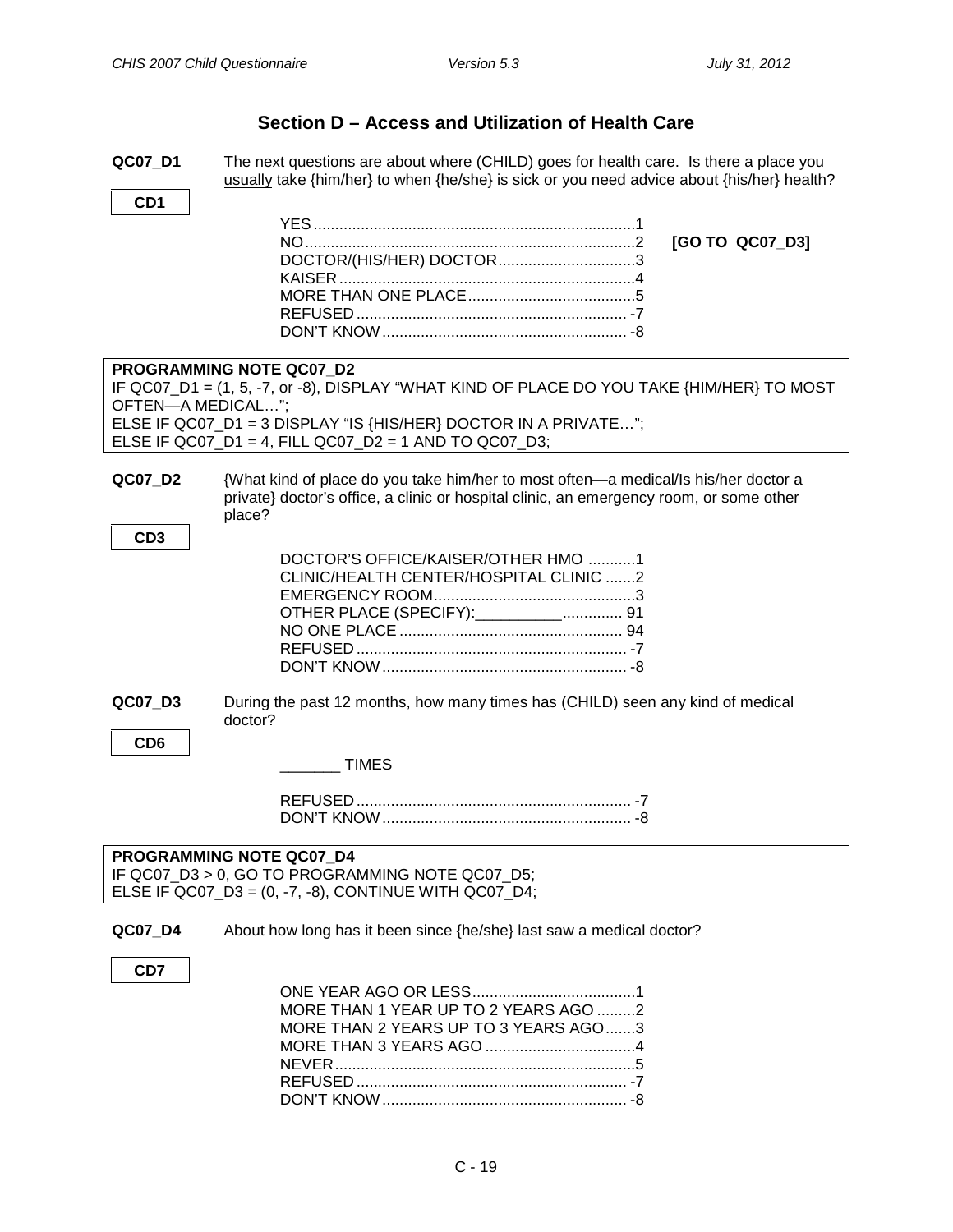<span id="page-19-0"></span>COMMUNICATION WITH DOCTOR

#### **PROGRAMMING NOTE QC07\_D5:** IF QC07\_D3 > 0 OR QC07\_D4 = 1 or 2 (SEEN A DOCTOR IN LAST 12 MONTHS OR 1-2 YEARS AGO), CONTINUE WITH QC07\_D5; ELSE GO TO QC07\_D10;

**QC07\_D5** The last time you saw a doctor for (CHILD), did you have a hard time understanding the doctor?

#### **CD25**

| NEVER ACCOMPANIED CHILD TO DOCTOR 3 |  |
|-------------------------------------|--|
|                                     |  |
|                                     |  |

#### **PROGRAMMING NOTE QC07\_D6:** IF QC07\_D5 = 2 (DID NOT HAVE A HARD TIME UNDERSTANDING DOCTOR) AND [INTERVIEW NOT CONDUCTED IN ENGLISH OR QA07\_G4 > 1 (ADULT R SPEAKS LANGUAGE OTHER THAN ENGLISH AT HOME)] CONTINUE WITH QC07\_D6; ELSE SKIP TO QC07\_D7;

**QC07\_D6** In what language does your doctor speak to you?

#### **CD31**

|  | [GO TO QC07 D8]  |
|--|------------------|
|  | [GO TO QC07 D10] |
|  | [GO TO QC07 D10] |
|  | [GO TO QC07 D10] |
|  | [GO TO QC07 D10] |
|  | [GO TO QC07 D10] |
|  | [GO TO QC07 D10] |
|  | [GO TO QC07 D10] |
|  | [GO TO QC07 D10] |
|  | [GO TO QC07 D10] |
|  | [GO TO QC07 D10] |
|  | [GO TO QC07 D10] |
|  |                  |

#### **PROGRAMMING NOTE QC07\_D7:**

IF QC07\_D5 = 1 CONTINUE WITH QC07\_D7; ELSE SKIP TO QC07\_D10;

**QC07 D7** Was this because you and the doctor spoke different languages?

#### **CD26**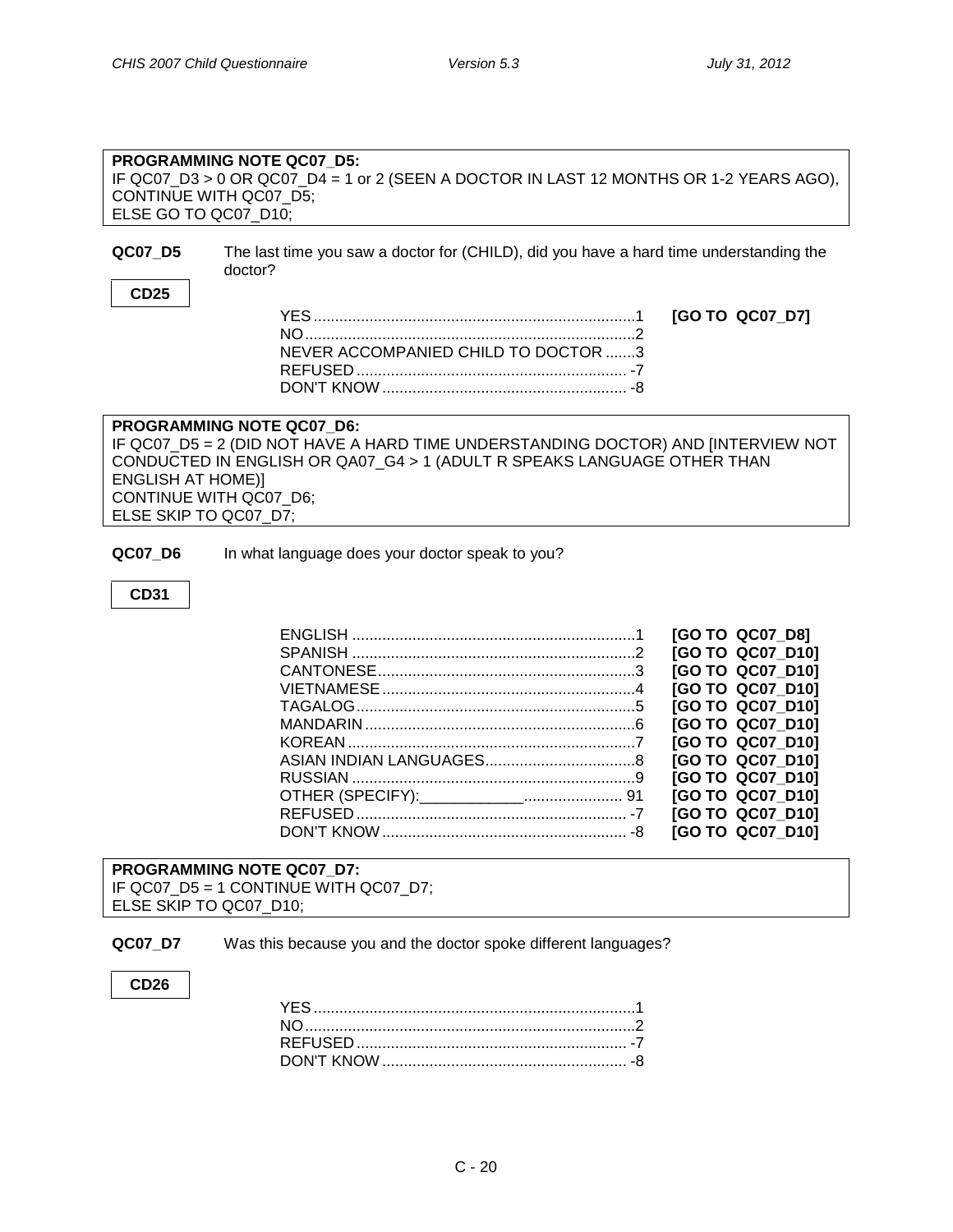| QC07_D8                     | Did you need someone to help you understand the doctor?                                                                                                                                                                                                                         |                                                          |
|-----------------------------|---------------------------------------------------------------------------------------------------------------------------------------------------------------------------------------------------------------------------------------------------------------------------------|----------------------------------------------------------|
| <b>CD27</b>                 |                                                                                                                                                                                                                                                                                 | [GO TO QC07_D10]<br>[GO TO QC07_D10]<br>[GO TO QC07_D10] |
| QC07_D9                     | Who was this person who helped you understand the doctor?                                                                                                                                                                                                                       |                                                          |
| <b>CD28</b>                 | MINOR CHILD (UNDER AGE 18) 1<br>AN ADULT FAMILY MEMBER OR FRIEND<br>NON-MEDICAL OFFICE STAFF 3<br>MEDICAL STAFF INCLUDING NURSES AND<br>PROFESSIONAL INTERPRETER (BOTH IN<br>PERSON AND ON THE TELEPHONE) 5<br>OTHER (PATIENTS, SOMEONE ELSE)6<br>DID NOT HAVE SOMEONE TO HELP7 |                                                          |
| QC07_D10<br><b>CD32</b>     | When (CHILD) had {his/her} last routine physical exam, did you and a doctor talk about<br>{his/her} nutrition or healthy eating?                                                                                                                                                |                                                          |
|                             |                                                                                                                                                                                                                                                                                 |                                                          |
| QC07_D11<br>CE <sub>1</sub> | During the past 12 months, did you delay or not get a medicine that a doctor prescribed<br>for (CHILD)?                                                                                                                                                                         |                                                          |
|                             | <b>VES</b>                                                                                                                                                                                                                                                                      | [GO TO QC07_D13]<br>[GO TO QC07_D13]<br>[GO TO QC07_D13] |
| QC07_D12                    | Was cost or lack of insurance a reason why you delayed or did not get a medicine that a<br>doctor prescribed for (CHILD)?                                                                                                                                                       |                                                          |
| <b>CE12</b>                 |                                                                                                                                                                                                                                                                                 |                                                          |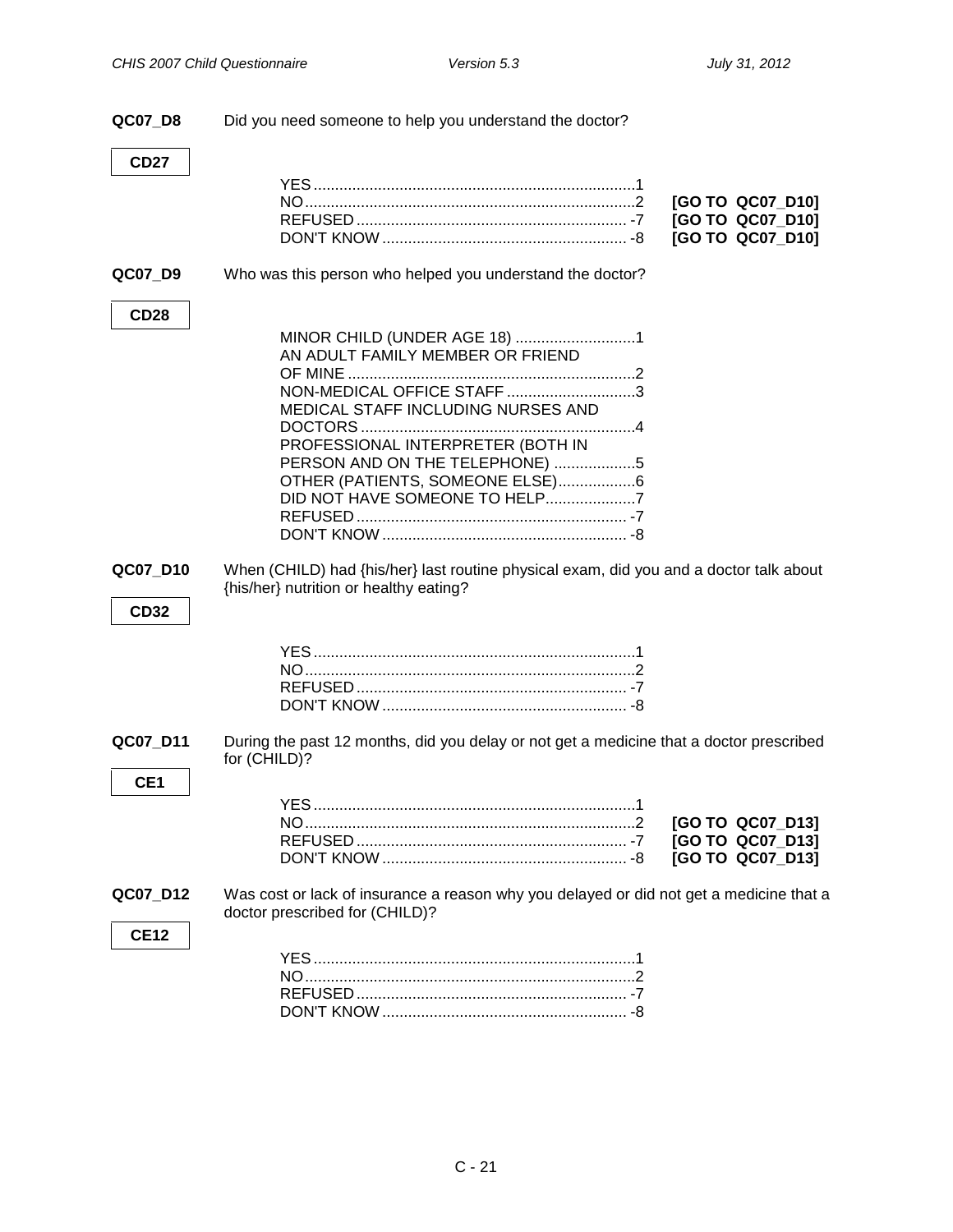**QC07\_D13** During the past 12 months, did you delay or not get any other medical care that you felt {he/she} needed—such as seeing a doctor, a specialist, or other health professional?

**QC07\_D14** Was cost or lack of insurance a reason why you delayed or did not get any other medical care for (CHILD)?

#### **PROGRAMMING NOTE QC07C\_D15** IF CAGE < 6 MONTHS, GO TO QC07\_D16; ELSE IF CAGE ≥ 6 MONTHS, CONTINUE WITH QC07\_D15;

<span id="page-21-0"></span>**QC07\_D15** During the past 12 months, has (CHILD) had a flu shot?

#### **CD30**

**CE7**

**CE13**

*[INTERVIEWER NOTE: IF R REPORTS RECEIVING FLUMIST, CODE AS YES]*

**PROGRAMMING NOTE QC07\_D16;** IF QC07\_A12 = 1 OR QC07\_A16 = 1 (VISIT ER FOR ASTHMA) GO TO QC07\_E1; ELSE CONTINUE WITH QC07\_D16;

<span id="page-21-1"></span>**QC07\_D16** During the past 12 months, did (CHILD) visit a hospital emergency room?

#### **CD12**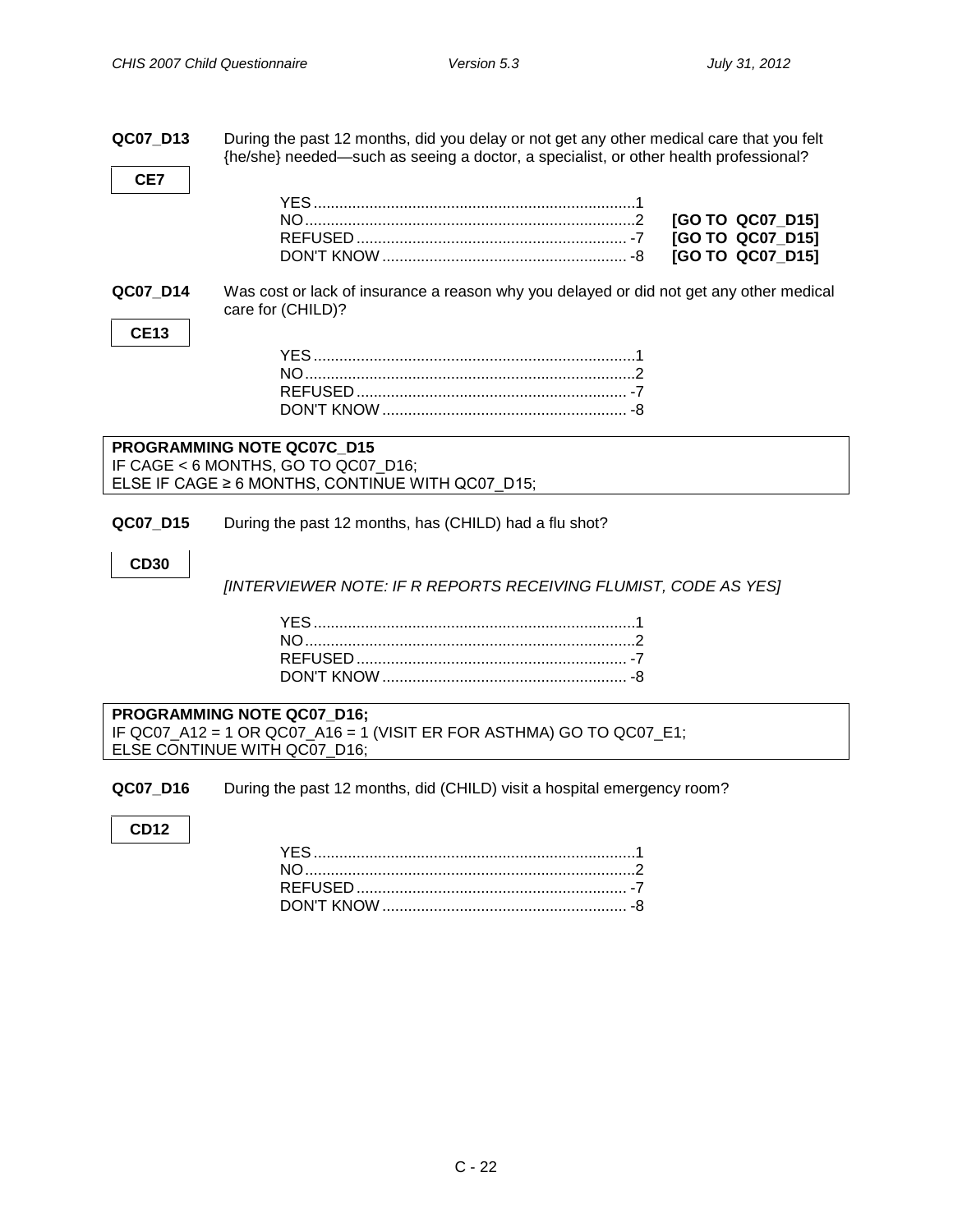#### **Section E – Public Programs**

<span id="page-22-0"></span>**PROGRAMMING NOTE FOR QC07\_E1:** IF POVERTY = 1, 2, 3, OR 5 (INCOME LESS THAN OR EQUAL TO 300% OF POVERTY LEVEL), CONTINUE WITH QC07\_E1; ELSE SKIP TO QC07\_E4

#### <span id="page-22-1"></span>**QC07\_E1** Is (CHILD) now on TANF or CalWORKS?

#### **CE11**

*[INTERVIEWER NOTE: IF NEEDED SAY, "TANF means 'Temporary Assistance to Needy Families," and CalWORKS means "California Work Opportunities and Responsibilities to Kids." Both replaced AFDC, California's old welfare entitlement program."]*

**QC07 E2** Is (CHILD) receiving Food Stamps?

#### **CE11A**

*[INTERVIEWER NOTE: IF NEEDED SAY, "You may receive benefits as stamps or through an EBT card. EBT stands for Electronic Benefit Transfer card and is also known as the Golden State Advantage Card."]*

**PROGRAMMING NOTE QC07\_E3:** IF CAGE > 6, GO TO QC07\_E4; ELSE CONTINUE WITH QC07\_E3;

<span id="page-22-2"></span>**QC07\_E3** Is (CHILD) on WIC now?

#### **CE11C**

*[INTERVIEWER NOTE: IF NEEDED SAY, "WIC means 'Supplemental Food Program for Women, Infants, and Children.''']*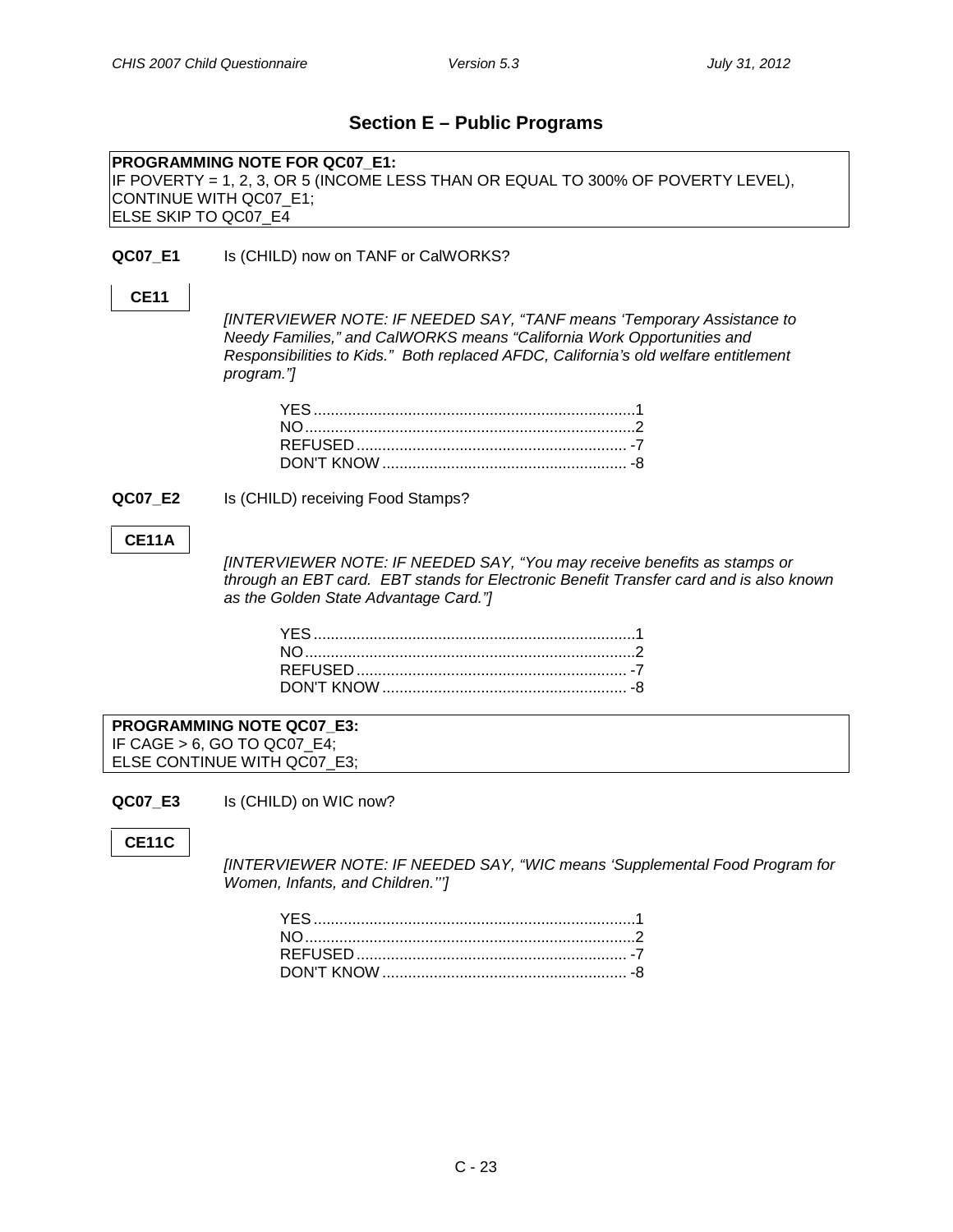| QC07_E4;<br>ELSE SKIP to QC07_E5;                | PROGRAMMING NOTE QC07 E4:<br>IF ENGLSPAN = 1 OR 2 (INTERVIEW LANGUAGE IS ENGLISH OR SPANISH), CONTINUE WITH                                                                |
|--------------------------------------------------|----------------------------------------------------------------------------------------------------------------------------------------------------------------------------|
| QC07_E4<br><b>CE14</b>                           | In the past 12 months, have you seen or heard a radio or TV ad that says, "Sometimes<br>it's hard to say no to kids, but it's even harder to see them grow up unhealthy."? |
|                                                  | <b>PROGRAMMING NOTE QC07 E5:</b><br>IF CAGE < 2, SKIP TO QC07_E7;<br>ELSE CONTINUE WITH QC07_E5;                                                                           |
| QC07_E5<br><b>CE15</b><br>QC07_E6<br><b>CE16</b> | How much influence do you feel you have over what foods your child eats?<br>How much influence do you feel you have over how much exercise your child gets?                |
|                                                  | <b>PROGRAMMING NOTE QC07 E7:</b><br>IF ENGLSPAN = 1 OR 2 (INTERVIEW LANGUAGE IS ENGLISH OR SPANISH), CONTINUE WITH                                                         |
| QC07_E7;<br>ELSE SKIP to QC07_E8;<br>QC07_E7     | In the past 12 months, have you seen a billboard that says, "Obesity in Little Children is a                                                                               |
| <b>CE17</b>                                      | big Problem."?                                                                                                                                                             |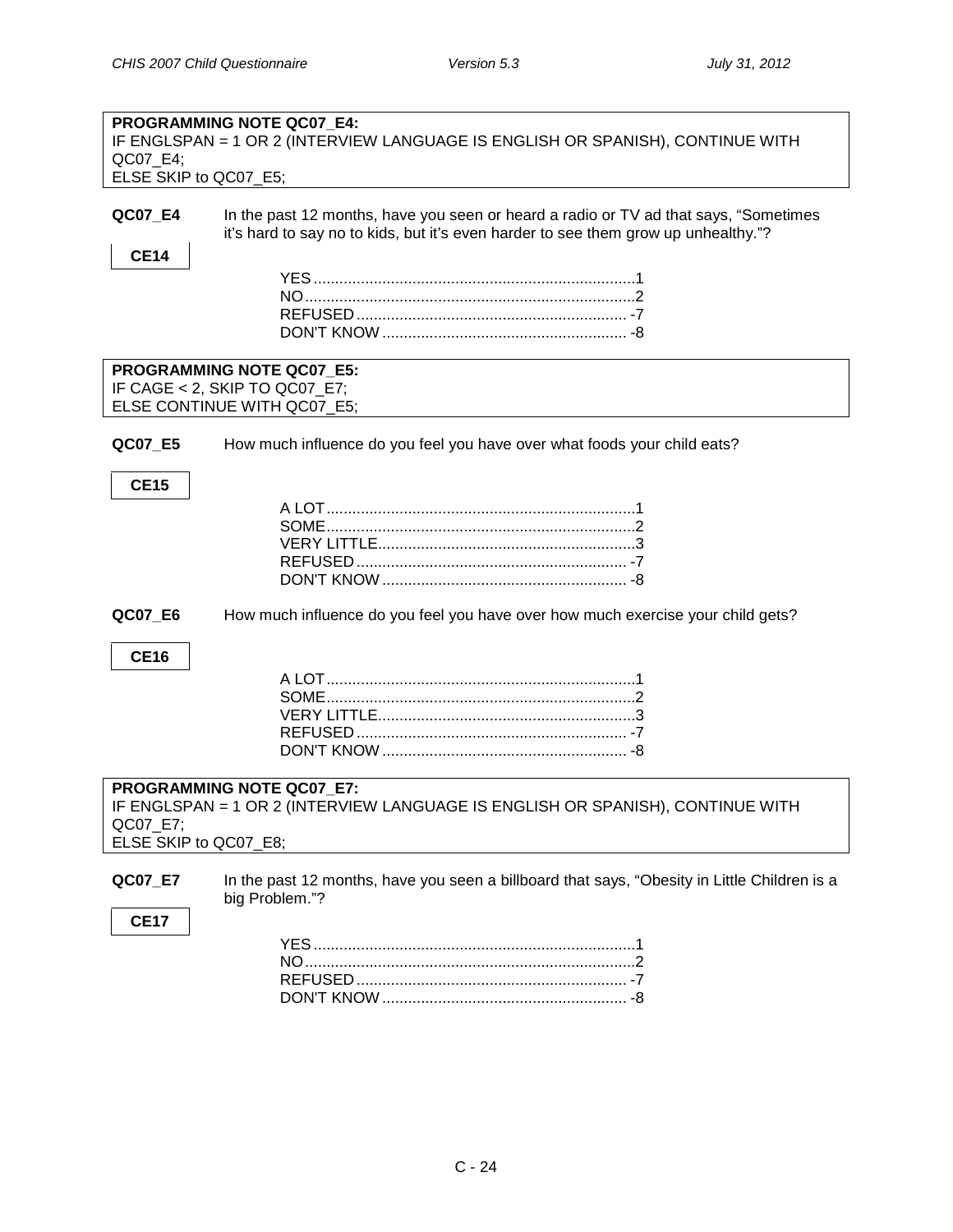#### **PROGRAMMING NOTE QC07\_E8:** IF ENGLSPAN = 3, 4, 5, 6 (INTERVIEW LANGUAGE IS VIETNAMESE, KOREAN, CANTONESE, OR MANDARIN), CONTINUE WITH QC07\_E8; ELSE SKIP TO SECTION F;

**QC07\_E8** In the past 12 months, have you seen or heard a radio or TV ad that says, "So for many children of smokers, the question isn't IF they'll become smokers…but WHEN."?

#### **CE18**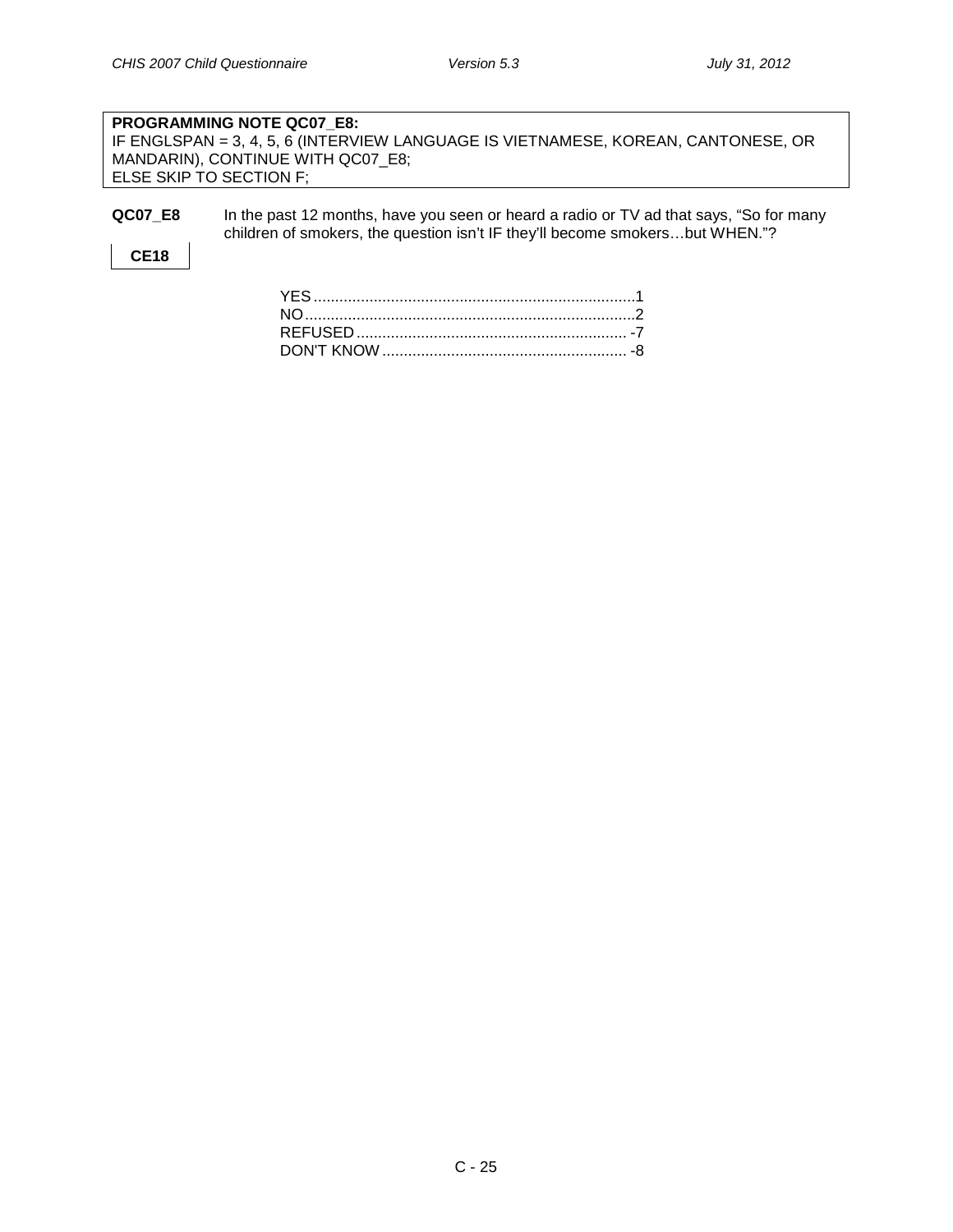<span id="page-25-1"></span><span id="page-25-0"></span>

|                        | <b>PROGRAMMING NOTE QC07 F1:</b>                                                                                                                        |
|------------------------|---------------------------------------------------------------------------------------------------------------------------------------------------------|
|                        | IF CAGE > 5 YEARS GO TO PROGRAMMING NOTE QC07_F4 INTRO;<br>ELSE CONTINUE WITH QC07_F1;                                                                  |
|                        |                                                                                                                                                         |
| QC07_F1                | In a usual week, about how many days do you or any other family members read stories                                                                    |
|                        | or look at picture books with (CHILD)?                                                                                                                  |
| <b>CG14</b>            |                                                                                                                                                         |
|                        |                                                                                                                                                         |
|                        |                                                                                                                                                         |
|                        |                                                                                                                                                         |
|                        |                                                                                                                                                         |
|                        |                                                                                                                                                         |
|                        |                                                                                                                                                         |
| QC07 F2<br><b>CG15</b> | {In a usual week, about how many days do you or any other family member} play music<br>or sing songs with (CHILD)?                                      |
|                        |                                                                                                                                                         |
|                        |                                                                                                                                                         |
|                        |                                                                                                                                                         |
|                        |                                                                                                                                                         |
|                        |                                                                                                                                                         |
|                        |                                                                                                                                                         |
| QC07 F3<br><b>CG16</b> | {In a usual week, about how many days do you or any other family member} take<br>(CHILD) out somewhere, for example, to the park, store, or playground? |
|                        |                                                                                                                                                         |
|                        |                                                                                                                                                         |
|                        |                                                                                                                                                         |
|                        |                                                                                                                                                         |
|                        |                                                                                                                                                         |
|                        |                                                                                                                                                         |

## **Section F – Parental Involvement, Concerns, Mental Health**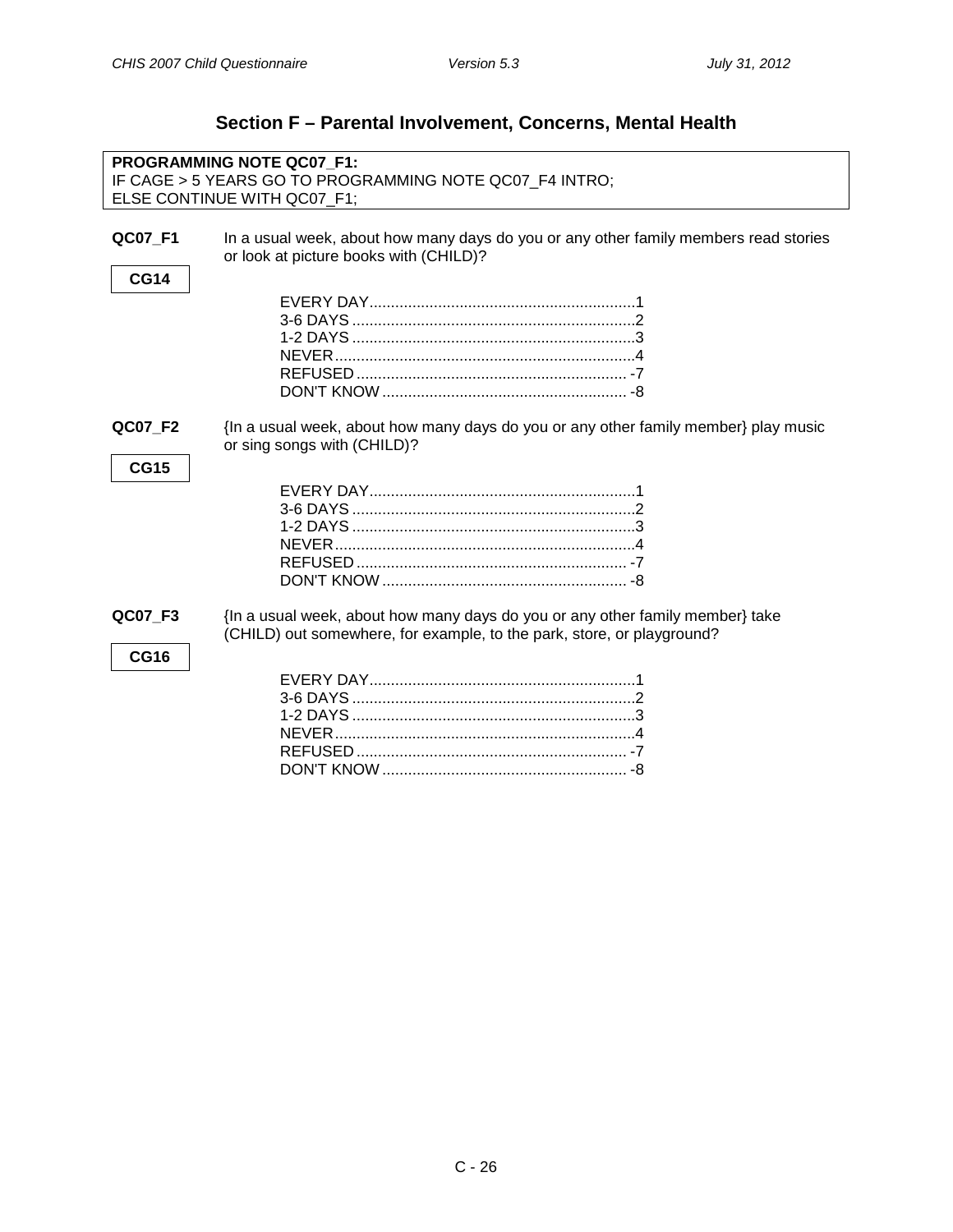### **PROGRAMMING NOTE QC07\_F4 INTRO:**

IF CAGE < 4 MONTHS, GO TO QC07\_G1; IF CAGE ≥ 6 YEARS, GO TO QC07\_F10; ELSE IF CAGE ≥ 4 MONTHS AND < 6 YEARS, CONTINUE WITH QC07\_F4 INTRO;

#### **QC07\_F4 INTRO**

The next questions are about concerns you may have about your child. After each one, tell me if you are concerned a lot, a little, or not at all. (*Questions QC07\_F4 through QC07\_F14 are drawn from the Survey Edition of Parents' Evaluation of Developmental Status(PEDS) and do not have an immediate clinical application. These items are copyrighted and may not be used without express permission from the author (frances.p.glascoe@vanderbilt.edu).)*

<span id="page-26-0"></span>

|                | <b>PROGRAMMING NOTE QC07 F4:</b><br>IF CAGE > 9 MONTHS GO TO QC07 F5;                       |                 |
|----------------|---------------------------------------------------------------------------------------------|-----------------|
|                | ELSE IF CAGE $\leq$ 9 MONTHS CONTINUE WITH QC07_F4;                                         |                 |
|                |                                                                                             |                 |
| <b>QC07 F4</b> | How your child makes speech sounds? [Are you concerned a lot, a little, or not at all?]     |                 |
| <b>CG17</b>    |                                                                                             |                 |
|                |                                                                                             | [GO TO QC07_F6] |
|                |                                                                                             | [GO TO QC07 F6] |
|                |                                                                                             | [GO TO QC07_F6] |
|                |                                                                                             | [GO TO QC07_F6] |
|                |                                                                                             | [GO TO QC07 F6] |
| <b>QC07 F5</b> | How your child talks and makes words? [Are you concerned a lot, a little, or not at all?]   |                 |
|                |                                                                                             |                 |
| <b>CG17A</b>   |                                                                                             |                 |
|                |                                                                                             |                 |
|                |                                                                                             |                 |
|                |                                                                                             |                 |
|                |                                                                                             |                 |
|                |                                                                                             |                 |
|                | <b>PROGRAMMING NOTE QC07 F6:</b>                                                            |                 |
|                | IF CAGE < 18 MONTHS, GO TO QC07_F7;<br>ELSE IF CAGE $\geq$ 18 MONTHS CONTINUE WITH QC07 F6; |                 |
|                |                                                                                             |                 |
| <b>QC07 F6</b> | How well your child understands what you say? [Are you concerned a lot, a little, or not    |                 |
|                | at all?]                                                                                    |                 |
| <b>CG18</b>    |                                                                                             |                 |
|                |                                                                                             |                 |
|                |                                                                                             |                 |

REFUSED ............................................................... -7 DON'T KNOW ......................................................... -8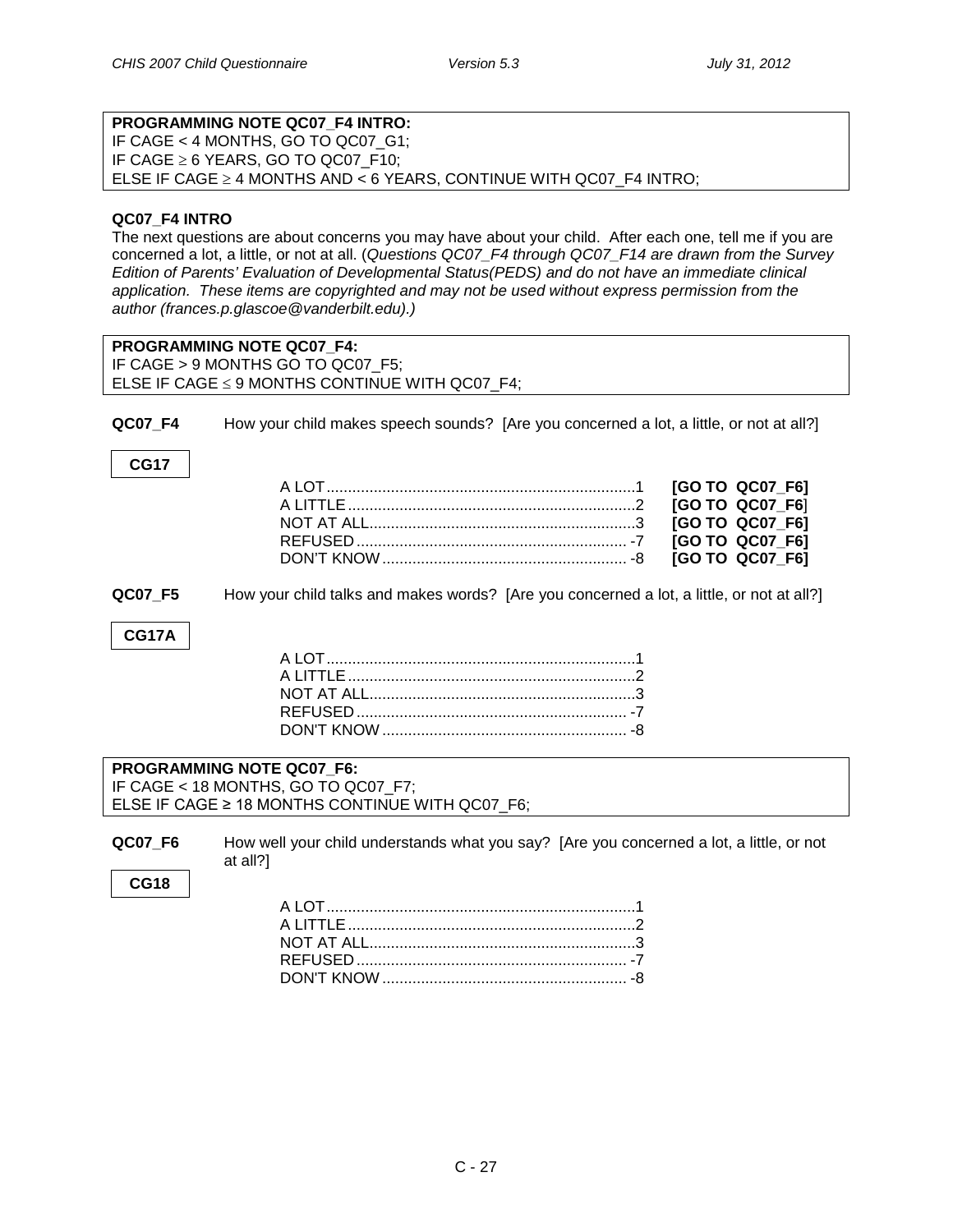<span id="page-27-1"></span><span id="page-27-0"></span>

| QC07_F7     | How your child uses {his/her} hands and fingers to do things? [Are you concerned a lot,<br>a little, or not at all?] |
|-------------|----------------------------------------------------------------------------------------------------------------------|
| <b>CG19</b> |                                                                                                                      |
|             |                                                                                                                      |
| QC07_F8     | How well your child uses {his/her} arms and legs? [Are you concerned a lot, a little, or<br>not at all?]             |
| <b>CG20</b> |                                                                                                                      |
|             |                                                                                                                      |
| QC07_F9     | How well your child can see or hear? [Are you concerned a lot, a little, or not at all?]                             |
| <b>CG21</b> |                                                                                                                      |
|             |                                                                                                                      |
|             |                                                                                                                      |
|             |                                                                                                                      |
|             |                                                                                                                      |
|             |                                                                                                                      |
|             | PROGRAMMING NOTE QC07_F10:                                                                                           |
|             | IF CAGE IS ≤ 9 MONTHS, GO TO QC07_G1;                                                                                |
|             | IF CAGE > 6 YEARS, GO TO PROGRAMMING NOTE QC07_F15;                                                                  |
|             | ELSE IF CAGE = 10 MONTHS TO 6 YEARS, CONTINUE WITH QC07_F10;                                                         |
| QC07_F10    | How your child gets along with others? [Are you concerned a lot, a little, or not at all?]                           |
| <b>CG22</b> |                                                                                                                      |
|             |                                                                                                                      |
|             |                                                                                                                      |
|             |                                                                                                                      |
|             |                                                                                                                      |
|             |                                                                                                                      |
| QC07_F11    | Your child's feelings and moods? [Are you concerned a lot, a little, or not at all?]                                 |
| <b>CG23</b> |                                                                                                                      |
|             |                                                                                                                      |
|             |                                                                                                                      |
|             |                                                                                                                      |
|             |                                                                                                                      |
|             |                                                                                                                      |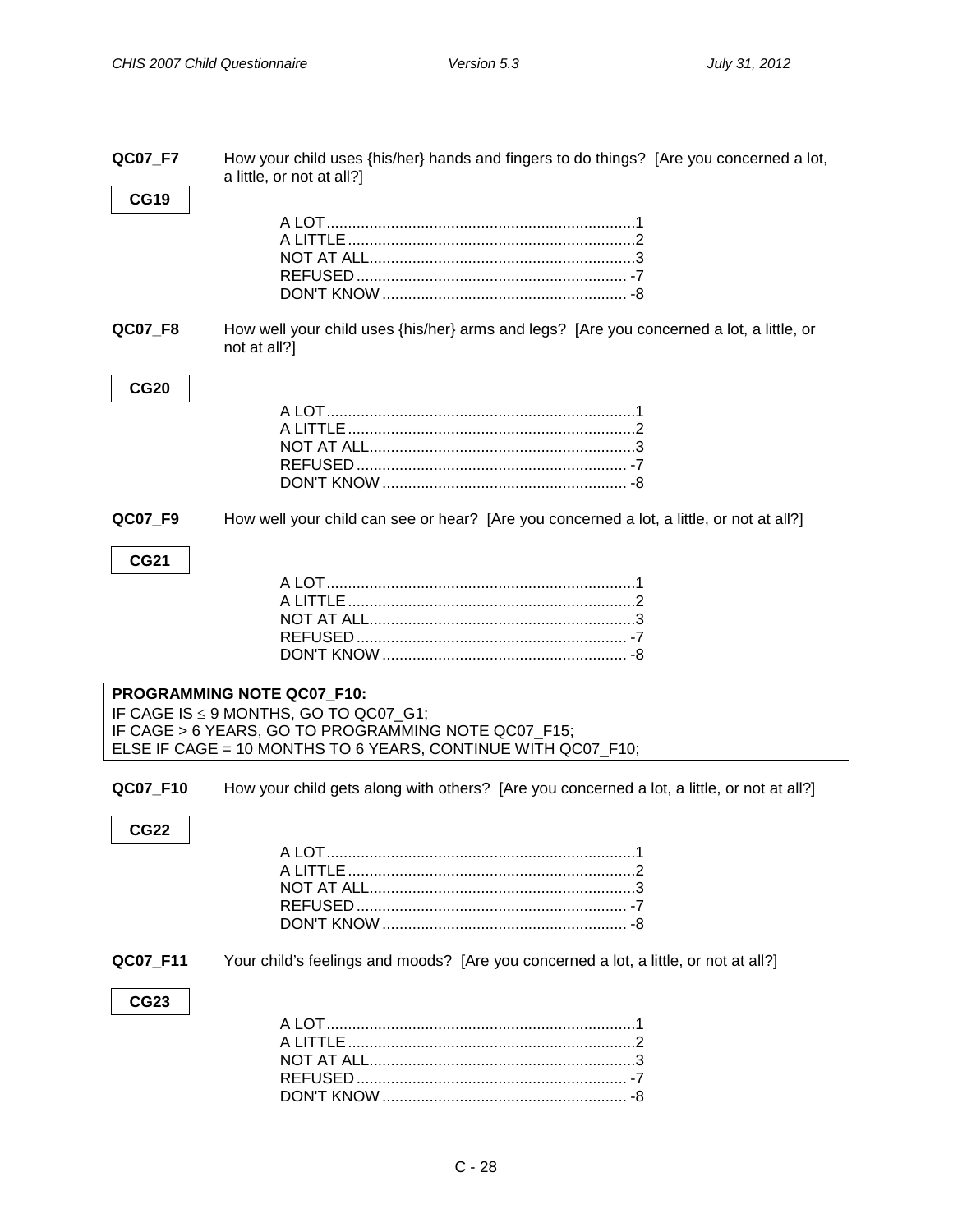<span id="page-28-0"></span>

| QC07 F12                | How your child behaves? [Are you concerned a lot, a little, or not at all?]                                                                                                                                     |
|-------------------------|-----------------------------------------------------------------------------------------------------------------------------------------------------------------------------------------------------------------|
| <b>CG24</b>             |                                                                                                                                                                                                                 |
| QC07_F13<br><b>CG25</b> | How your child is learning to do things for {himself/herself}? [Are you concerned a lot, a<br>little, or not at all?]                                                                                           |
|                         |                                                                                                                                                                                                                 |
| QC07_F14<br><b>CG26</b> | Whether your child can do what other children {his/her} age can do? [Are you concerned<br>a lot, a little, or not at all?]                                                                                      |
|                         |                                                                                                                                                                                                                 |
|                         | <b>PROGRAMMING NOTE QC07_F15:</b><br>IF CAGE < 1 GO TO QC07_F23; ELSE CONTINUE WITH QC07_F15;                                                                                                                   |
| QC07_F15                | Many professionals such as health providers, teachers and counselors do developmental<br>screening tests. Tests check how a child is growing, learning, and behaving compared<br>with children of the same age. |
| <b>CF40</b>             | Did (child's) doctor, other health providers, teachers, or school counselors ever tell you<br>that they were doing an assessment or tests of (child's) development?                                             |
|                         |                                                                                                                                                                                                                 |
| QC07_F16                | Did {his/her} doctor, other health providers, teachers, or school counselors ever have<br>(child) rollover, pick up small objects, stack blocks, throw a ball, or recognize different<br>colors?                |
| <b>CF41</b>             |                                                                                                                                                                                                                 |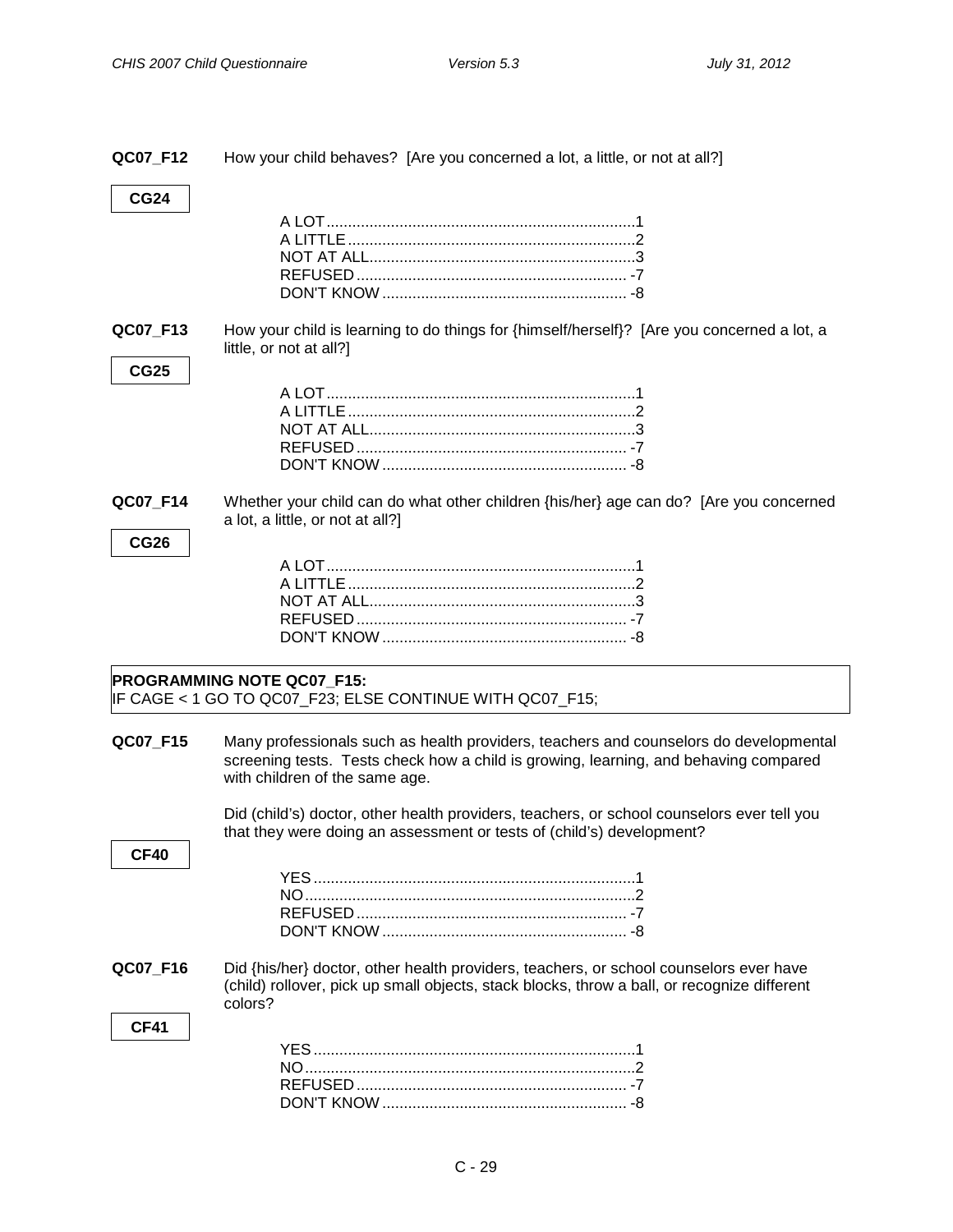**QC07\_F17** Did they ever have you fill out a checklist about concerns you have about {his/her}

|                 | learning, development, or behavior?                                                            |
|-----------------|------------------------------------------------------------------------------------------------|
| <b>CF42</b>     |                                                                                                |
|                 |                                                                                                |
|                 |                                                                                                |
|                 |                                                                                                |
|                 |                                                                                                |
|                 |                                                                                                |
|                 |                                                                                                |
| <b>QC07 F18</b> | Did they ever have you fill out a checklist of activities that (child) can do, such as certain |
|                 | physical tasks, whether {her/she} can draw certain objects, or ways {he/she} can               |
|                 | communicate with you?                                                                          |
| <b>CF43</b>     |                                                                                                |
|                 |                                                                                                |
|                 |                                                                                                |
|                 |                                                                                                |
|                 |                                                                                                |
|                 |                                                                                                |
| QC07 F19        | Did they ever ask if you have concerns about {his/her} learning, development, or               |
|                 | behavior?                                                                                      |
| <b>CF44</b>     |                                                                                                |
|                 |                                                                                                |
|                 |                                                                                                |
|                 |                                                                                                |
|                 |                                                                                                |
|                 |                                                                                                |
|                 | PROGRAMMING NOTE QC07 F20:                                                                     |
|                 | IF QC07_A20 = 1 (ADD/ADHD) OR QC07_A21 = 1 (ASPERGER'S, AUTISM) OR QC07_A22 = 1                |
|                 | (OTHER DEVELOPMENTAL CONDITION), GO TO QC07_F21                                                |
|                 | ELSE CONTINUE WITH QC07_F20                                                                    |
| QC07_F20        | Did a doctor or other professional ever note a concern about (child) that should be            |
|                 | monitored carefully?                                                                           |
| <b>CF45</b>     |                                                                                                |
|                 |                                                                                                |
|                 |                                                                                                |
|                 |                                                                                                |
|                 |                                                                                                |
|                 |                                                                                                |
| QC07_F21        | Did they ever refer {him/her} to a specialist regarding his development?                       |
|                 |                                                                                                |
| CF46            |                                                                                                |
|                 |                                                                                                |
|                 |                                                                                                |
|                 |                                                                                                |
|                 |                                                                                                |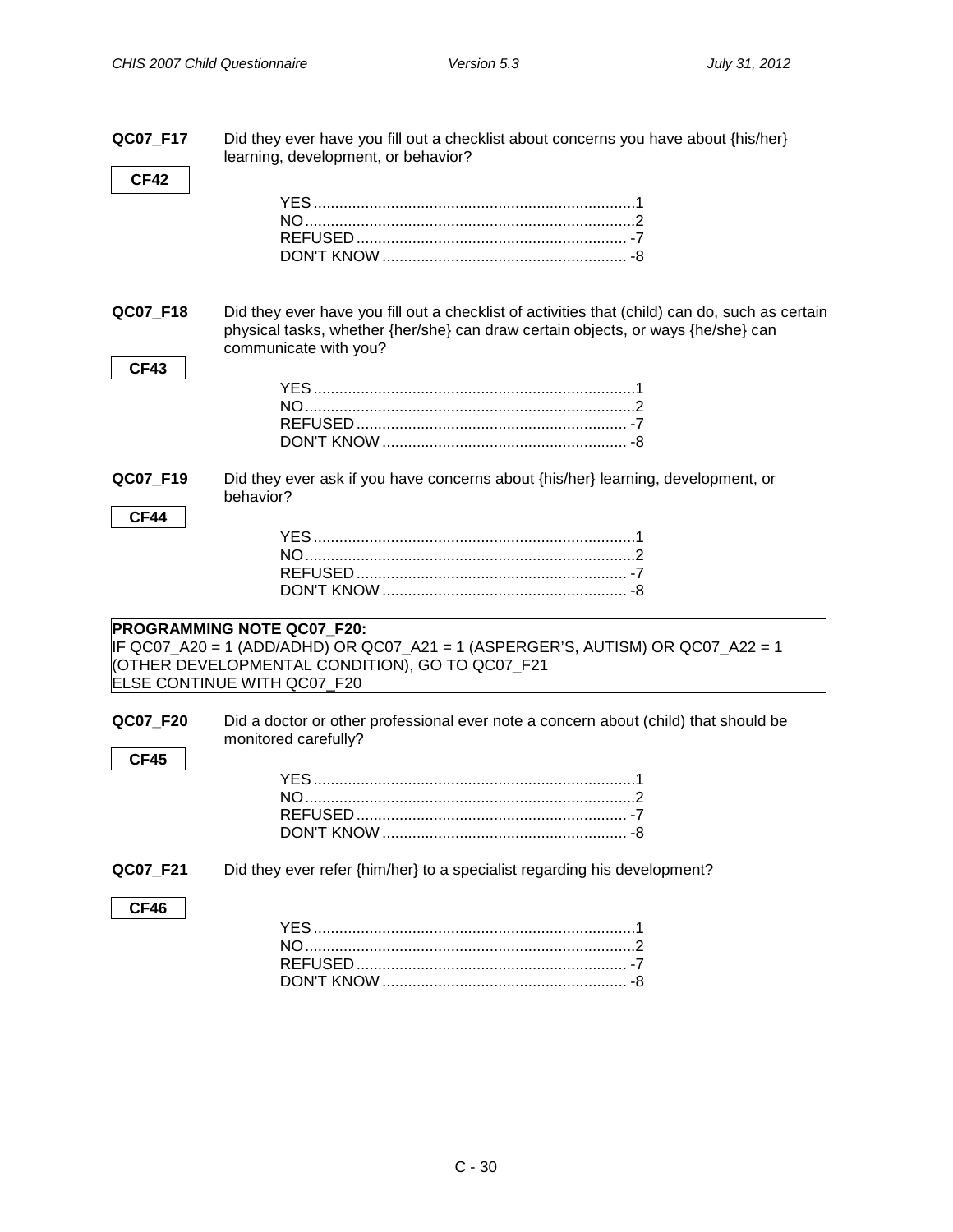**QC07 F22** Did they ever refer {him/her} for speech, language, or hearing testing?

#### **CF47**

THE NEXT 7 ITEMS (QC07\_F23-QCO7\_F28) ARE INCLUDED IN THIS SURVEY WITH PERMISSION AS INDICATED:

*THE SDQ QUESTIONS ARE COPYRIGHTED BY ROBERT GOODMAN, PH.D., FRCPSYCH, MRCP. STATE AND LOCAL AGENCIES MAY USE THESE QUESTIONS WITHOUT CHARGE AND WITHOUT SEEKING SEPARATE PERMISSION PROVIDED THE WORDING IS NOT MODIFIED, ALL THE QUESTIONS ARE RETAINED, AND DR. GOODMAN'S COPYRIGHT IS ACKNOWLEDGED.*

#### **PROGRAMMING NOTE QC07\_F23:**

IF CAGE < 4 YEARS, GO TO QC07\_G1; ELSE CONTINUE WITH QC07\_F23;

I am going to read a list of items that describe children. For each item, please tell me if it has been not true, somewhat true, or certainly true of (CHILD) during the past six months.

| QC075 F23 | {He/She} is generally well behaved, usually does what adults request [during the past 6 |
|-----------|-----------------------------------------------------------------------------------------|
|           | months.1                                                                                |

**QC07 F24** {He/She} has many worries or often seems worried [...during the past 6 months.]

#### **CG29**

**CG28**

**QC07 F25** {He/She} is often unhappy, depressed or tearful [...during the past 6 months.]

#### **CG30**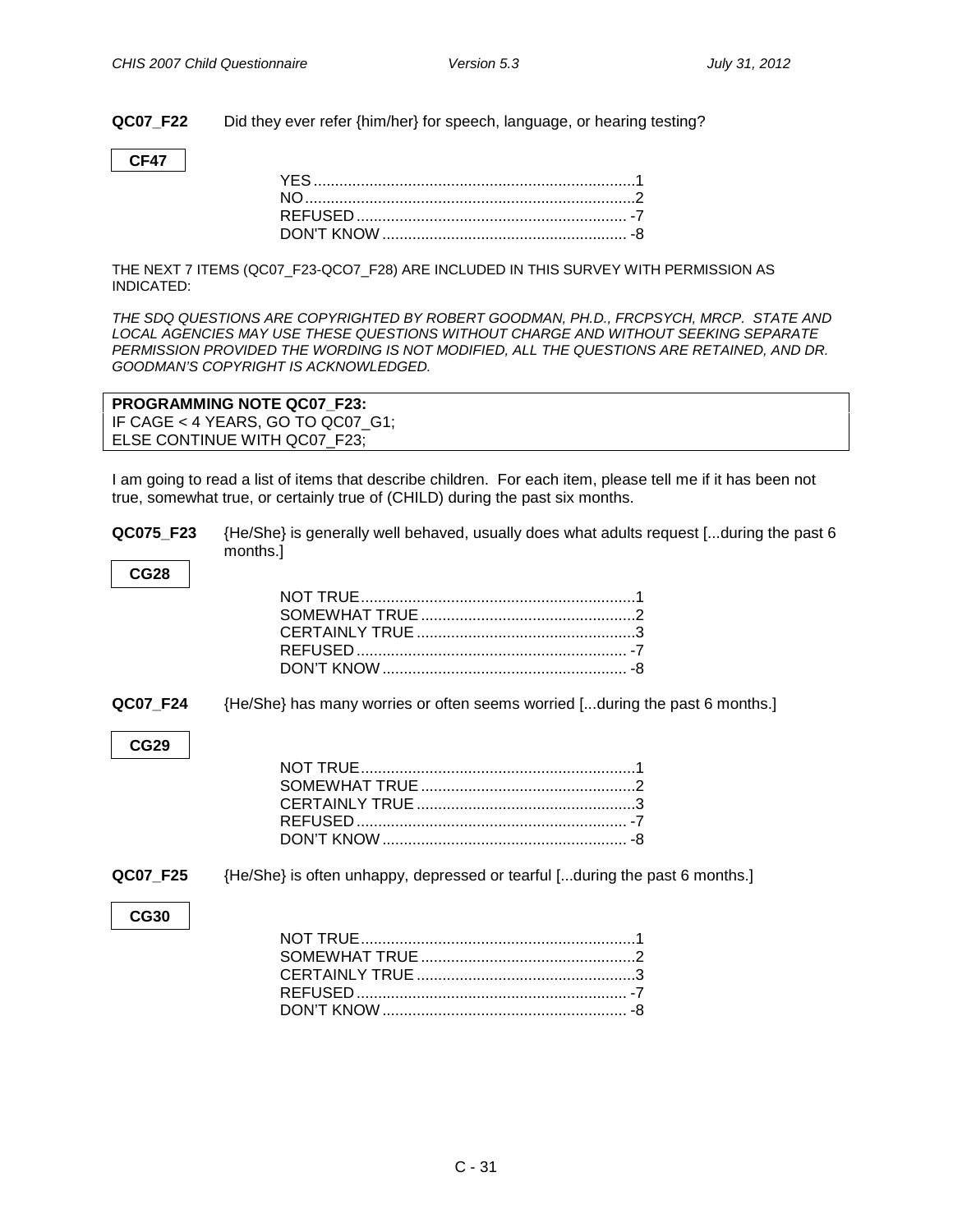| QC07_F26                | {He/She} gets along better with adults than with other children [during the past 6<br>months.]                                                                       |
|-------------------------|----------------------------------------------------------------------------------------------------------------------------------------------------------------------|
| <b>CG31</b>             |                                                                                                                                                                      |
|                         |                                                                                                                                                                      |
| QC07_F27                | {He/She} has good attention span, sees chores or homework through to the end.                                                                                        |
| <b>CG32</b>             |                                                                                                                                                                      |
| QC07_F28<br><b>CF30</b> | Overall, do you think your child has difficulties in any of the following areas: emotions,<br>concentration, behavior, or being able to get along with other people? |
|                         | [GO TO QC07_F30]<br>[GO TO QC07_F30]<br>[GO TO QC07_F30]                                                                                                             |
| QC07_F29                | Are these difficulties minor, definite, or severe?                                                                                                                   |
| <b>CF31</b>             |                                                                                                                                                                      |
| QC07_F30                | During the past 12 months, did (CHILD) receive any psychological or emotional<br>counseling?                                                                         |
| <b>CF32</b>             |                                                                                                                                                                      |
|                         | PROGRAMMING NOTE QC07_F31:<br>IF QC07_A6A = 1 OR QC07_A6B = 1 (CHILD ATTNDED SCHOOL LAST WK OR LAST YR),<br>THEN CONTINUE WITH QC07 F31;                             |

ELSE, GO TO QC07\_G1;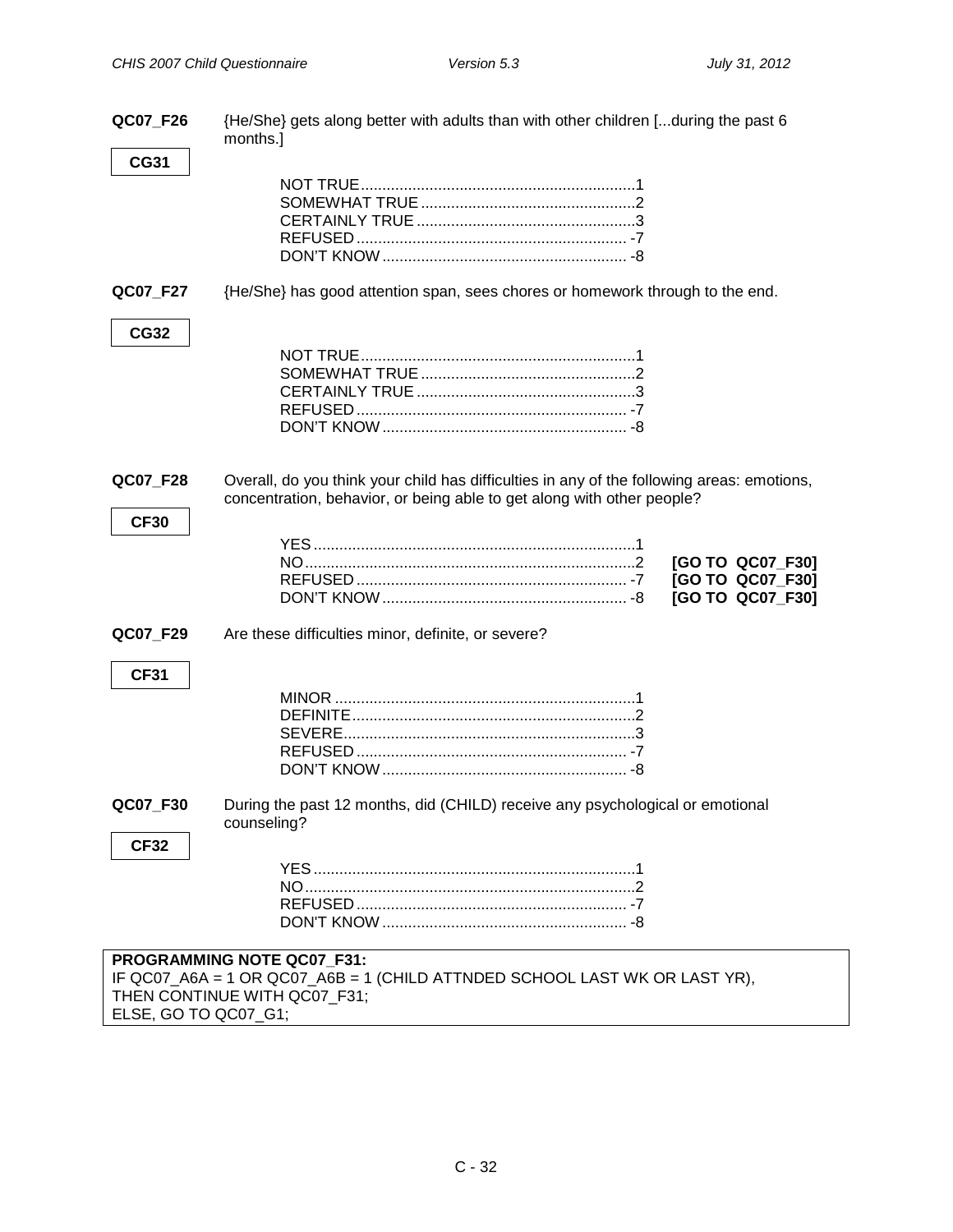#### QC07\_F31

Would you describe (CHILD'S) school work as...

#### **CF38**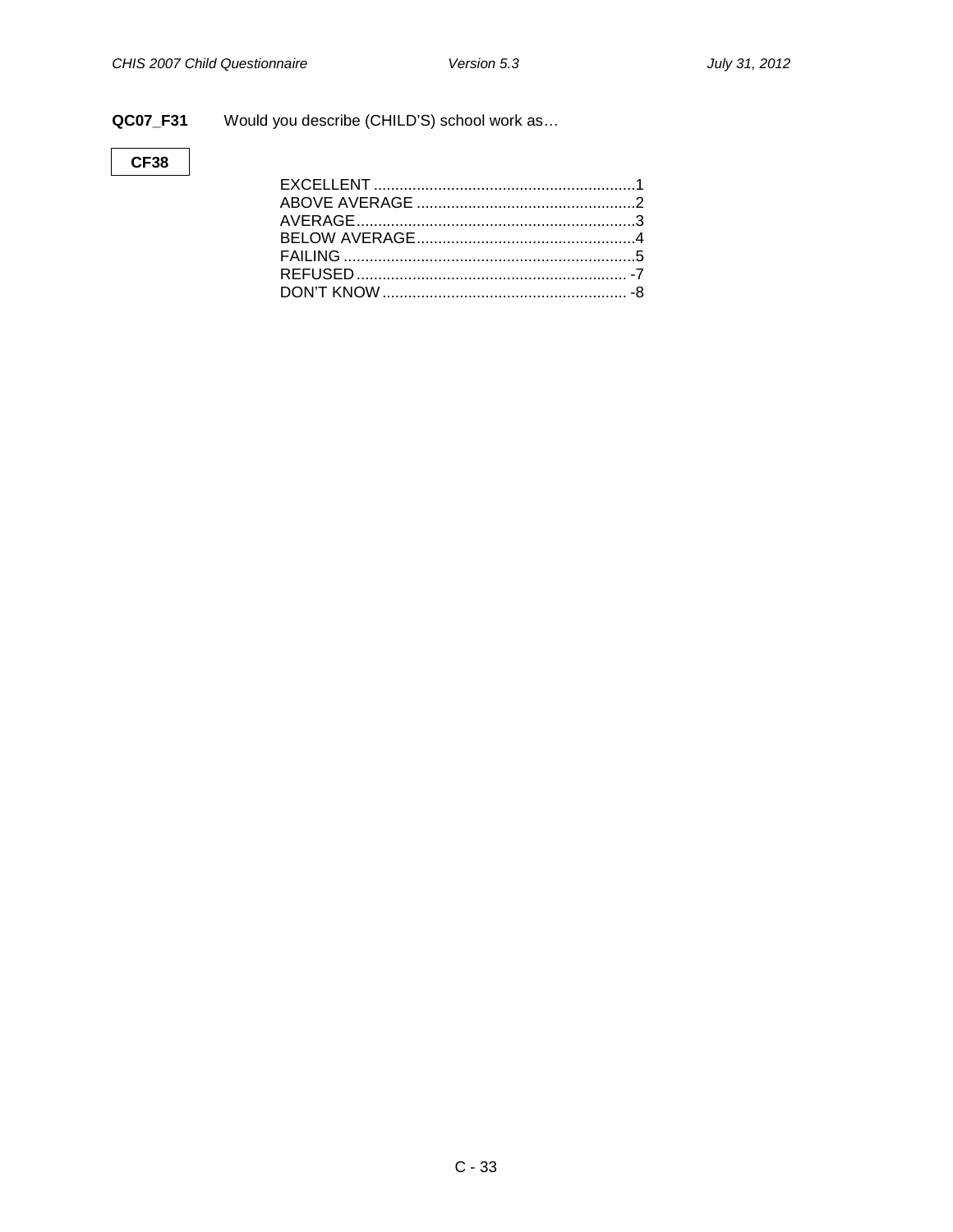## **Section G – Child Care**

<span id="page-33-1"></span><span id="page-33-0"></span>

|                                                                                                                         | <b>ROGRAMMING NOTE QC07 G1</b><br>IF CAGE ≥ 7, LAST SENTENCE OF FIRST PARAGRAPH DOES NOT APPLY;                                                                                                                                                      |                                                          |
|-------------------------------------------------------------------------------------------------------------------------|------------------------------------------------------------------------------------------------------------------------------------------------------------------------------------------------------------------------------------------------------|----------------------------------------------------------|
| QC07_G1<br>CG1                                                                                                          | These next questions are about childcare. By childcare we mean any arrangement<br>where someone other than the parents, legal guardian, or stepparents takes care of<br>(CHILD). {This includes preschool and nursery school, but not kindergarten.} |                                                          |
|                                                                                                                         | Do you currently have any kind of regular childcare arrangements for (CHILD) for 10<br>hours or more per week?                                                                                                                                       |                                                          |
|                                                                                                                         |                                                                                                                                                                                                                                                      | [GO TO QC07 G10]<br>[GO TO QC07_G10]<br>[GO TO QC07 G10] |
| QC07_G2<br>CG <sub>2</sub>                                                                                              | Altogether, how many hours is (CHILD) in childcare during a typical week? Include all<br>combinations of care arrangements.                                                                                                                          |                                                          |
|                                                                                                                         | <b>HOURS</b>                                                                                                                                                                                                                                         |                                                          |
|                                                                                                                         |                                                                                                                                                                                                                                                      | [GO TO QC07_G10]<br>[GO TO QC07 G10]                     |
| PROGRAMMING NOTE QC07_G3:<br>IF QC07_G2 < 10 (HOURS IN CHILDCARE), GO TO QC07_G10;<br>ELSE CONTINUE WITH QC07_G3 INTRO; |                                                                                                                                                                                                                                                      |                                                          |
|                                                                                                                         | During a typical week does (CHILD) receive childcare from                                                                                                                                                                                            |                                                          |

**QC07\_G3** ...a grandparent or other family member?

**CG3A**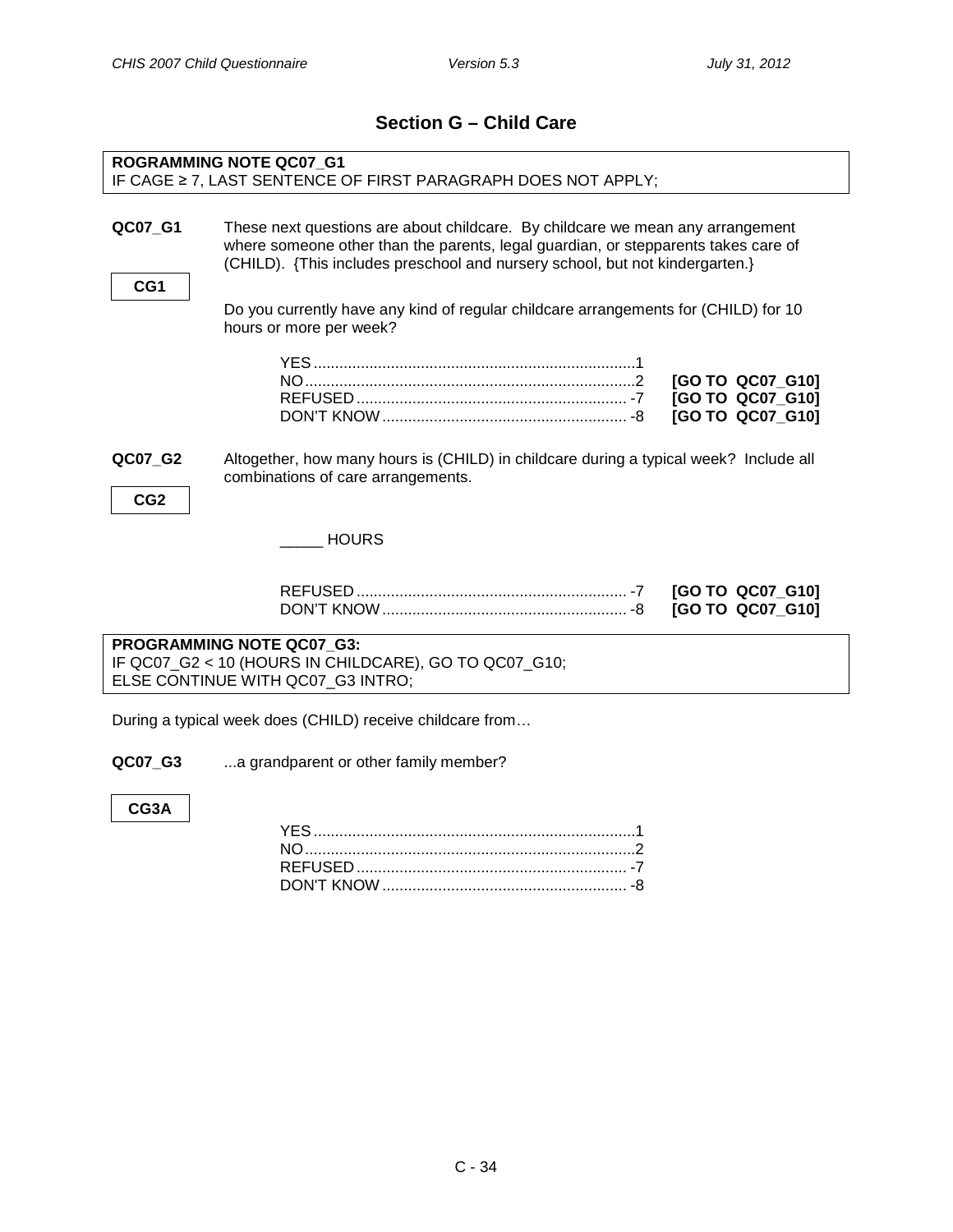<span id="page-34-0"></span>

|                 | PROGRAMMING NOTE QC07_G4:<br>IF CAGE ≥ 7 YEARS, GO TO QC07_G6;<br>ELSE CONTINUE WITH QC07_G4;         |
|-----------------|-------------------------------------------------------------------------------------------------------|
| QC07_G4         | [Does (CHILD) receive childcare from]a Head Start or state preschool program?                         |
| CG3B            |                                                                                                       |
| QC07_G5<br>CG3C | [Does (CHILD) receive childcare from]some other preschool or nursery school?                          |
| QC07 G6<br>CG3D | [Does (CHILD) receive childcare from]a childcare center that is not in someone's<br>home?             |
| QC07_G7<br>CG3E | [Does (CHILD) receive childcare from]a non-family member who cares for (CHILD) in<br>your home?       |
| QC07_G8<br>CG3F | [Does (CHILD) receive childcare from]a non-family member who cares for (CHILD) in<br>his or her home? |

DON'T KNOW ......................................................... -8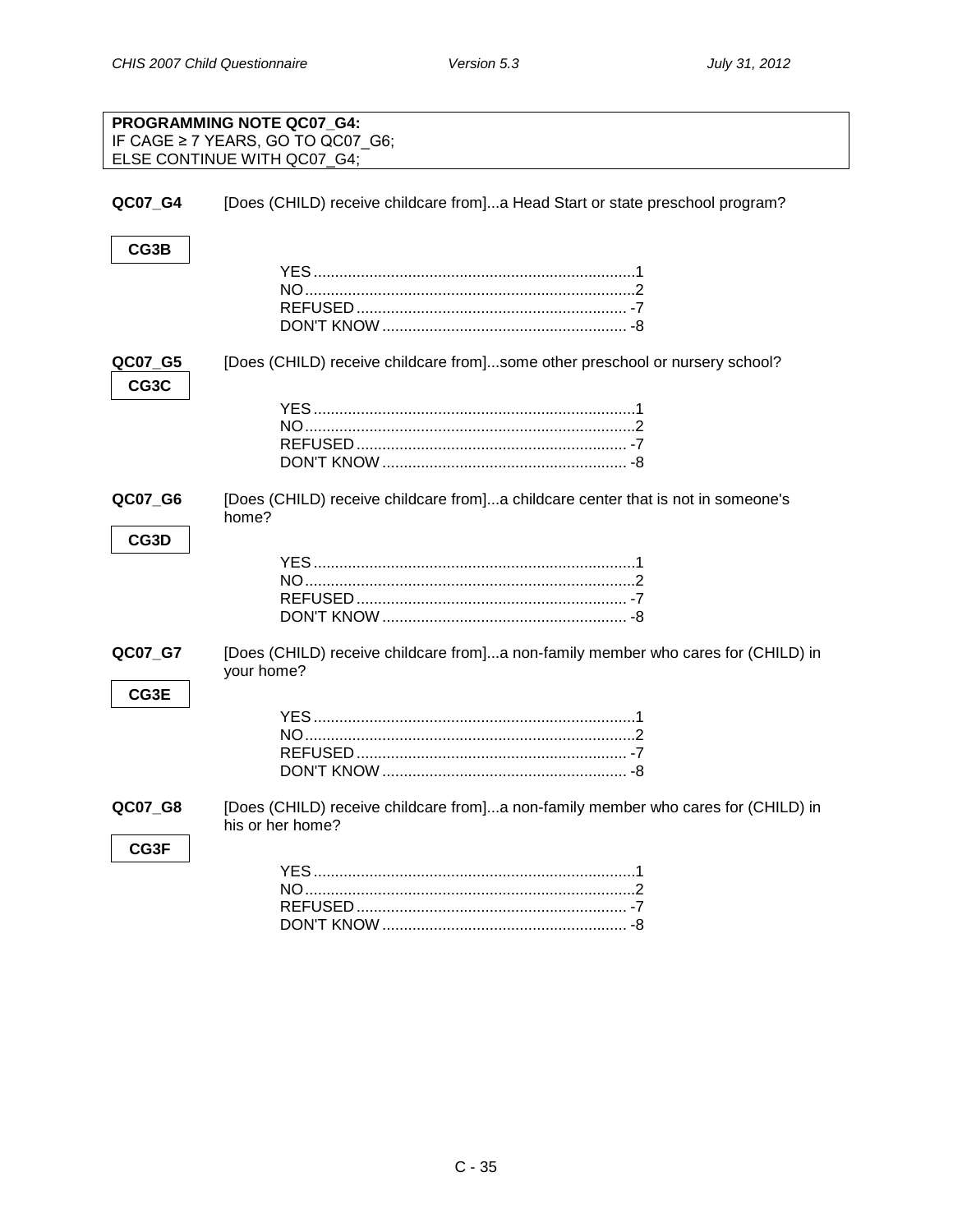<span id="page-35-0"></span>

|                 | PROGRAMMING NOTE QC07 G9:                                                                                 |
|-----------------|-----------------------------------------------------------------------------------------------------------|
| GO TO QC07_G10: | IF QC07_G3 OR QC07_G7 = 1 (CHILD RECEIVES CHILDCARE FROM GRANDPARENT OR                                   |
|                 | NON-FAMILY MEMBER IN CHILD'S HOME) OR                                                                     |
|                 | IF QC07_G4 $\neq$ 1 AND QC07_G5 $\neq$ 1 AND QC07_G6 $\neq$ 1 AND QC07_G8 $\neq$ 1 (NOT IN HEAD           |
|                 | START, PRESCHOOL PROGRAM, OR IN CARE IN NON-FAMILY MEMBER HOME);                                          |
|                 | ELSE CONTINUE WITH QC07_G9<br>IF ONLY ONE OF QC07_G4, QC07_G5, QC07_G6, OR QC07_G8 = 1, SAY "IS THIS" AND |
|                 | "PROVIDER"; ELSE SAY, "ARE ALL OF THESE" AND "PROVIDERS";                                                 |
|                 |                                                                                                           |
| QC07_G9         | {Is this/Are all of these} child care provider{s} licensed by the state of California?                    |
| CG3G            |                                                                                                           |
|                 |                                                                                                           |
|                 |                                                                                                           |
|                 | SOME LICENSED AND SOME NOT3                                                                               |
|                 |                                                                                                           |
|                 |                                                                                                           |
| QC07_G10        | In the past 12 months, was there a time when you could not find childcare when you                        |
|                 | needed it for (CHILD) for a week or longer?                                                               |
| CG5             |                                                                                                           |
|                 |                                                                                                           |
|                 |                                                                                                           |
|                 | [GO TO QC07_G12]                                                                                          |
|                 | [GO TO QC07_G12]                                                                                          |
|                 | [GO TO QC07_G12]                                                                                          |
| QC07_G11        | What is the main reason you were unable to find childcare for (CHILD) at that time?                       |
|                 |                                                                                                           |
| CG <sub>6</sub> |                                                                                                           |
|                 | [INTERVIEWER NOTE: IF NEEDED SAY, "Main reason is the most important reason."]                            |
|                 | COULDN'T AFFORD ANY CHILD CARE1                                                                           |
|                 | COULDN'T FIND A PROVIDER WITH A SPACE 2                                                                   |
|                 | THE HOURS AND LOCATION DIDN'T                                                                             |
|                 |                                                                                                           |
|                 | COULDN'T AFFORD THE QUALITY OF                                                                            |
|                 |                                                                                                           |
|                 | COULDN'T FIND THE QUALITY OF                                                                              |
|                 |                                                                                                           |
|                 |                                                                                                           |
|                 |                                                                                                           |
|                 |                                                                                                           |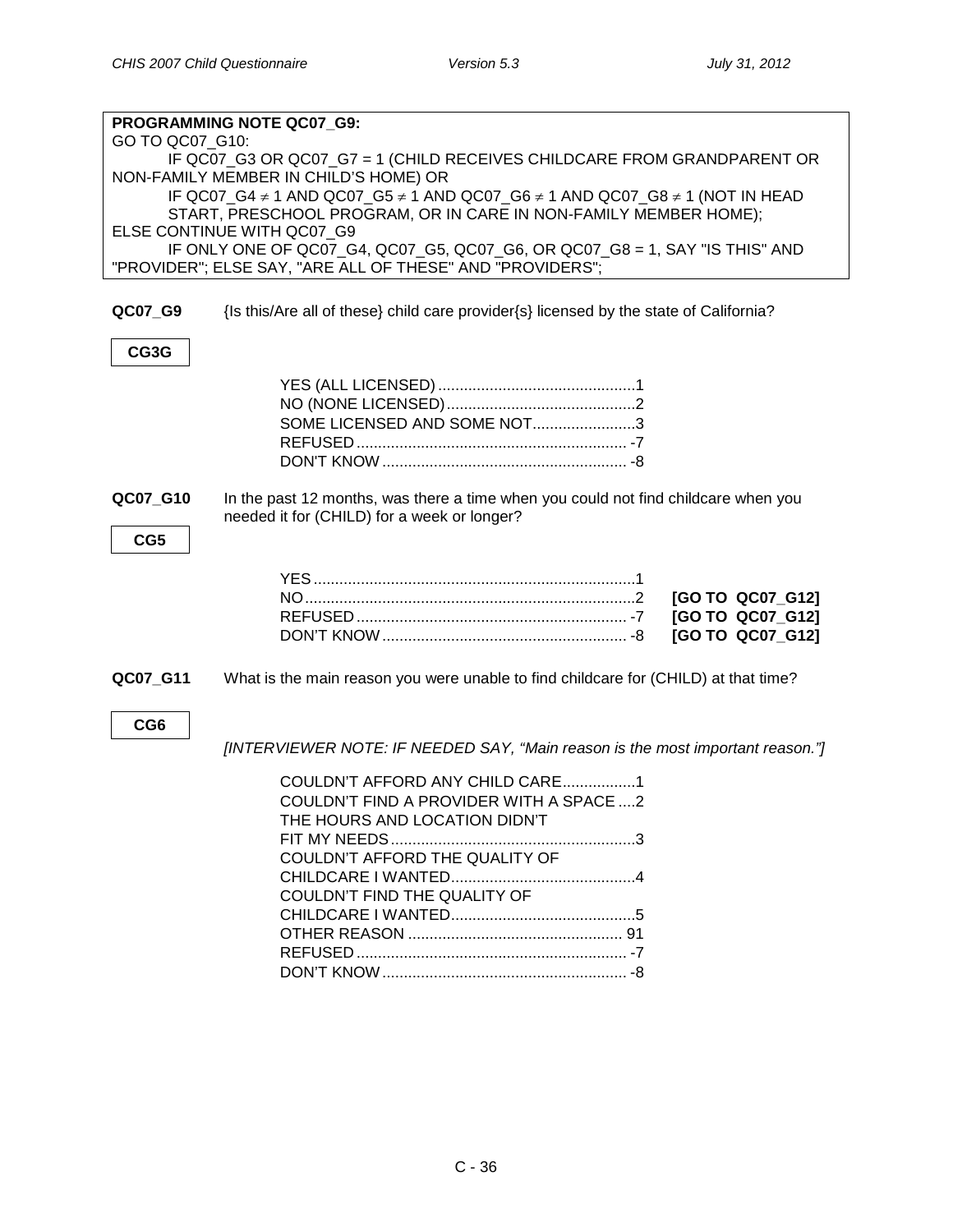#### **PROGRAMMING NOTE QC07\_G12:** IF INTERVIEW LANGUAGE IS CANTONESE, MANDARIN, KOREAN, OR VIETNAMESE THEN CONTINUE WITH QC07\_G12; ELSE GO TO QC07\_H1;

#### **QC07\_G12** In the past 12 months, have you seen or head a radio or TV ad that says, "When kids go to preschool, they're not the only ones who benefit. We all do."?

#### **CF34**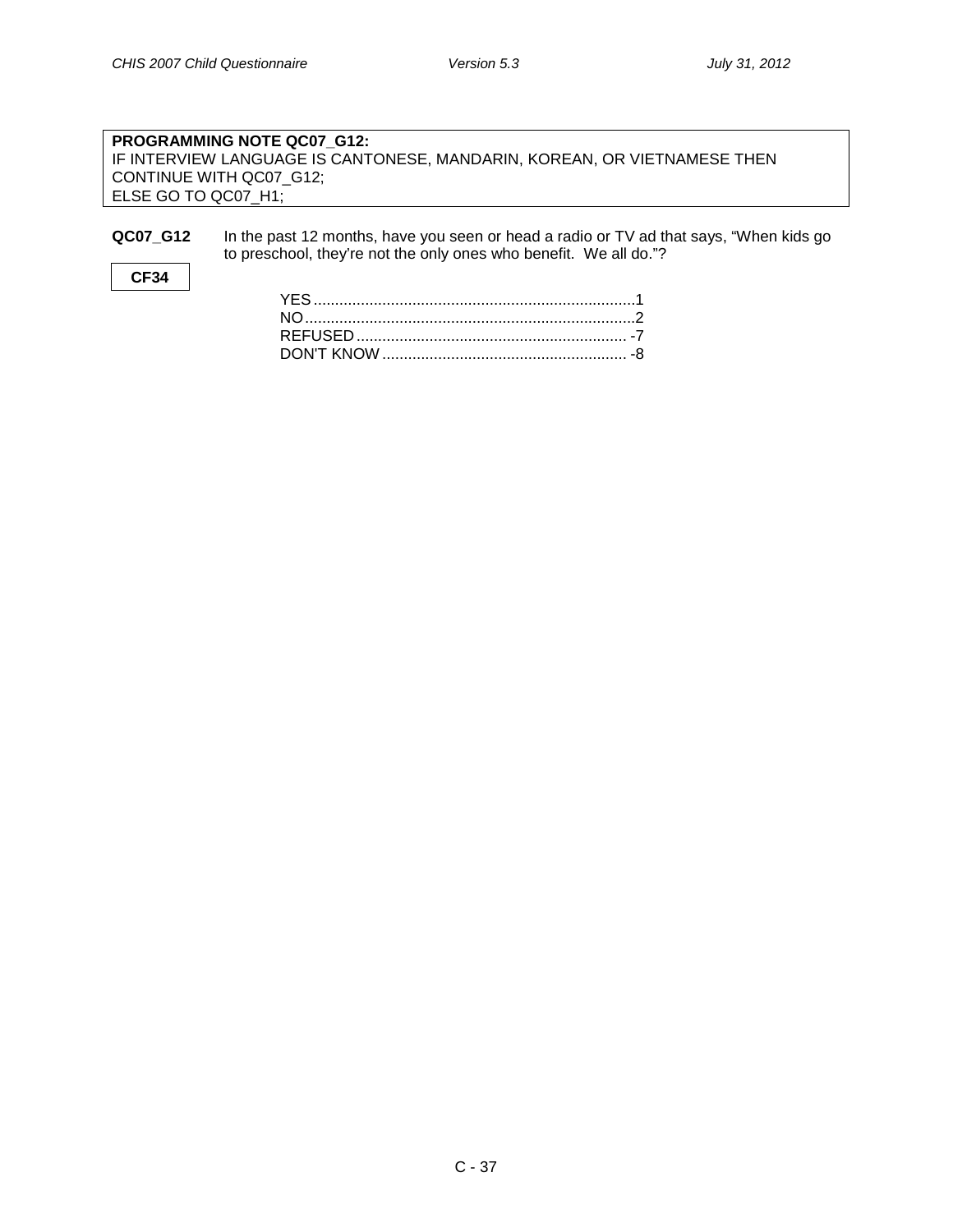### **Section H – Demographics, Part II**

<span id="page-37-0"></span>So we can be sure we have included children of all races and ethnic groups in California, I need to ask a few questions about (CHILD)'s background.

**QC07\_H1** Is (CHILD) Latino or Hispanic?

#### **CH1**

*[INTERVIEWER NOTE: IF NEEDED SAY, "Such as Mexican or Central or South American?"]*

**QC07\_H2** And what is {his/her} Latino or Hispanic ancestry or origin? – such as Mexican, Salvadorian, Cuban, Honduran – and if {he/she} has more than one, tell me all of them.

```
CH2
```
*[INTERVIEWER NOTE: IF NECESSARY GIVE MORE EXAMPLES. CODE ALL THAT APPLY]*

| SPANISH-AMERICAN (FROM SPAIN)  12 |  |
|-----------------------------------|--|
| OTHER LATINO (SPECIFY): 1914      |  |
|                                   |  |
|                                   |  |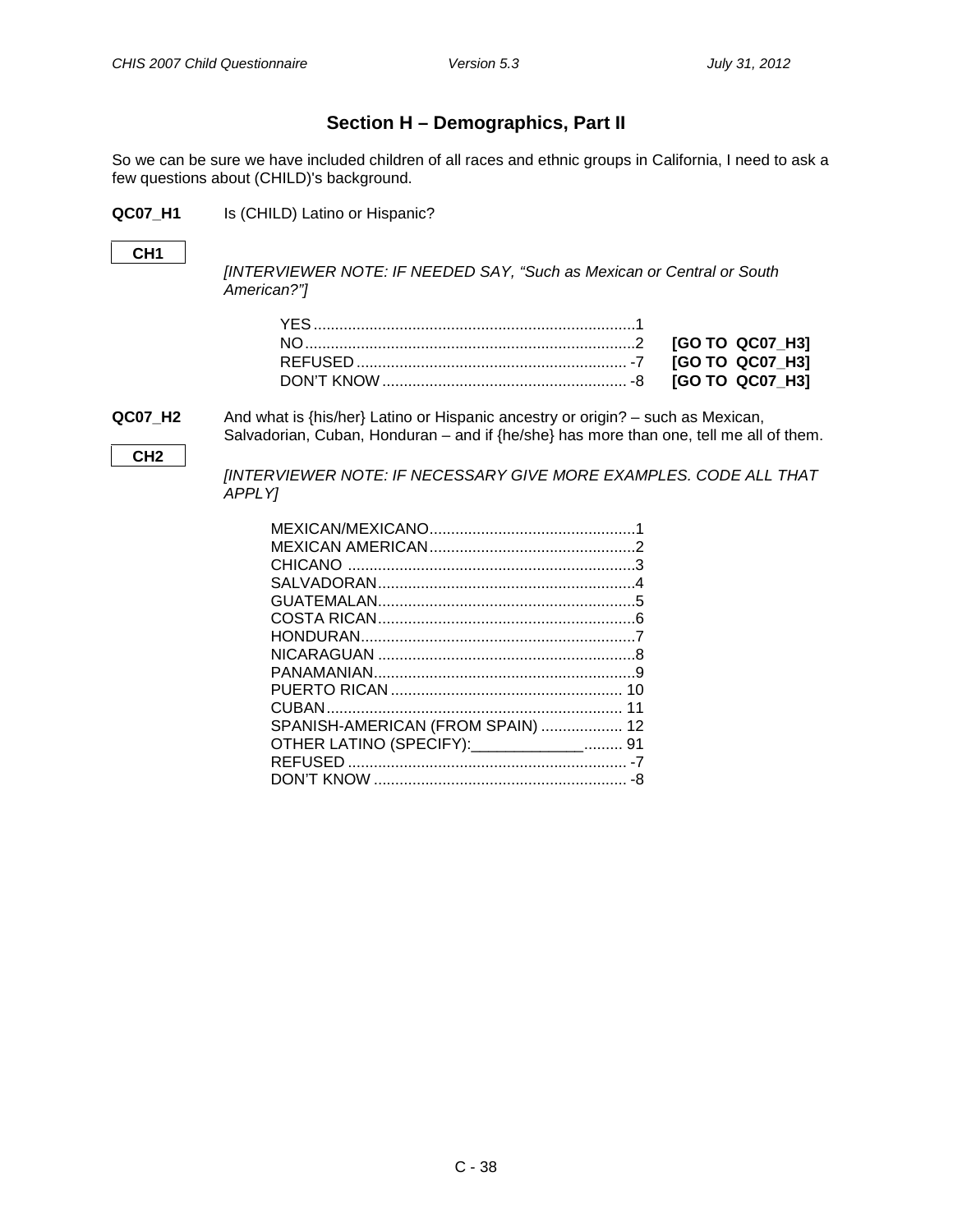#### **PROGRAMMING NOTE QC07\_H3:**

IF QC07\_H1 = 1 (YES-CHILD IS LATINO), SAY, "YOU SAID YOUR CHILD IS LATINO OR HISPANIC. ALSO…";

**QC07\_H3** {You said your child is Latino or Hispanic. Also,} Please tell me which one or more of the following you would use to describe (CHILD). Would you describe {him/her} as Native Hawaiian, Other Pacific Islander, American Indian, Alaska Native, Asian, Black, African American, or White?

#### **CH3**

*[INTERVIEWER NOTE: IF R GIVES ANOTHER RESPONSE YOU MUST SPECIFY WHAT IT IS. CODE ALL THAT APPLY.]*

|  | [GO TO QC07 H10] |
|--|------------------|
|  | [GO TO QC07_H10] |
|  | [GO TO QC07 H8]  |
|  | [GO TO QC07 H4]  |
|  | [GO TO QC07_H9]  |
|  | [GO TO QC07 H10] |
|  | [GO TO QC07 H10] |
|  | [GO TO QC07 H10] |
|  | [GO TO QC07_H10] |

#### **PROGRAMMING NOTE QC07\_H4:**

IF QC07\_H3 = 4 (AMERICAN INDIAN, ALASKA NATIVE) CONTINUE WITH QC07\_H4; ELSE GO TO PROGRAMMING NOTE QC07 H8;

**QC07\_H4** You said American Indian/Alaska Native, and what is (CHILD)'s tribal heritage? If {he/she} has more than one tribe, tell me all of them.

**CH4**

*[INTERVIEWER NOTE: CODE ALL THAT APPLY.]*

**QC07\_H5** Is (CHILD) an enrolled member in a federally or state recognized tribe?

**CH5**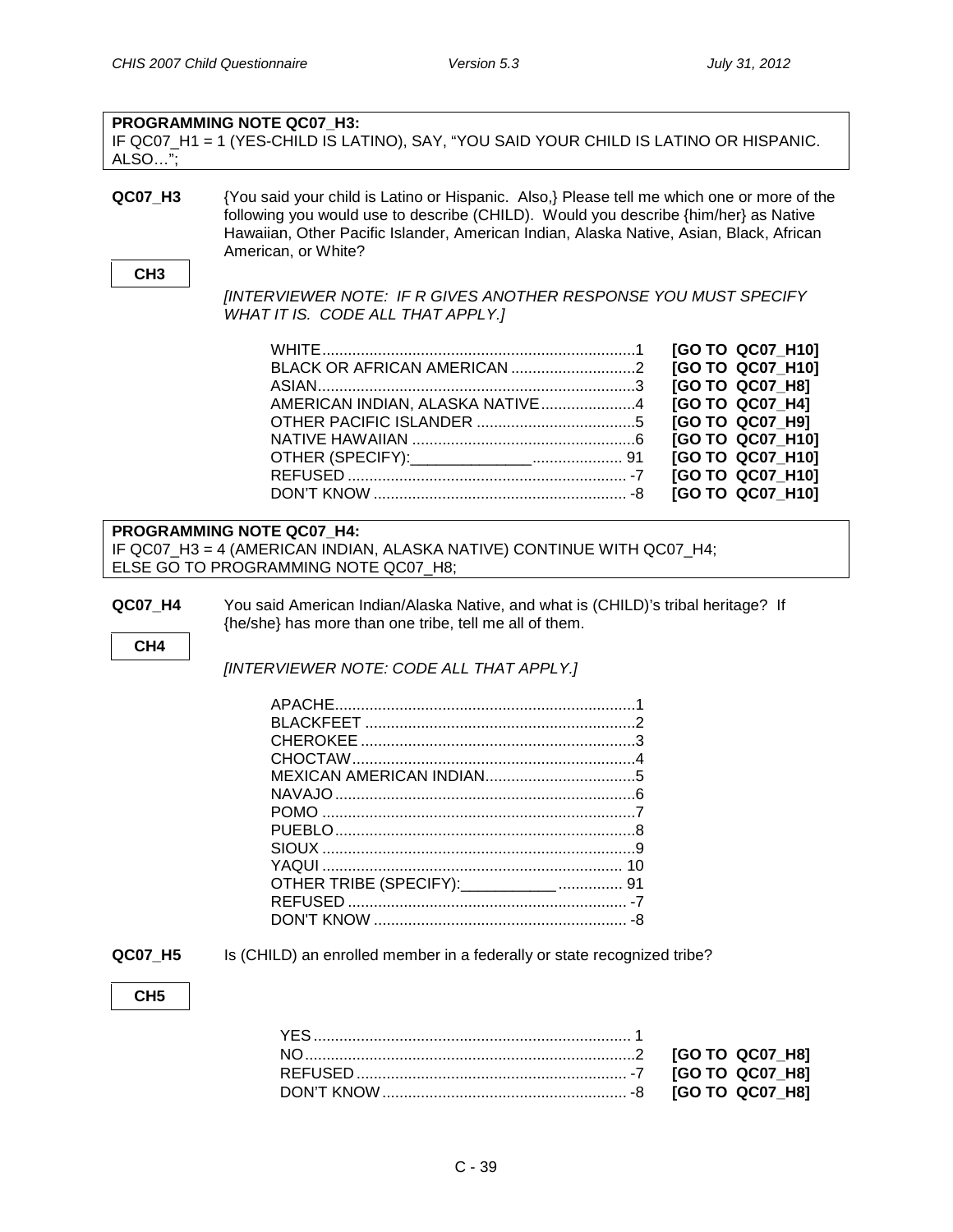#### **QC07\_H6** In which Tribe is (CHILD) enrolled?

#### **CH6**

| <b>APACHE</b>                        |
|--------------------------------------|
|                                      |
|                                      |
| OTHER APACHE (SPECIFY)___________ 91 |
| <b>BLACKFEET</b>                     |
|                                      |
| <b>CHEROKEE</b>                      |
|                                      |
|                                      |
| OTHER CHEROKEE (SPECIFY)________  92 |
| <b>CHOCTAW</b>                       |
|                                      |
|                                      |
| OTHER CHOCTAW (SPECIFY): _______  93 |
| <b>NAVAJO</b>                        |
|                                      |
| <b>POMO</b>                          |
| HOPLAND BAND, HOPLAND RANCHERIA9     |
| SHERWOOD VALLEY RANCHERIA 10         |
|                                      |
| OTHER POMO (SPECIFY)_________  94    |
| <b>PUEBLO</b>                        |
|                                      |
| YSLETA DEL SUR PUEBLO OF TEXAS  13   |
| PUEBLO (NOT SPECIFIED)  14           |
|                                      |
| <b>SIOUX</b>                         |
| OGLALA/PINE RIDGE SIOUX 15           |
|                                      |
| OTHER SIOUX (SPECIFY): 07HER 310UX   |
| YAQUI                                |
| PASCUA YAQUI TRIBE OF ARIZONA  17    |
|                                      |
|                                      |
| <b>OTHER</b>                         |
|                                      |
|                                      |
|                                      |

**QC07\_H7** Does (CHILD) get any health care services through the Indian Health Service, a Tribal Health Program, or an Urban Indian clinic?

#### **CH6A**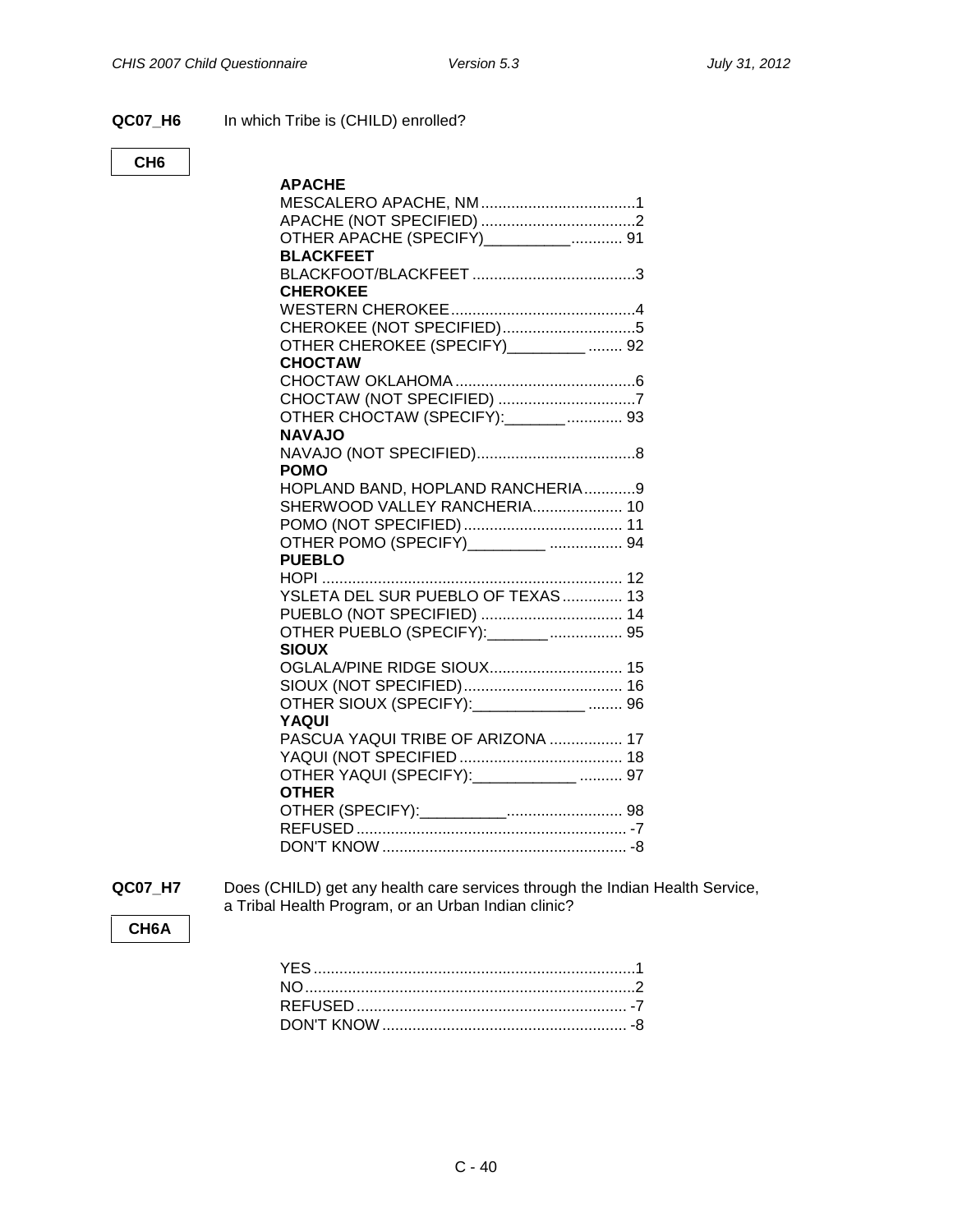#### **PROGRAMMING NOTE QC07\_H8:** IF QC07\_H3 = 3 (ASIAN) CONTINUE WITH QC07\_H8; ELSE GO TO PROGRAMMING NOTE QC07\_H9;

**QC07\_H8** You said Asian, and what specific ethnic group is {he/she/he or she}, such as {Chinese, Filipino, or Vietnamese? If {he/she/he or she} is more than one, tell me all of them.

#### **CH7**

#### *[INTERVIEWER NOTE: CODE ALL THAT APPLY]*

| 11 |
|----|
|    |
|    |
|    |
|    |
|    |
|    |
|    |
|    |
| -8 |
|    |

#### **PROGRAMMING NOTE QC07\_H9:** IF QC07\_H3 = 5 (PACIFIC ISLANDER) CONTINUE WITH QC07\_H9; ELSE GO TO QC07\_H10;

#### **QC07\_H9** You said (CHILD) is Pacific Islander. What specific ethnic group is {he/she}, such as Samoan, Tongan, or Guamanian? If {he/she} is more than one, tell me all of them.

**CH7A**

*[INTERVIEWER NOTE: CODE ALL THAT APPLY.]*

| SAMOAN/AMERICAN SAMOAN1                      |  |
|----------------------------------------------|--|
|                                              |  |
|                                              |  |
|                                              |  |
| OTHER PACIFIC ISLANDER (SPECIFY): ______  91 |  |
|                                              |  |
|                                              |  |
|                                              |  |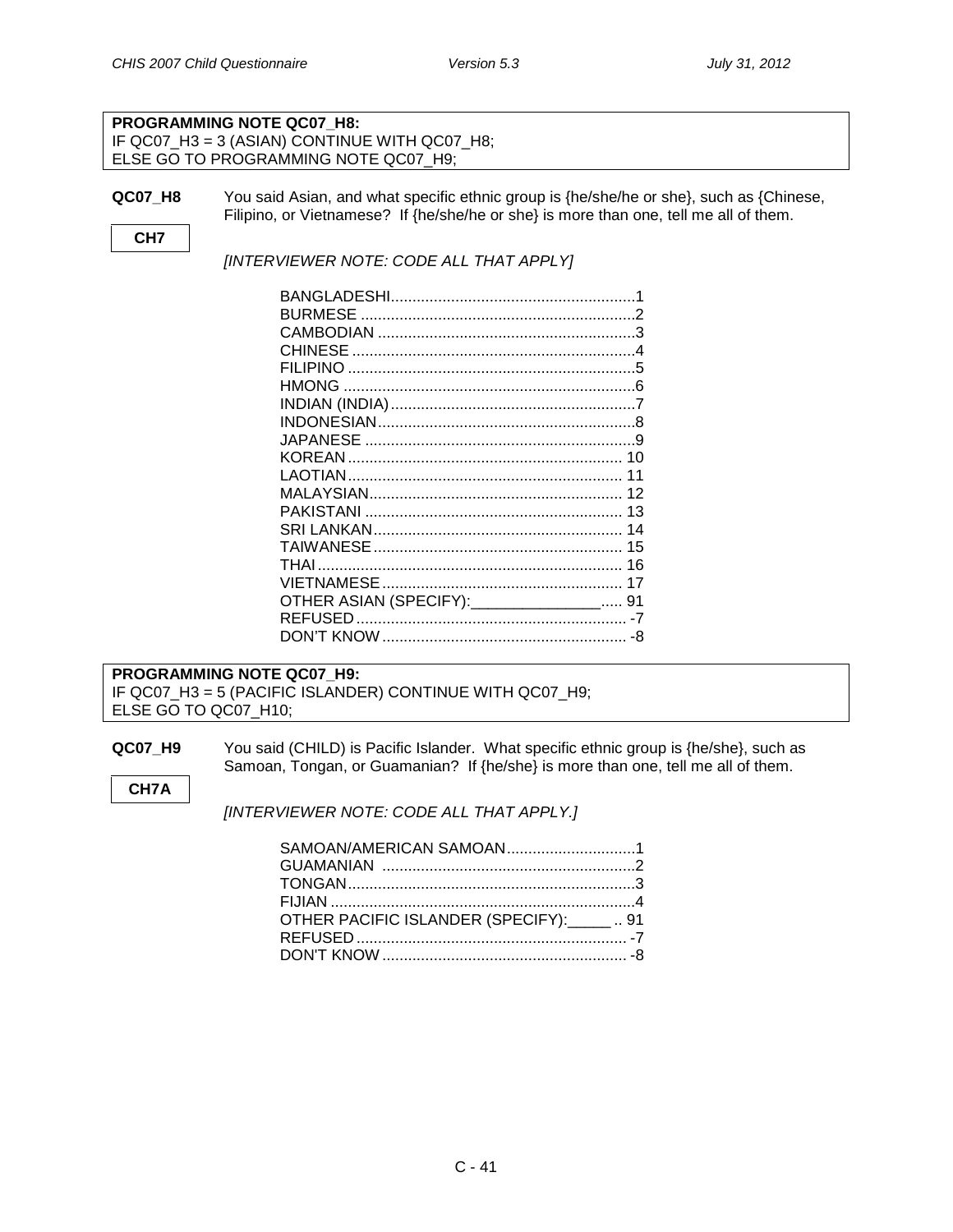#### PROGRAMMING NOTE QC07\_H10:

IF MKA = AR AND AI56C #1 (THIS QUESTION ALREADY ASKED DURING ADULT SURVEY), SKIP TO QC07\_H14; ELSE CONTINUE WITH QC07\_H10;

QC07\_H10 In what country was (CHILD) born?

CH<sub>8</sub>

| GUAM                                           |  |
|------------------------------------------------|--|
|                                                |  |
|                                                |  |
|                                                |  |
|                                                |  |
|                                                |  |
|                                                |  |
|                                                |  |
|                                                |  |
|                                                |  |
|                                                |  |
|                                                |  |
|                                                |  |
|                                                |  |
|                                                |  |
|                                                |  |
|                                                |  |
|                                                |  |
| OTHER (SPECIFY): _________________________  91 |  |
|                                                |  |
|                                                |  |

PROGRAMMING NOTE QC07 H11: IF QC07\_H10 = 1, 2, 9, 22, OR 26 (UNITED STATES OR ITS TERRITORIES), GO TO PROGRAMMING NOTE QC07\_H14; ELSE CONTINUE WITH QC07\_H11;

<span id="page-41-0"></span>QC07\_H11 Is (CHILD) a citizen of the United States?

#### CH8A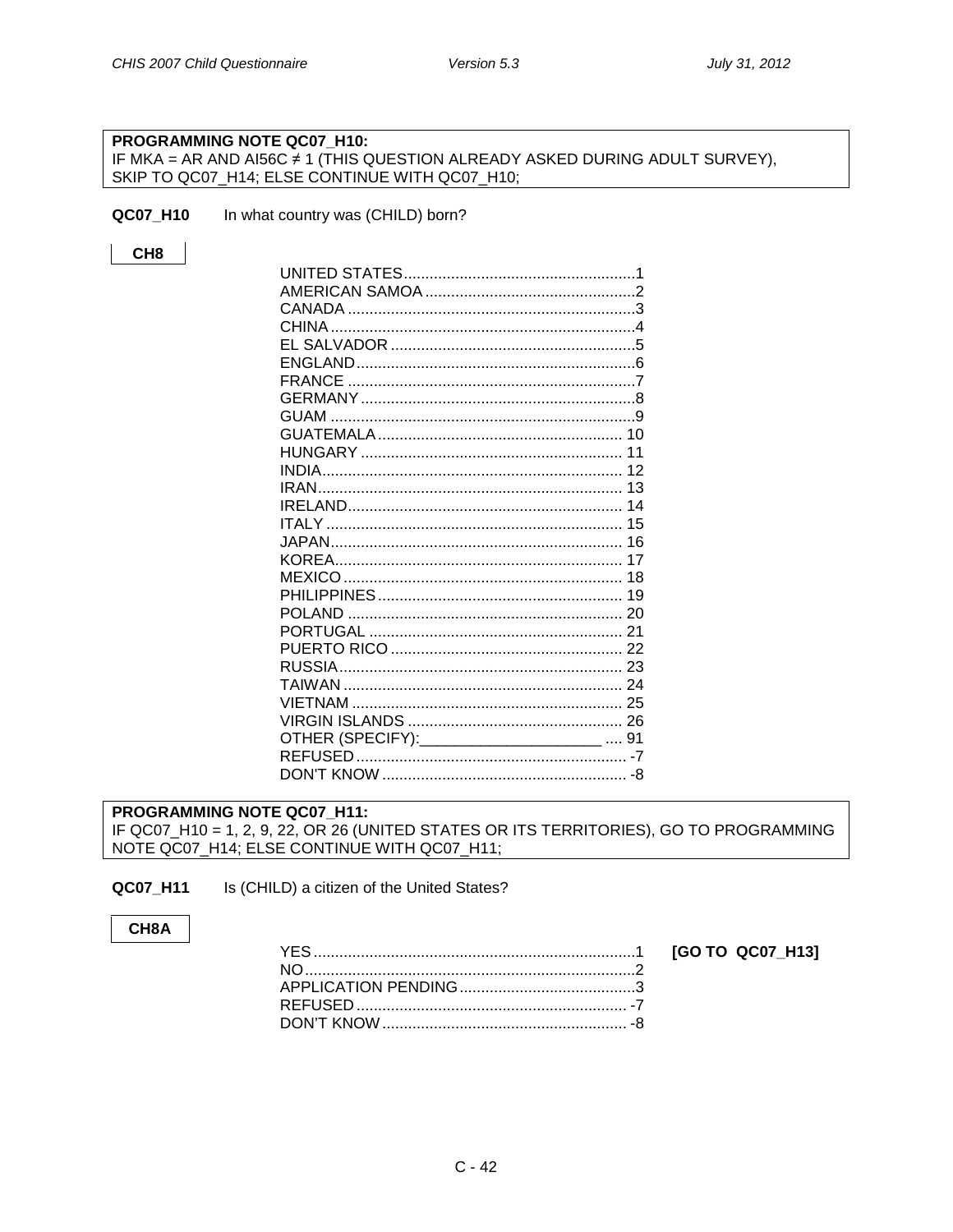#### **QC07\_H12** Is (CHILD) a permanent resident with a green card?

**CH9**

*[INTERVIEWER NOTE: IF NEEDED SAY, "People usually call this a green card but the color can also be pink, blue, or white."]*

**QC07\_H13** About how many years has (CHILD) lived in the United States?

#### **CH10**

*[INTERVIEWER NOTE: FOR LESS THAN A YEAR, ENTER 1 YEAR]*

**CH10YR**

\_\_\_\_\_ NUMBER OF YEARS

## **CH10FMT**

YEAR FIRST CAME TO LIVE IN U.S.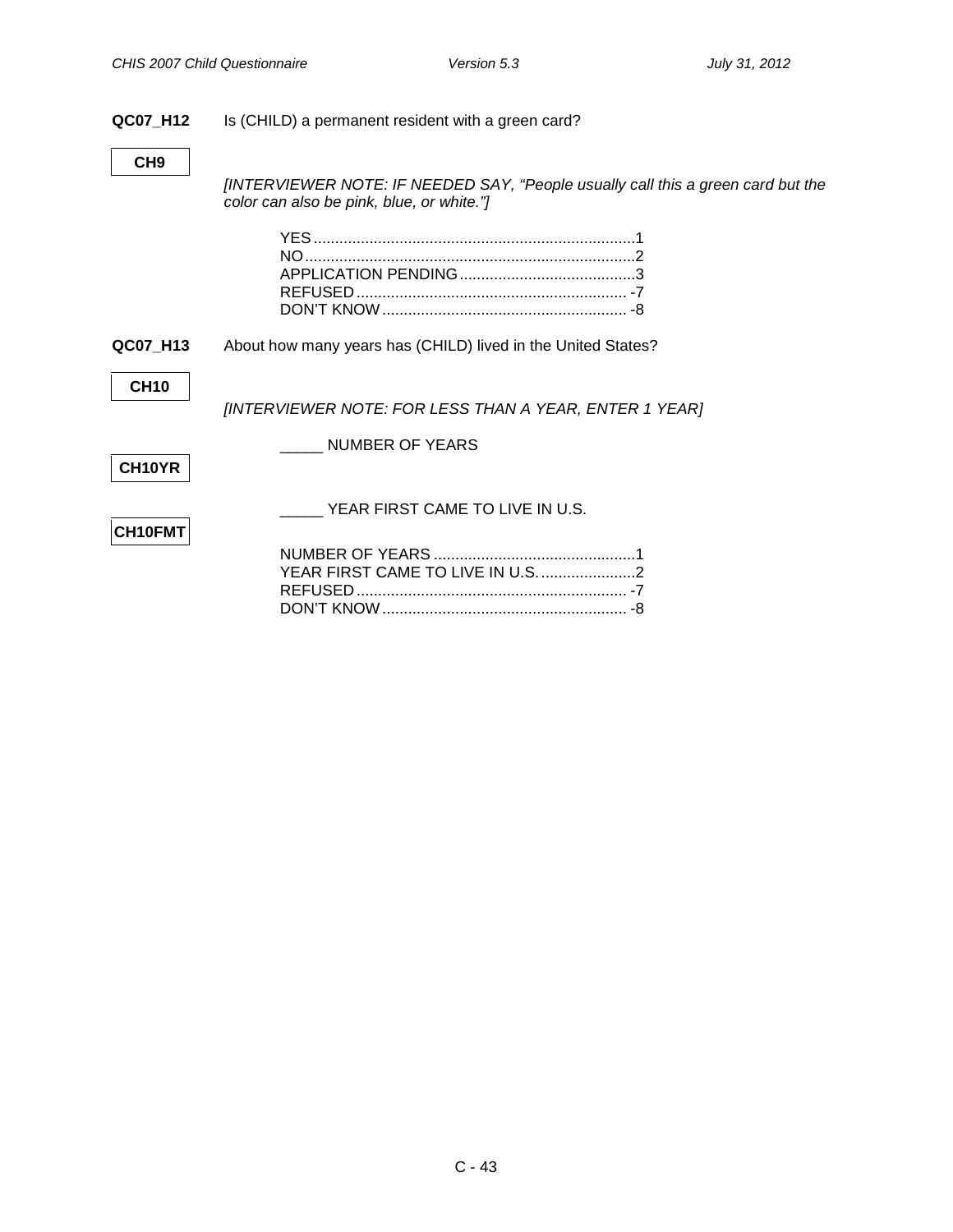#### PROGRAMMING NOTE QC07 H14; IF MKA = ADULT RESPONDENT SKIP TO QC07\_H18; IF RESPONDENT IS MOTHER OF CHILD, CONTINUE WITH QC07\_H14 AND SAY, "WERE YOU"; ELSE, CONTINUE WITH QC07\_H14 AND SAY "WAS HIS MOTHER/WAS HER MOTHER";

#### <span id="page-43-0"></span>QC07\_H14 In what country {were you/was his mother/was her mother} born?

#### **CH11**

[INTERVIEWER NOTE: FOR CHILDREN WHO WERE ADOPTED, QUESTION REFERS TO ADOPTIVE PARENTS]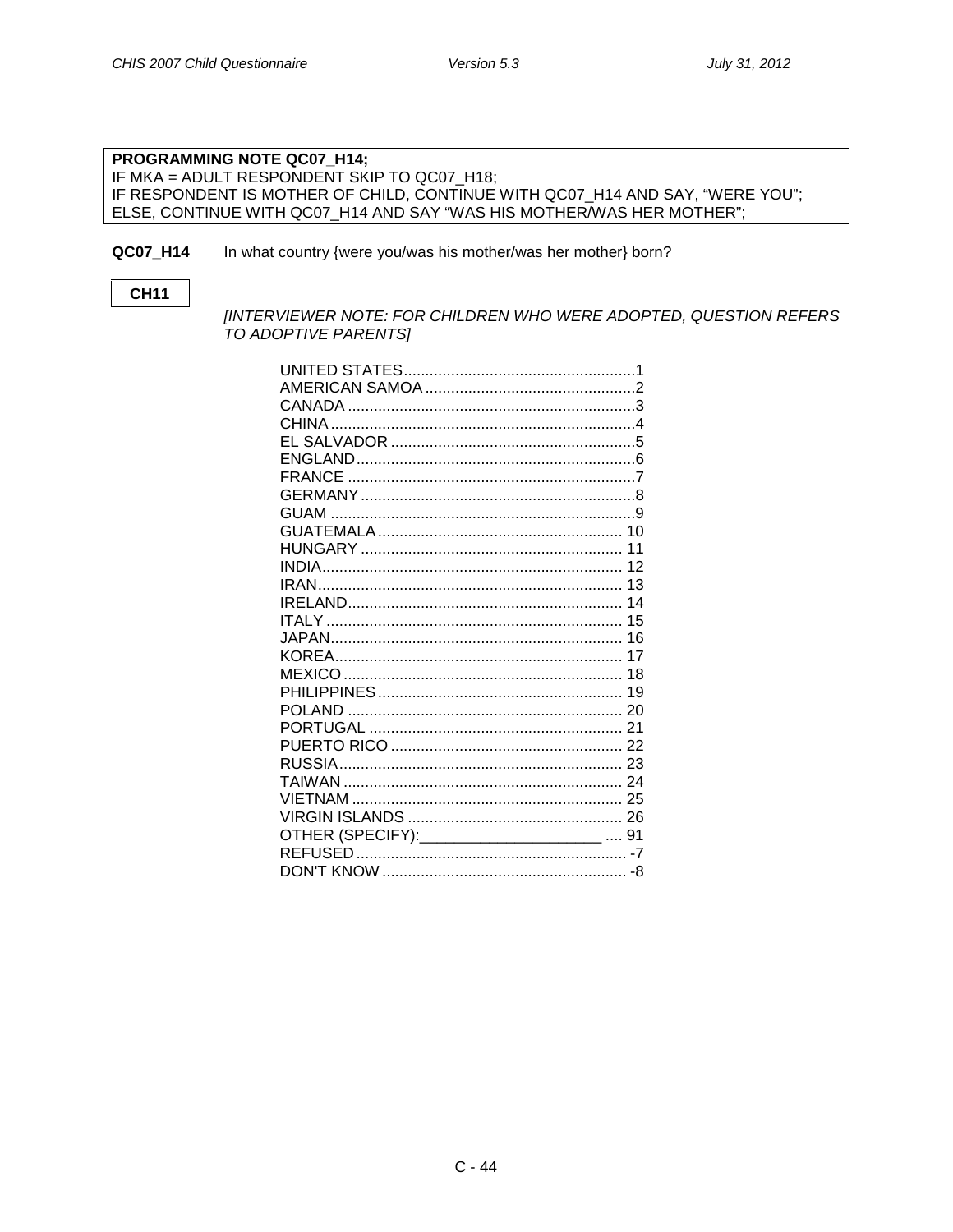|             | PROGRAMMING NOTE QC07_H15 AND QC07_H16:                                          |
|-------------|----------------------------------------------------------------------------------|
|             | IF QC07_H14 = 1, 2, 9, 22, OR 26 (UNITED STATES OR ITS TERRITORIES), GO TO       |
|             | QC07 PROGRAMMING NOTE QC07 H18;                                                  |
|             | ELSE CONTINUE WITH QC07_H15 AND IF RESPONDENT IS MOTHER OF CHILD SAY, "ARE YOU"; |
|             | ELSE DISPLAY "IS {HIS/HER/HIS OR HER} MOTHER;                                    |
|             |                                                                                  |
|             |                                                                                  |
| QC07_H15    | {Are you/Is {his/her} mother} a citizen of the United States?                    |
|             |                                                                                  |
| CH11A       |                                                                                  |
|             |                                                                                  |
|             | [INTERVIEWER NOTE: IF R SAYS SHE IS A NATURALIZED CITIZEN, CODE YES]             |
|             |                                                                                  |
|             | [GO TO QC07_H17]                                                                 |
|             |                                                                                  |
|             |                                                                                  |
|             |                                                                                  |
|             |                                                                                  |
|             |                                                                                  |
|             |                                                                                  |
| QC07_H16    | {Are you/ls {his/her} mother} a permanent resident with a green card?            |
|             |                                                                                  |
| <b>CH12</b> |                                                                                  |
|             |                                                                                  |
|             |                                                                                  |
|             |                                                                                  |
|             |                                                                                  |
|             |                                                                                  |
|             |                                                                                  |
|             |                                                                                  |
|             | PROGRAMMING NOTE QC07_H17                                                        |
|             |                                                                                  |
|             | IF RESPONDENT IS MOTHER OF CHILD, CONTINUE WITH QC07_H17 AND SAY, "HAVE YOU";    |
|             | ELSE, CONTINUE WITH QC07_H17 AND SAY "HAS HIS MOTHER/HAS HER MOTHER";            |
|             |                                                                                  |
| QC07_H17    | About how many years {have you/has {his/her} mother} lived in the United States? |
|             |                                                                                  |
|             |                                                                                  |
| <b>CH13</b> |                                                                                  |
|             | <b>NUMBER OF YEARS</b>                                                           |
| CH13YR      |                                                                                  |
|             |                                                                                  |
|             | YEAR FIRST CAME TO LIVE IN U.S.                                                  |
| CH13FMT     |                                                                                  |
|             |                                                                                  |
|             |                                                                                  |
|             |                                                                                  |
|             |                                                                                  |
|             |                                                                                  |
|             |                                                                                  |
|             |                                                                                  |
|             |                                                                                  |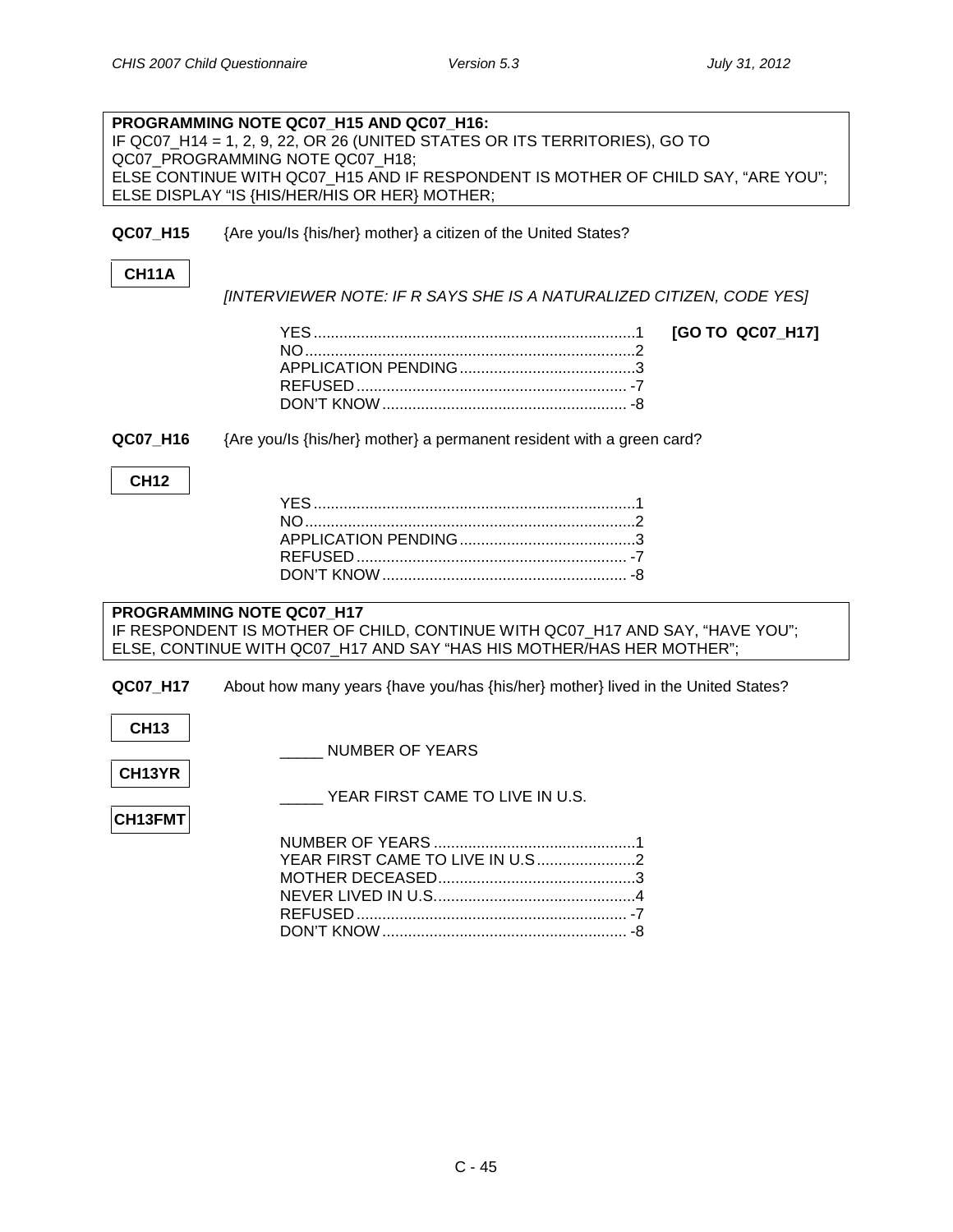#### PROGRAMMING NOTE QC07\_H18;

IF MKA IS MALE AND MKA = ADULT RESPONDENT, SKIP TO QC07\_H22; IF RESPONDENT IS FATHER OF CHILD, CONTINUE WITH QC07\_G18 AND SAY "WERE YOU"; ELSE, CONTINUE WITH QC07\_H18 AND SAY, "WAS HIS FATHER/WAS HER FATHER";

#### QC07\_H18 In what country {were you/was his father/was her father} born?

#### **CH14**

[INTERVIEWER NOTE: SELECT FROM MOST LIKELY COUNTRIES. FOR CHILDREN WHO WERE ADOPTED, QUESTION REFERS TO ADOPTIVE PARENTS.]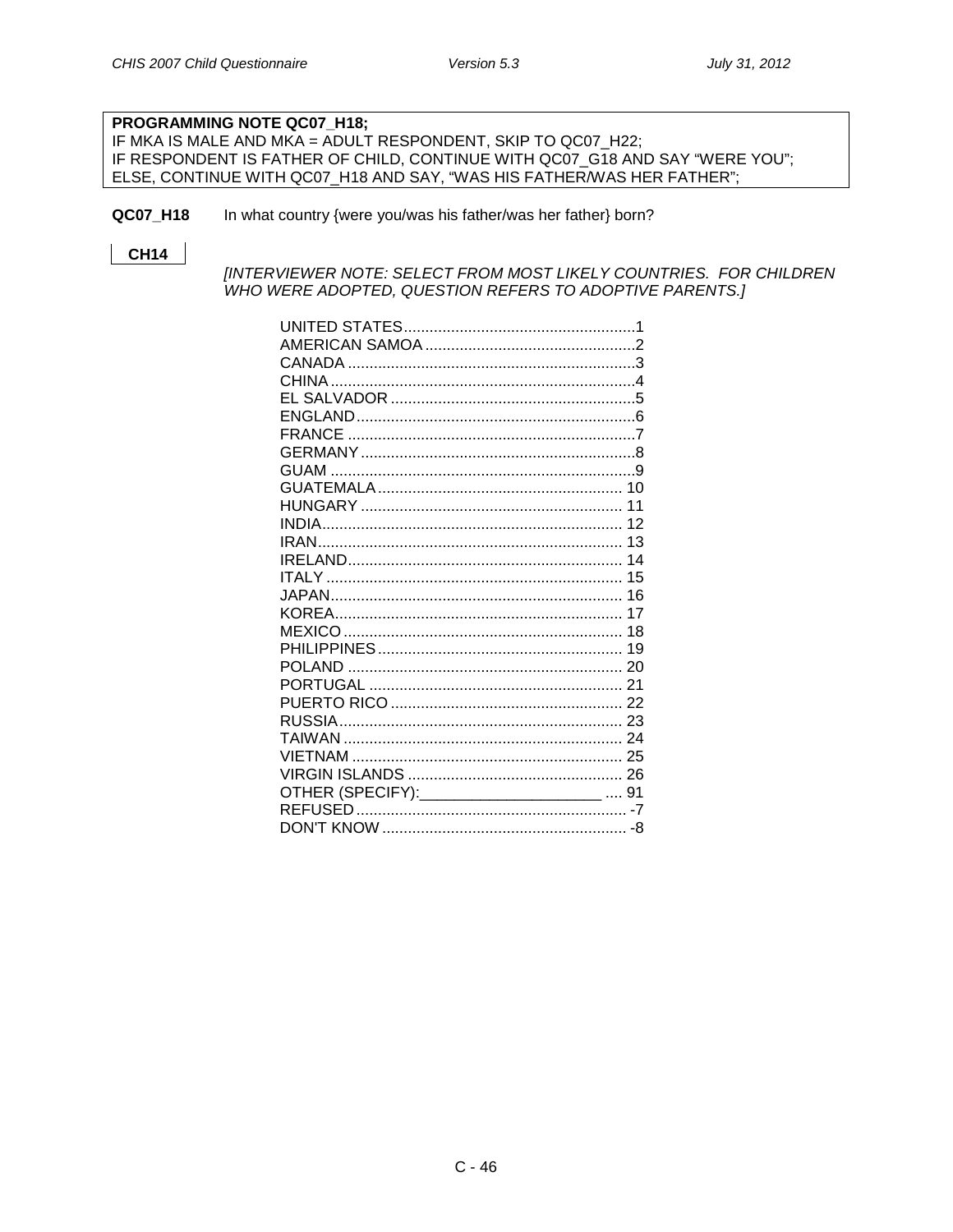| NOTE QC07 H22;                                                                                                                                                                    | PROGRAMMING NOTE QC07 H19 AND QC07 H20:<br>IF QC07_H18 = 1, 2, 9, 22, OR 26 (UNITED STATES OR ITS TERRITORIES), GO TO PROGRAMMING<br>ELSE CONTINUE WITH QC07_H15 AND IF RESPONDENT IS FATHER OF CHILD SAY, "ARE YOU";<br>ELSE SAY "IS {HIS/HER} FATHER"; |  |  |  |
|-----------------------------------------------------------------------------------------------------------------------------------------------------------------------------------|----------------------------------------------------------------------------------------------------------------------------------------------------------------------------------------------------------------------------------------------------------|--|--|--|
| QC07_H19                                                                                                                                                                          | {Are you/ls {his/her} father} a citizen of the United States?                                                                                                                                                                                            |  |  |  |
| <b>CH14A</b>                                                                                                                                                                      | [INTERVIEWER NOTE: IF R SAYS HE IS A NATURALIZED CITIZEN, CODE YES]                                                                                                                                                                                      |  |  |  |
|                                                                                                                                                                                   | [GO TO QC07_H21]                                                                                                                                                                                                                                         |  |  |  |
| QC07_H20                                                                                                                                                                          | {Are you/ls {his/her} father} a permanent resident with a green card?                                                                                                                                                                                    |  |  |  |
| <b>CH15</b>                                                                                                                                                                       |                                                                                                                                                                                                                                                          |  |  |  |
| PROGRAMMING NOTE QC07 H1:<br>IF RESPONDENT IS FATHER OF CHILD, CONTINUE WITH QC07_H21 AND SAY "HAVE YOU";<br>ELSE, CONTINUE WITH QC07_H21 AND SAY "HAS HIS FATHER/HAS HER FATHER" |                                                                                                                                                                                                                                                          |  |  |  |
| QC07_H21<br><b>CH16</b>                                                                                                                                                           | About how many years {have you/has his father/has her father} lived in the United<br>States?                                                                                                                                                             |  |  |  |
| CH16YR                                                                                                                                                                            | <b>NUMBER OF YEARS</b><br>YEAR FIRST CAME TO LIVE IN U.S.                                                                                                                                                                                                |  |  |  |
| CH16FMT                                                                                                                                                                           |                                                                                                                                                                                                                                                          |  |  |  |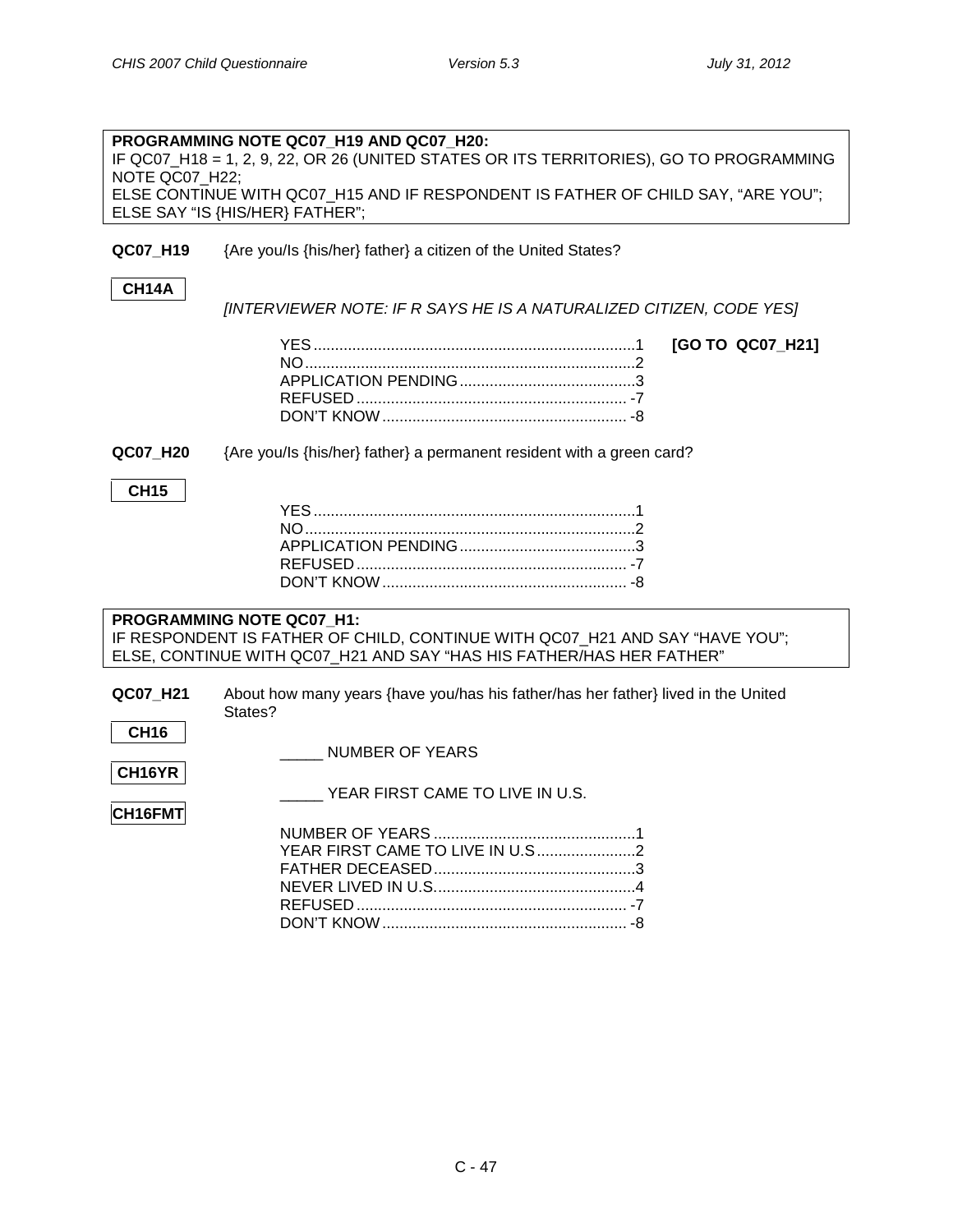<span id="page-47-0"></span>

|                   | PROGRAMMING NOTE QC07 H22:                                                      |
|-------------------|---------------------------------------------------------------------------------|
|                   | IF RESPONDENT IS SAMPLED ADULT, GO TO PROGRAMMING NOTE QC07_H23;                |
|                   | ELSE IF RESPONDENT ≠ ADULT RESPONDENT, CONTINUE WITH QC07 H22;                  |
|                   |                                                                                 |
| QC07 H22          | In general, what languages are spoken in (CHILD)'s home?                        |
|                   |                                                                                 |
| <b>CH17</b>       |                                                                                 |
|                   | [INTERVIEWER NOTE: PROBE, "Any others?"]                                        |
|                   |                                                                                 |
|                   |                                                                                 |
|                   |                                                                                 |
|                   |                                                                                 |
|                   |                                                                                 |
|                   |                                                                                 |
|                   |                                                                                 |
|                   |                                                                                 |
|                   |                                                                                 |
|                   |                                                                                 |
|                   |                                                                                 |
|                   |                                                                                 |
|                   |                                                                                 |
|                   |                                                                                 |
|                   |                                                                                 |
|                   | PROGRAMMING NOTE QC07 H23                                                       |
|                   | IF INTERVIEW CONDUCTED IN ENGLISH AND QC07_H22 > 1 (TWO OR MORE LANGUAGES       |
|                   | SPOKEN AT HOME), CONTINUE WITH QC07_H23: "COMPARED TO THE LANGUAGE SPOKEN IN    |
| (CHILD)'S HOME,"; |                                                                                 |
|                   | ELSE IF QC07_H22 = 1 (ONLY SPEAKS ENGLISH), GO TO PROGRAMMING NOTE QC07_H24;    |
|                   |                                                                                 |
| QC07_H23          | {Compared to other languages spoken in (CHILD)'s home}, would you say you speak |
|                   | English                                                                         |
| <b>CH18</b>       |                                                                                 |
|                   |                                                                                 |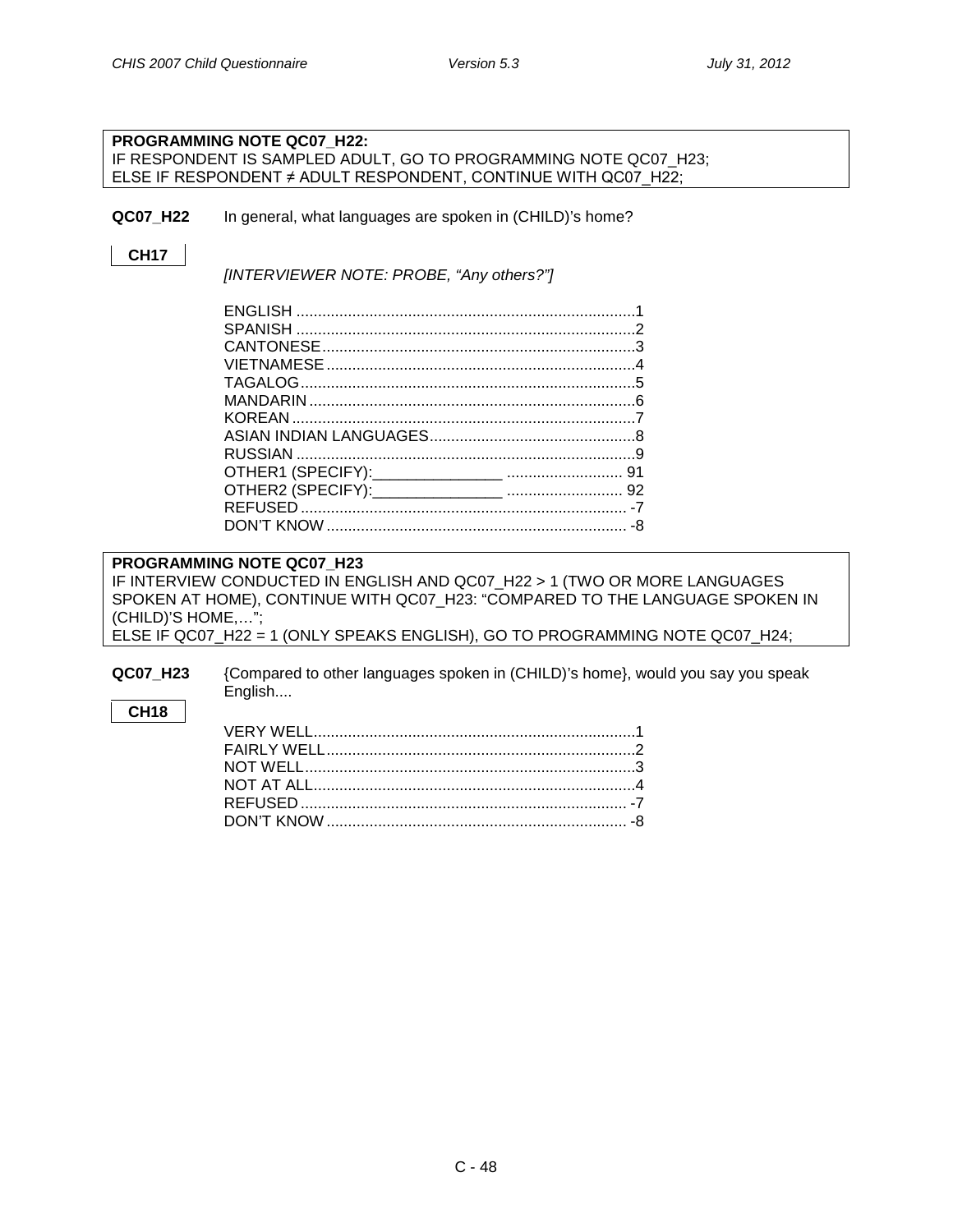#### **PROGRAMMING NOTE QC07\_H24** IF RESPONDENT IS NOT SAMPLED ADULT, ASK QC07\_H24; ELSE GO TO PROGRAMMING NOTE QC07\_H26;

<span id="page-48-0"></span>**QC07\_H24** What is the highest grade of education you have completed and received credit for?

#### **CH22**

| <b>GRADE SCHOOL</b>                                  |
|------------------------------------------------------|
|                                                      |
|                                                      |
|                                                      |
|                                                      |
|                                                      |
|                                                      |
|                                                      |
|                                                      |
| <b>HIGH SCHOOL OR EQUIVALENT</b>                     |
|                                                      |
|                                                      |
|                                                      |
|                                                      |
| <b>4-YEAR COLLEGE OR UNIVERSITY</b>                  |
|                                                      |
|                                                      |
|                                                      |
|                                                      |
|                                                      |
| <b>GRADUATE OR PROFESSIONAL SCHOOL</b>               |
|                                                      |
| 2 <sup>ND</sup> YEAR GRAD OR PROF SCHOOL (MA/MS)  19 |
|                                                      |
| MORE THAN 3 YRS GRAD OR PROF SCHOOL (PhD)  21        |
| 2-YEAR JUNIOR OR COMMUNITY COLLEGE                   |
|                                                      |
|                                                      |
| <b>VOCATIONAL, BUSINESS, OR TRADE SCHOOL</b>         |
|                                                      |
|                                                      |
|                                                      |
|                                                      |
|                                                      |
|                                                      |